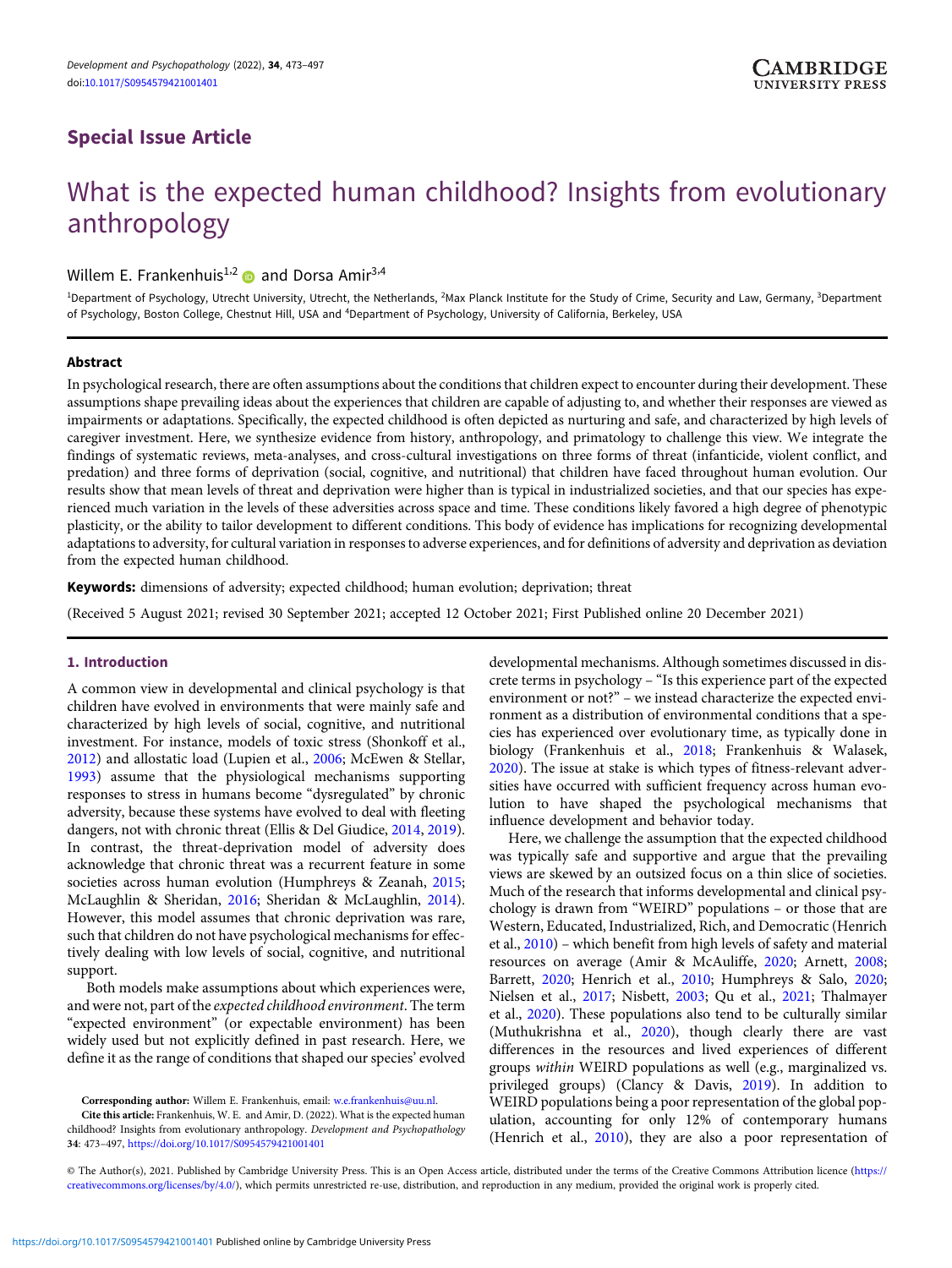Homo sapiens generally, as WEIRD populations are biased toward subsistence modes and social structures that did not exist for the majority of human history. This biased sampling can lead to an inaccurate and narrow view of the expected human childhood with culturally-tethered assumptions, such as parents' unconditional willingness and ability to provision heavily for their children.

Perspectives on the expected human childhood shape research agendas by informing hypotheses. Consider a scientist who assumes that a given negative experience (e.g., insensitive caregiving, exposure to violence) falls outside the species-typical range, the range of inputs that humans have evolved adaptations to deal with. This scientist might expect to see responses that follow from experience-dependent plasticity – that is, specific experiences resulting in gradual neurobiological changes that tend to be reversible based on later experience. Conversely, they may anticipate dysregulation, or an inability to mount a biologically adaptive response. However, they may be less likely to expect responses that follow from experience-expectant plasticity – that is, experiences at a specific developmental stage triggering major and rapid neurobiological changes that are difficult to reverse – as those responses are thought to occur only when dealing with species-typical conditions (Frankenhuis & Nettle, [2020a](#page-18-0); Gabard-Durnam & McLaughlin, [2019;](#page-18-0) Greenough et al., [1987;](#page-18-0) Nelson & Gabard-Durnam, [2020](#page-21-0)). In other words, if a scientist assumes an adverse experience falls outside the species-typical range, they may anticipate either reversible change or dysregulation. If, however, they assume it falls within this range, they may expect either experience-expectant or experience-dependent plasticity<sup>1</sup> (McLaughlin & Gabard-Durnam, [2021\)](#page-20-0). In short, judgments about whether or not an adverse experience falls within the species-typical range or not has consequences for our scientific understanding of adaptation and impairment as well as for specific research agendas. Therefore, the field needs an accurate portrait of the species-typical range to better inform our view of the expected human childhood.

In the sections that follow, we bring together evidence from history, anthropology, and primatology to argue that over evolutionary time, human infants and children have on average been exposed to higher levels of threat and (some forms of) deprivation than is typical in industrialized societies; and that because these levels were highly variable across time and space (Roser et al., [2019a](#page-22-0); Stearns, [2006](#page-23-0); Volk & Atkinson, [2008,](#page-23-0) [2013](#page-23-0)), natural selection has likely favored phenotypic plasticity, the ability to tailor development to different conditions.

# Child-centeredness across societies

Before discussing adversity exposures, we note that societies vary in their degree of child-centeredness – or, the extent to which adults curate their environment to conform to the preferences of children. While caregivers in hunter-gatherer societies tend to respond quickly to children's needs, like nursing (Konner, [2016\)](#page-19-0), they tend to be lower on child-centeredness, expecting children to accommodate and adapt to a more adult-centered lifeway (Rogoff, [2011](#page-22-0)). The degree of child-centeredness is generally high in many contemporary WEIRD societies, and this feature is likely to be an outlier in the distribution of societies in human history (Lancy, [2014](#page-20-0), [2015\)](#page-20-0); so much so, it might be a violation of the expected human childhood. This is clearly not to say that parents don't care for their children in non-WEIRD societies; that is patently false. In all

societies, children are cared for. Also, as small-scale societies are more susceptible to harsh and unpredictable environments, and as risks (e.g., pathogens) particularly affect children because of their immature immune systems, caregiving must be attuned to children's needs for them to have a decent chance at survival (Martin et al., [2020](#page-20-0); Tronick et al., [1987](#page-23-0)). However, in small-scale societies, children's *preferences* may play a smaller role in shaping adult behavior than they do in WEIRD societies. For instance, children may be expected to adapt to the daily schedules of adult caregivers, as opposed to the other way around, and older children may be expected to take on more responsibilities, such as contributing to the household economy by participating in food production, household chores, and childcare (Blurton Jones et al., [1989](#page-16-0); Crittenden et al., [2013;](#page-17-0) Lee & Kramer, [2002\)](#page-20-0).

We are not arguing that behaviors such as extra attention to children's preferences are unnatural and therefore undesirable. That would be committing the naturalistic fallacy, or inferring "ought" from "is." Rather, we argue that discourse in developmental and clinical psychology can benefit from a greater incorporation of evidence from diverse fields when considering which types of experiences fall within the species-typical range.

We are not the first to recognize that the assumptions of many psychological theories do not generalize as widely as commonly assumed. This point has been repeatedly made in psychology journals (e.g., Keller et al., [2018;](#page-19-0) Rogoff et al., [2017;](#page-22-0) Sternberg, [2014](#page-23-0)), and has been the focus of work by evolutionary developmental psychologists (e.g., Barrett, [2020](#page-15-0); Bjorklund & Ellis, [2014;](#page-16-0) Geary & Berch, [2016](#page-18-0); House et al., [2013;](#page-19-0) Legare, [2019](#page-20-0)). Reaching out from the other side of the bridge, clinical psychologists have connected their work with that of biological anthropologists and evolutionary psychologists (e.g., Callaghan & Tottenham, [2016;](#page-16-0) Ganz, [2018](#page-18-0); Richardson et al., [2019;](#page-22-0) Rifkin-Graboi et al., [2021;](#page-22-0) Tooley et al., [2021\)](#page-23-0). Particularly relevant is a recent paper by Humphreys and Salo [\(2020\)](#page-19-0), which argues that developmental and clinical psychologists need to empirically update their notions of the expected human childhood in a way that better aligns with the high and variable levels of adversity documented in the historical and cross-cultural record.

# **Outline**

Here, we synthesize the main findings of systematic reviews, metaanalyses, and cross-cultural investigations, each of which have analyzed dimensions of adversity (e.g., infant mortality due to exposures to pathogens or violence), in humans or nonhuman primates, during a particular historical or contemporary time period. We focus on two broad dimensions of the early environment known to impact key developmental outcomes, threat and deprivation, as these dimensions are the central focus of the threat-deprivation model of adversity (Humphreys & Zeanah, [2015](#page-19-0); McLaughlin & Sheridan, [2016](#page-21-0); Sheridan & McLaughlin, [2014\)](#page-22-0). We define threat as experiences involving the potential for harm imposed by other agents, and *deprivation* as low levels of social, cognitive, and nutritional inputs, all of which should be contextualized within the larger cultural expectations and norms they take place in (see section 6). In the harshness-unpredictability framework (Ellis et al., [2009\)](#page-17-0), threat and deprivation are the primary causes of harshness, defined as age-specific rates of morbidity and mortality. This framework defines unpredictability as stochastic variation in harshness over space and time (Ellis et al., [2009](#page-17-0)).

Our analysis covers unpredictability in three main ways. First, we discuss the idea that high levels of climate variability in human

<sup>&</sup>lt;sup>1</sup>The term "expected" plasticity is arguably a misnomer, because this form of plasticity does not necessarily evolve in response to the "expected" environment. This has led to some confusion in previous work by one of us (Frankenhuis & Nettle, [2020](#page-18-0)a).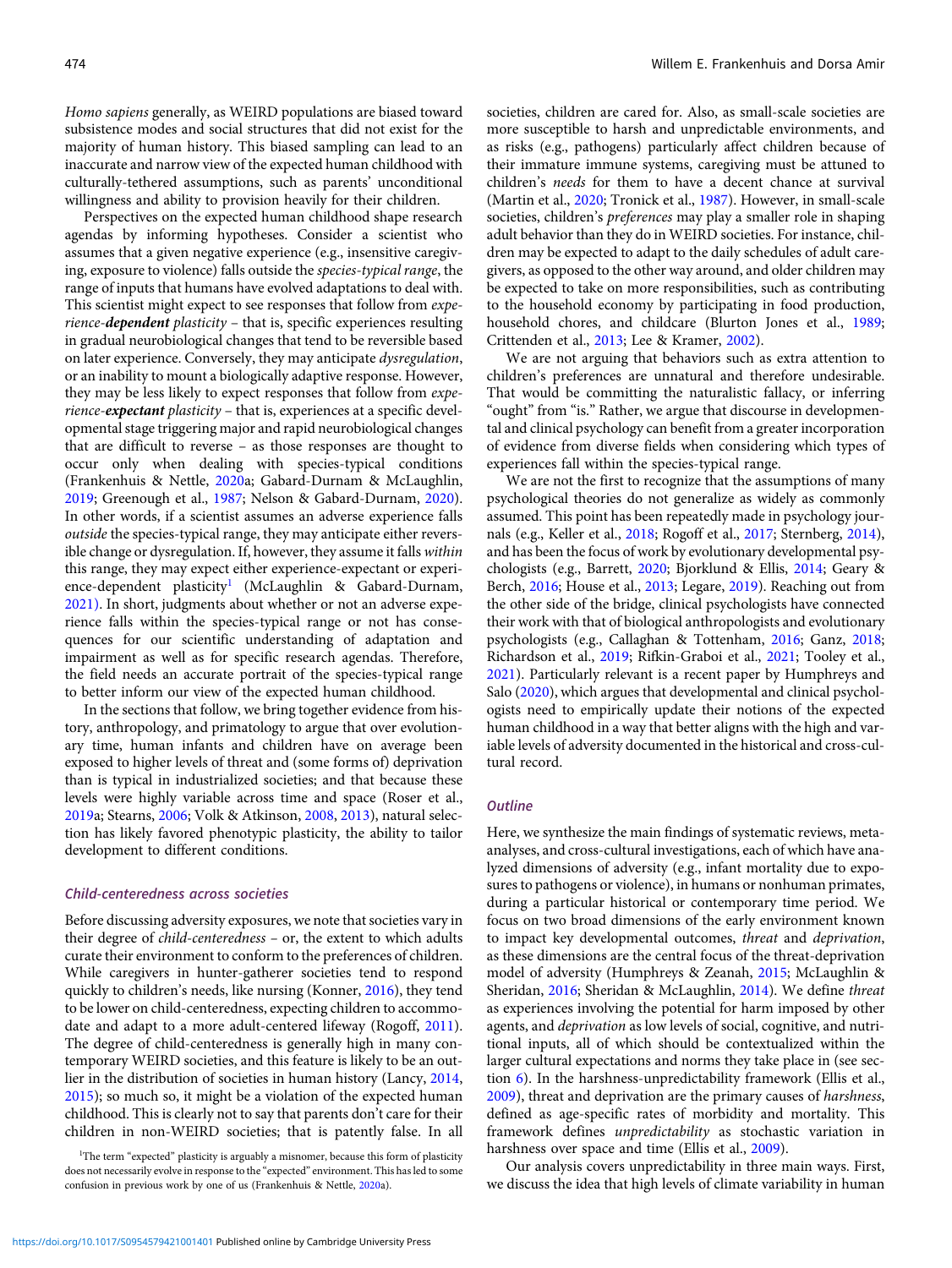evolution lowered the correlation between nutritional conditions early and later in life, reducing the adaptive value of using the former to developmentally adapt to the latter (Nettle et al., [2013;](#page-21-0) Wells, [2007](#page-24-0)). Second, we discuss the fact that higher infant and child survival in recent history has reduced variance in the age at death, thus increasing predictability in mortality, though not necessarily the correlation between environmental conditions early and later in life (Young et al., [2020\)](#page-24-0). Third, we discuss evidence suggesting that parent-child interactions may be less predictable, for instance due to less consistent parenting (Eltanamly et al., [2021](#page-17-0); Mesman et al., [2016](#page-21-0)), when families live in extremely harsh conditions (e.g., high pathogen loads, famine, warfare) (Quinlan, [2007\)](#page-22-0).

In section 2, we begin with a broad discussion of infant and child mortality across human history. In section 3, we examine the dimension of threat – acts of commission that inflict direct harm or violence – followed by a discussion of *deprivation* – acts of omission, such as restricting investment  $-$  in section  $4^2$ . In section 5, we briefly address the ways in which threat and deprivation have been associated with each other during human evolution; that is, were children who were exposed to threat also more likely to be deprived and vice versa? Finally, in section 6, we discuss major developmental and clinical implications of our two main claims; (1) that the mean level of adversity for our species was higher than developmental and clinical psychologists often assume; and (2) that variation in adversity across societies and individuals, not uniformity, was common across human history (Figure [1\)](#page-3-0). We argue that in response to such variation, natural selection has likely favored phenotypic plasticity, the ability to tailor development to different conditions, including harsh and unpredictable environments. This means that a given person can be highly plastic in response to the environment.

# 2. Infant and child mortality across human evolution

People often think of art or music as the greatest of human achievements, but this honor really belongs to the global reduction of infant and child mortality, and associated psychosocial adversities (e.g., bereavement), in recent history (Roser et al., [2019a](#page-22-0); Stearns, [2006](#page-23-0); Volk & Atkinson, [2008,](#page-23-0) [2013](#page-23-0)). In this section, we strive to make two points: (1) that mean infant and child mortality was higher in the past; and that (2) infant and child mortality were, and continue to be, variable across societies. Though there is substantial variation between geographical regions, and in some places infant and child mortality continue to be high, children's welfare, on average, has improved greatly in recent history.

A survey of small-scale and mainly recent historical societies suggests that prior to the advent of agriculture, more than a quarter of infants did not survive their first year of life, and nearly half did

not survive to puberty (Volk & Atkinson, [2008](#page-23-0), [2013](#page-23-0); for surveys focusing on small-scale societies, see Gurven & Kaplan, [2007;](#page-18-0) Hewlett, [1991](#page-19-0); Walker et al., [2006](#page-23-0)). Many others suffered morbidity, that is disability and damage, caused by environmental hazards. To compare: infant and child mortality rates are less than 1% in WEIRD societies (Human Mortality Database, [2008](#page-19-0); Roser et al., [2019](#page-22-0)a). In 2017, global infant and child mortality rates were 2.9% and 4.6%, respectively, with the highest contemporary child mortality rates in Sub-Saharan Africa – where in some countries 10% of children never reach their 5th birthday – and the lowest in Iceland, below 0.3% (Roser et al., [2019](#page-22-0)a). In societies where gains have been made in recent history, these have often been attributed to agriculture and economic growth that resulted in improved nutrition, housing, infrastructure, hygiene, the advent of public health, and technological and medical advances. However, while global mean rates of infant and child mortality have declined over time, there is and long has been substantial variation in mortality rates across societies (Human Mortality Database, [2008](#page-19-0); Roser et al., [2019](#page-22-0)a). Thus, it is not only the case that our conception of mortality rates is skewed by the affluent West, but also that these patterns are different from the majority of human experience until very recently.

It would be one-sided to sketch a portrait of human history that only emphasizes adversity. Human societies are better characterized as diverse (Barrett, [2021;](#page-15-0) Singh & Glowacki, [2021\)](#page-22-0), and throughout history, many societies were highly cooperative, egalitarian, and practiced extensive alloparenting, with children learning valuable skills and knowledge in mixed-age peer groups (Kelly, [2013](#page-19-0); Meehan & Crittenden, [2016;](#page-21-0) Lew-Levy et al., [2017\)](#page-20-0). Our goal is therefore to synthesize a nuanced portrait of childhood throughout human history, particularly one that can accommodate variation across cultures and ecologies (Barnard, [2004](#page-15-0); Humphreys & Salo, [2020;](#page-19-0) Page & French, [2020\)](#page-21-0).

We begin this section by describing how infant and child mortality rates have historically varied, and continue to vary, by subsistence mode. Then, we discuss two facts that have promoted the evolution of childhood adaptations to stress. First, the force of natural selection declines with age. That is, the extent to which traits affect lifetime reproductive success is stronger earlier relative to later in life. Second, infants and children have been able to exert some degree of influence over their survival via their own behavior and by influencing their caregivers (e.g., evocative effects of temperament). This background sets the stage for discussing threat, deprivation, and their associations, in sections 3–5.

#### The demographic transition

Prior to the advent of crop and animal domestication in some regions of the world during the Neolithic Revolution – as early as 13,000 years ago – the predominant mode of subsistence for Homo sapiens was centered on hunting and gathering (Weisdorf, [2005](#page-24-0)). As Homo sapiens has existed for about 200,000 years, this means that for roughly 95% of our species' history, children were typically born into hunter-gatherer societies (van Schaik, [2016\)](#page-23-0). More generally, the genus Homo, which stretches back 2 million years to Homo habilis, also relied on foraging as the primary (but not the only) subsistence strategy, suggesting that this lifeway has deep evolutionary roots.

In hunter-gatherer societies, life expectancy tends to be lower than in contemporary, industrialized societies. This difference in life expectancy, however, is not driven much by adult mortality. For instance, in contemporary hunter–gatherer and forager-

<sup>&</sup>lt;sup>2</sup>Threat (section 3) and deprivation (section 4) can be distinguished based on whether the actions involved are acts of commission (e.g., inflicting direct harm or violence) and acts of omission (e.g., insufficient nursing, early weaning, limiting protection against pathogens or predators) (Humphreys & Zeanah, [2015\)](#page-19-0). Acts of commission are a form of threat; that is, experiences involving the potential for harm imposed by other agents. Acts of omission are a form of deprivation; that is, low levels of social, cognitive, and nutritional inputs. Empirical research shows that threat and deprivation (e.g., abuse vs. neglect) may shape mental abilities in different ways (Colich et al., [2020](#page-16-0); Humphreys & Zeanah, [2015](#page-19-0); McLaughlin et al., [2019](#page-21-0); Sheridan & McLaughlin, [2014](#page-22-0); Sumner et al., [2019](#page-23-0)), across a range of countries (Salhi et al., [2021\)](#page-22-0). However, although the line between threat and deprivation is clear-cut in some cases, it is murky in others. For instance, in some cultures infanticide may occur by leaving an infant behind in the wilderness (e.g., bush, jungle, or forest), where it will not survive by itself. Is this an act of commission or omission? Nonetheless, neglect appears to be more common in the cross-cultural record than deliberate killing, even if the end result is frequently the same (Korbin, [1987\)](#page-19-0).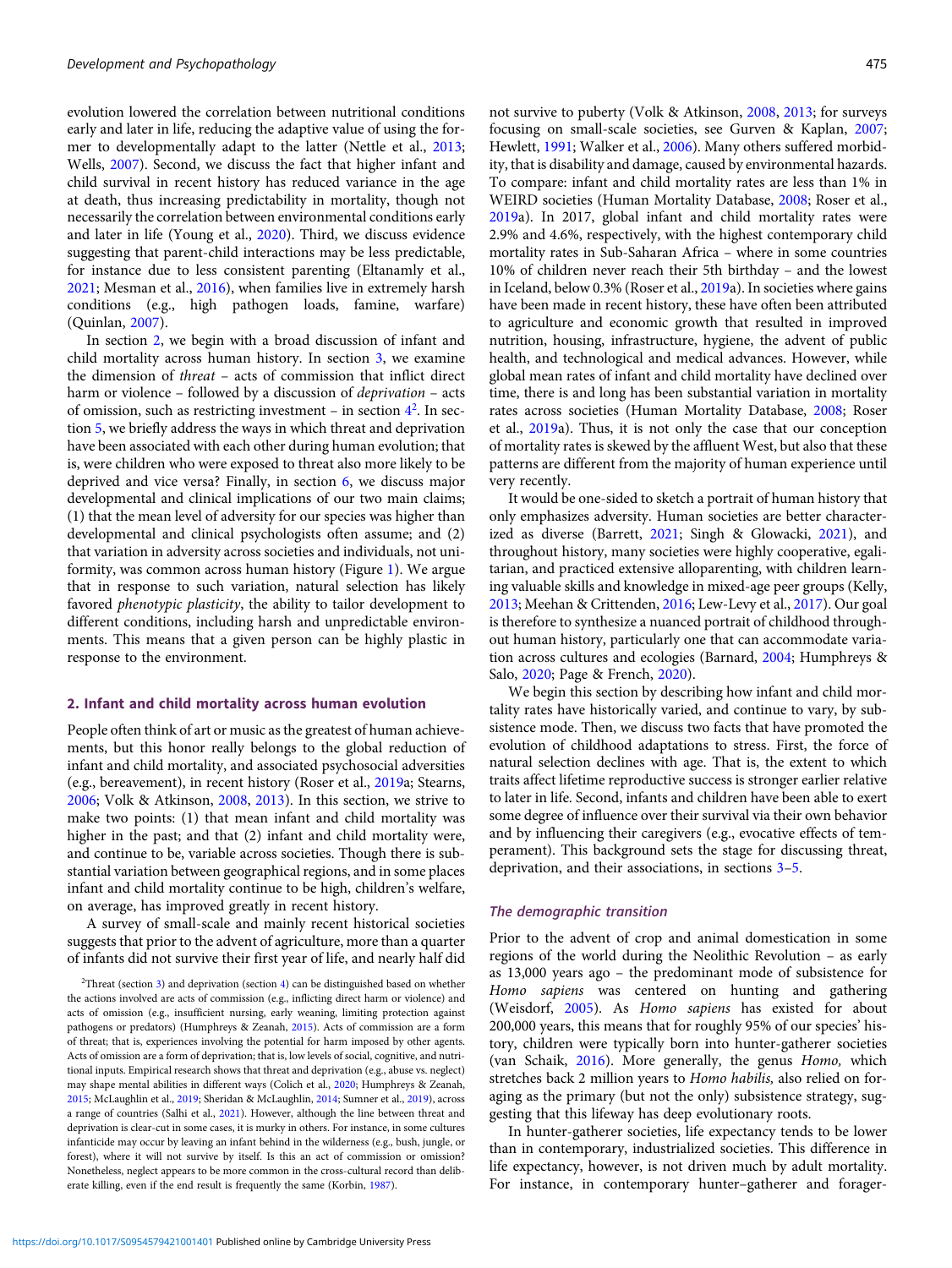<span id="page-3-0"></span>

Figure 1. The expected human childhood. A common view in developmental and clinical psychology is that the expected human childhood was low in threat and deprivation (dotted circles). The proposed view is that the expected human childhood was characterized by higher mean levels of threat and nutritional deprivation and higher levels of variance in these adversities across individuals (solid circles). This view focuses less on "normative development" and more on phenotypic plasticity, the ability to tailor development to different conditions, including harsh and unpredictable environments. This figure was inspired by figure 1 in Sheridan and McLaughlin ([2014](#page-22-0)), and by figure 1 in McLaughlin and Sheridan [\(2016\)](#page-21-0).

horticulturalist populations, the human mortality hazard curve is typically U-shaped, with high mortality hazards early and late in life (Gurven & Kaplan, [2007;](#page-18-0) Hill et al., [2007;](#page-19-0) Walker et al., [2006\)](#page-23-0). The per-year survival odds for adults are high: once an individual has reached the age of 15, the mode in adulthood is approximately 72 years, with a range of 68–78 years of age (Gurven & Kaplan, [2007\)](#page-18-0). Note that life expectancy at age 15 will be lower than the mode, because the distribution around the mode is not symmetrical; there are more deaths to the left of the mode than to the right (Walker et al., [2006\)](#page-23-0). Though estimates of prehistoric humans are more uncertain, the predicted longevity of H. habilis is 52–56 years and that of H. erectus 60–63 years (Charnov & Berrigan, [1993](#page-16-0); Hammer & Foley, [1996;](#page-18-0) see also Page & French, [2020\)](#page-21-0). Thus, the difference in life expectancy between past and present societies seems to be mainly driven by mortality in early life.

Contemporary hunter-gatherer societies are characterized by high birth and high death rates. These features overlap with the central features of what is sometimes described as Stage 1 of the Demographic Transition, typically observed among huntergatherer or nonindustrial societies (Figure [2](#page-4-0)). The Demographic Transition Model (Thompson, [1929\)](#page-23-0) is a descriptive model of the demographic shift from high birth and mortality rates to low birth and mortality rates in response to industrialization and accompanying changes, such as advances in technology, education, and economic development. In Stage 1, populations exhibit both high birth and death rates, leading to roughly stable or slowly increasing population sizes. In Stage 2, death rates begin to fall rapidly but birth rates remain high, leading to rapid increases in population size. In Stage 3, birth rates also begin to fall, leading to a slower increase in population size which culminates in a falling, then more stable population size in Stage 4, where both birth and death rates remain low. In Stage 5, there may be a slight increase in birth rates, leading to small increases in population size.

The main point illustrated in Figure [2](#page-4-0) is that the demographic shifts in Stages 2–5 have occurred in the last 5% of our species' history. Thus, we can assume that the other 95% of that time was spent in environments that more closely resembled the features of Stage 1; environments which, as noted earlier, were highly variable.

We can gain additional insight by viewing demographic data through an evolutionary lens (Kaplan & Lancaster, [2000](#page-19-0); Mace, [2000;](#page-20-0) Sear, [2015,](#page-22-0) [2021\)](#page-22-0). A primary engine of evolution – defined as change in the genetic composition of a population over time – is natural selection, defined as the differential reproductive success of inherited variations (Buss, [1999\)](#page-16-0). The currency of natural selection is inclusive fitness, or the number of offspring an individual produces throughout their life (lifetime reproductive success), plus the effect they have on the reproduction of relatives (indirect fitness), who are more likely to share their genes. Under pressure from selection, traits or adaptations that help an organism improve their reproductive success are favored and thus propagate in a population. If an organism dies before reproducing, their genes are less represented in the next generation and are at a disadvantage. Over time, this process results in physiological and behavioral adaptations with the capacity to effectively respond to the species-typical range of environmental inputs.

# The force of selection declines with age

In line with demographic research, we distinguish between infant mortality rate, the likelihood of dying prior to age 1, and child mortality rate, the cumulative probability of dying prior to approximate sexual maturity at age 15 (Volk & Atkinson, [2013\)](#page-23-0). As the latter mortality rate subsumes the former, these two rates are not exclusive. Nonetheless, this distinction is useful because the causes of mortality might differ for infants and children. In the contemporary United States, infants are more likely to die from abuse and neglect than older children are. For instance, in 2019, infants younger than 1 year old died from abuse and neglect at more than 3 times the rate (22.94 per 100,000 children) of children who were 1 year old (6.87 per 100,000 children), and this difference only increases for older age groups (U.S. Department of Health & Human Services, 2021, see p. 55).

Knowledge about causes of death informs our expectations about which adaptations may have been favored by natural selection at different developmental stages. The age at maturity provides a logical cutoff, because natural selection acts differently before and after this age. More specifically, the force of selection is uniform before the age at maturity and declines exponentially after this age: steeply in early adulthood, and less steeply in old age (Caswell, [2007;](#page-16-0) Charlesworth, [2000](#page-16-0); Hamilton, [1966](#page-18-0); Jones, [2009\)](#page-19-0), even if it rarely reaches zero (Pavard & Coste, [2021](#page-21-0)). In other words, traits affect lifetime reproductive success substantially more before the age at maturity, and less so at later ages, when organisms have used some of their reproductive potential and have less of it to spare. The significance of this fact for human evolution, which is characterized by high infant and child mortality, cannot be overstated: we should expect strong selection for childhood adaptations to potentially stressful conditions, that is, mechanisms that enable infants and children to deal with harsh and unpredictable environments as well as possible, under the constraints posed by such environments.

At this point, we wish to prevent four potential misunderstandings. First, the fact that responses to chronic stress may entail costs to survival and reproduction later in life (e.g., allostatic load), does not mean they are not adaptive. What matters for natural selection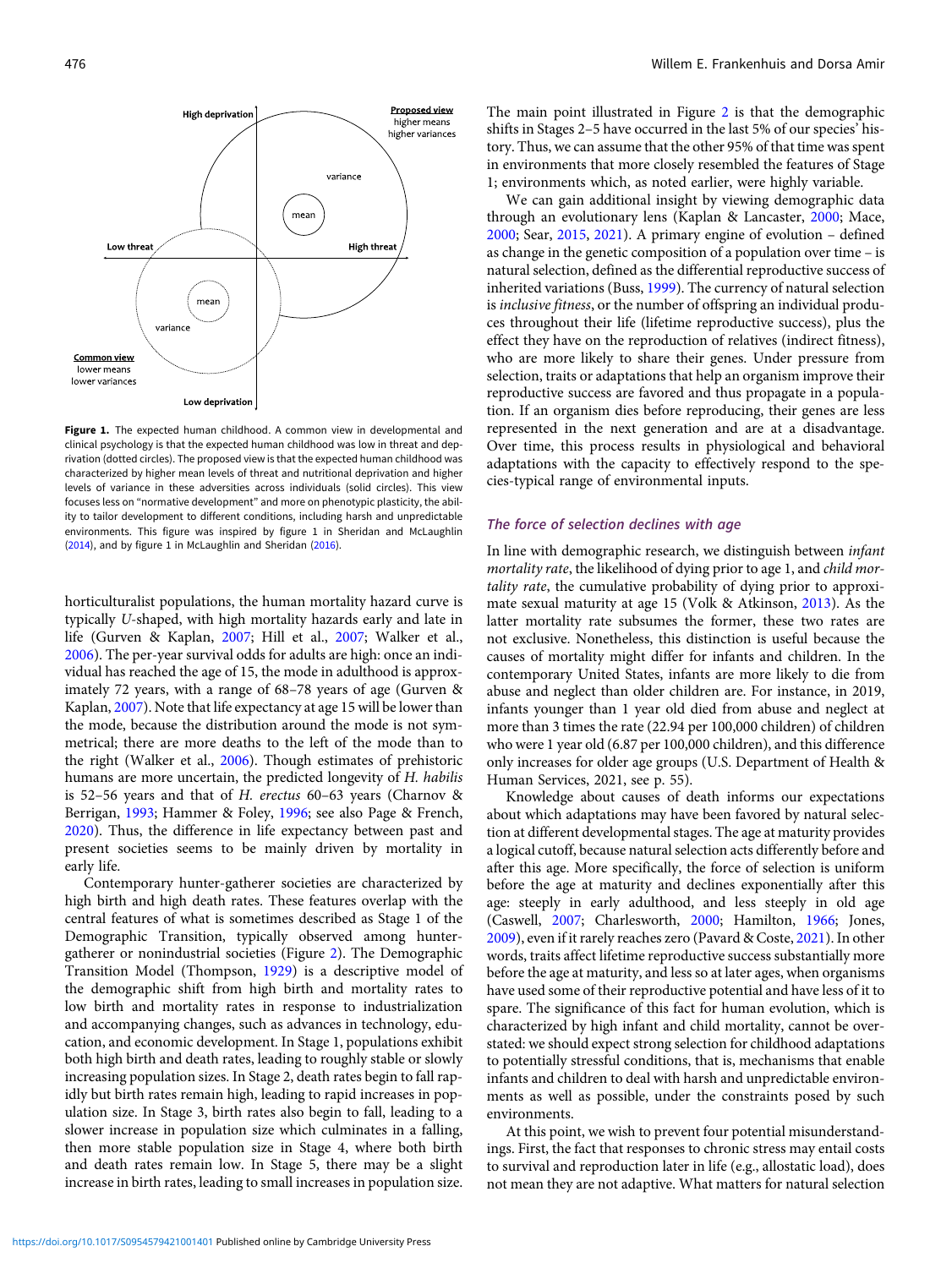<span id="page-4-0"></span>

Figure 2. The demographic transition. An illustration of general trends in birth rates, death rates, and total population size (top) across the evolutionary history of Homo sapiens, and a zoom-in (bottom) across more recent demographic transitions. Lines depict qualitative patterns, not empirical data. A significant degree of variation and noise is also expected in all of these rates, but is not illustrated here. This figure was inspired by Roser et al. ([2019b](#page-22-0)).

is whether these responses increase (or decrease) lifetime reproductive success. In many cases they will, because the force of selection is much stronger earlier than later in life. Second, the fact that adaptations for dealing with adversity exist does not mean that people living in harsh and unpredictable conditions attain the same levels of survival and reproductive success as people living in safe and supportive conditions; people are merely making the best of a difficult situation. Third, if people have evolved adaptations for dealing with adversity, this by no means implies that infants' and children's survival and well-being does not increase with higher levels of caregiver investment; in fact, it often does (see section 4). Children in all but the most dire circumstances depend on receiving high levels of care, even if caregiving looks very different across different societies. Fourth, as already noted, if people have evolved to "expect" certain forms and variation in levels of adversity and are able to developmentally adjust to them (within the species-typical range), this by no means implies that we should reduce efforts to eradicate adversity. Our bodies have adaptations for responding to cancer (e.g., the immune system eliminates cancer cells on a regular basis), but cancer is harmful to survival and well-being, and therefore, we should reduce carcinogens. In the same way that biologists and medical doctors acknowledge the existence of adaptations for responding to cancer, psychologists should acknowledge the existence of adaptations for responding to adversity. Such adversity has always been with us; it is no stranger.

# Children's influence on their own survival

Natural selection could only favor childhood adaptations to stress if responses to early adversity affected survival or reproduction. In this subsection, therefore, we describe some (but not all) of adaptive responses to early adversity, including ways in which infants and children have been able to influence their own chances of survival.

The main cause of infant and child mortality during human evolution is thought to be gastrointestinal or respiratory disease (70%–80% of deaths) (Volk, [2011;](#page-23-0) see also Lancy, [2015](#page-20-0); Volk & Atkinson, [2013\)](#page-23-0). Disease remains the primary modern cause of infant death, especially in countries with high mortality rates (Bryce et al., [2005](#page-16-0); Volk & Atkinson, [2013\)](#page-23-0), and is more likely to co-occur with low protein and/or caloric intake (McDade, [2003](#page-20-0); Urlacher et al., [2018](#page-23-0)). Before the demographic transition, there was much more variability in mortality rates due to the periodic effects of infectious disease (e.g., cholera, smallpox, measles), potentially favoring the evolution of phenotypic plasticity. Improved nutrition, better living conditions, and public health interventions smoothed mortality variability (Gonzaga et al., [2018](#page-18-0); Omran, [1983](#page-21-0); Wilmoth & Horiuchi, [1999\)](#page-24-0). In human history, the probability of death has decreased at younger ages and become concentrated (or compressed) at old ages. This "mortality compression"(Stallard, [2016\)](#page-23-0) implies that a narrower range of outcomes (reaching old age) has become more likely, thus increasing predictability in mortality. However, mortality compression does not imply that the correlation between environmental conditions early and later in life has also changed. At least in principle, early adversity might predict lower life expectancy as much, more, or less in populations before compared with after the demographic transition. So, mortality compression implies that the age at death has become more predictable in one component (variability) but not necessarily in another (cue reliability) (for a discussion of components of unpredictability, see Young et al., [2020\)](#page-24-0).

Infants and children are not helpless in the face of disease threat; they have some ability to influence their exposures and responses to pathogens. They might influence their exposures, for instance, by modifying their behavior in ways that reduce risk of ingesting pathogens (e.g., reducing exploration when near likely sources of pathogens, such as rotten meat, as adults do; Curtis et al., [2011](#page-17-0); Tybur & Lieberman, [2016;](#page-23-0) Tybur et al., [2013](#page-23-0); though see Rottman, [2014](#page-22-0)). Infants and children might also influence their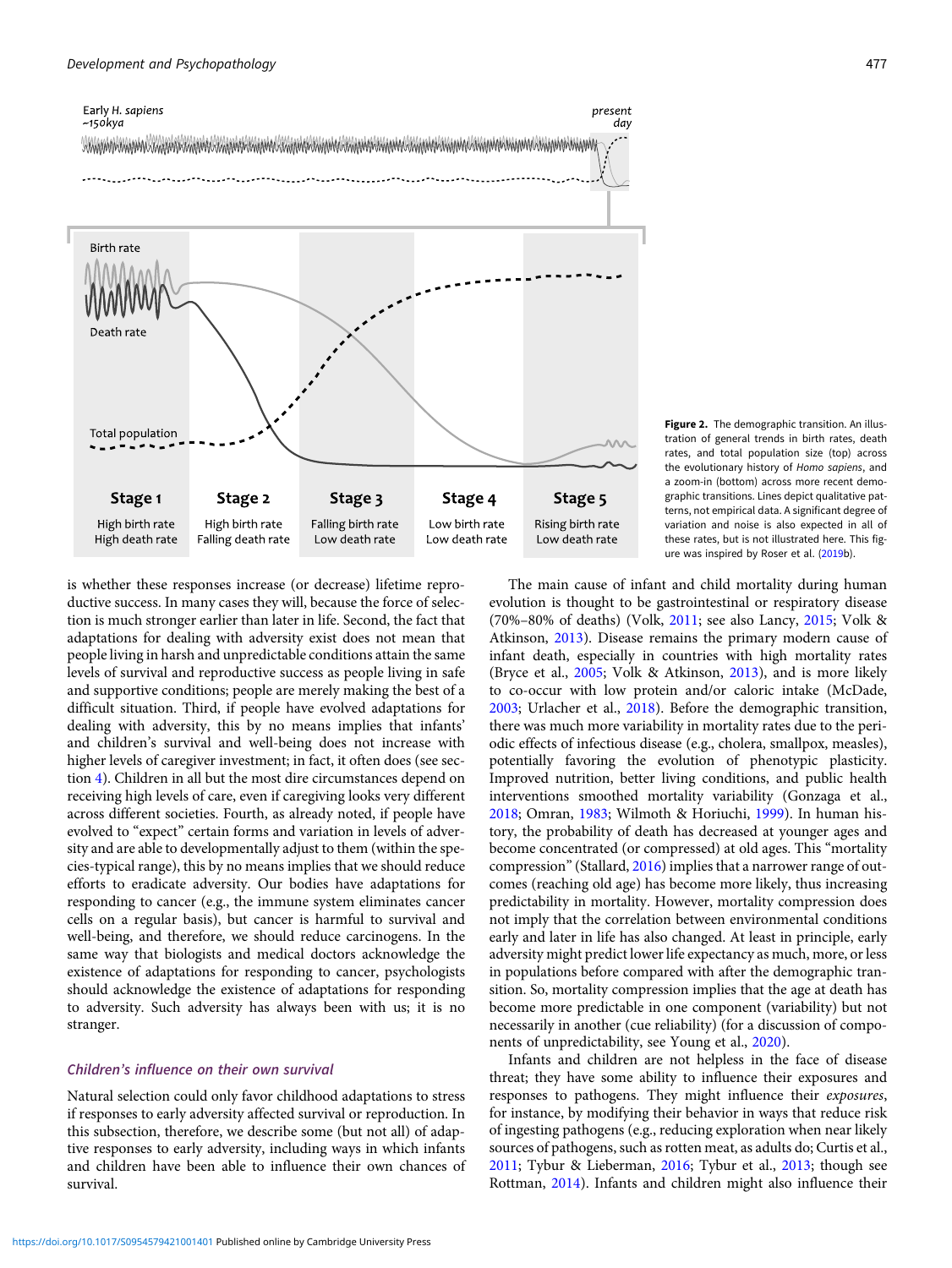responses to pathogens by changing their allocation of internal energetic resources. For instance, they can allocate more energy to immune function, if exposed to high levels of pathogens, thus increasing their chances of survival in pathogen-rich environments (Blackwell et al., [2010](#page-16-0); Garcia et al., [2020;](#page-18-0) McDade, [2003;](#page-20-0) McDade et al., [2016;](#page-20-0) McDade et al., [2008;](#page-20-0) Urlacher et al., [2018](#page-23-0)).

The amount and quality of caregiving infants and children receive has a major impact on their survival (Lancy, [2015](#page-20-0); Quinlan, [2007](#page-22-0); Volk & Atkinson, [2013\)](#page-23-0). Caregivers influence children's risk of morbidity (i.e., age-specific rates of damage) and mortality (i.e., age-specific rates of death) in many ways. Two primary ways of influencing children's wellbeing is by providing nutrition and protection. Nutrition is a basic resource for life (which young children cannot produce) and which affects physical growth, in addition to children's capacity to mount successful immune responses to pathogens. Protection takes a variety of forms, including carrying, which is widespread in contemporary human societies and likely has been throughout our evolutionary history, and which in some ecologies serves to reduce exposures to pathogens and predation (Lozoff & Brittenham, [1979;](#page-20-0) Tracer, [2002a](#page-23-0), [2002](#page-23-0)b). For instance, among the Au and Gnau forager-horticulturalists in Papua New Guinea, mothers carry young infants a large portion of the time, in part to protect them from the pathogenic environment. As they get older, mothers carry their children less and less, gradually exposing them to antigens and pathogens in the environment, and enabling the incremental development of immunocompetence (Tracer & Wyckoff, [2020\)](#page-23-0).

Caregiver investment tends to be lower in harsh environments with high *extrinsic* risk, meaning morbidity and mortality caused by factors that individuals, be they infants, children, or caregivers, cannot control (Ellis et al., [2009;](#page-17-0) Quinlan, [2007\)](#page-22-0). From an evolutionary perspective, extrinsic risk creates diminishing returns to parental effort (Quinlan, [2007](#page-22-0)). A landmark cross-cultural study of several dozen mostly nonindustrial societies with various subsistence modes suggests that when infant and child mortality results from famine or warfare, mothers tend to invest less in their offspring (Quinlan, [2007\)](#page-22-0). However, the relation between pathogen risk and maternal investment is shaped like an inverted-U: maternal investment increases in environments with low to moderate levels of pathogens, and then decreases from moderate to high levels (Quinlan, [2007\)](#page-22-0). Quinlan ([2007\)](#page-22-0) speculates this might be because in environments where pathogen stress is low, infants and children need little protection; where it is high, they cannot be protected; and where it is moderate, caregiver investment pays off the most. Consistent with this pattern of higher parental investment at moderate levels of adversity, a recent meta-synthesis of qualitative studies found that during times of war, parenting practices were harsher, more hostile, less inconsistent, and less warm in extremely dangerous settings and warmer and more protective when only living under threat (Eltanamly et al., 2021). A metaanalysis of quantitative studies, however, found a linear pattern with small effect sizes: parents who had more exposure to war were harsher ( $r = .12$ ) and less warm ( $r = -.02$ ) toward their children (note: this meta-analysis coded hostility under harshness and did not measure inconsistency; Eltanamly et al., 2021).

Infants' and children's ability to influence their mortality risk depends largely (if not primarily) on their ability to influence investment by caregivers. Empirical research shows that parental investment generally improves infant and child survival (Volk & Atkinson, [2013\)](#page-23-0). There are many specific ways, through appearance and behavior, in which infants and children might influence the quality and amount of investment they receive; for instance, by having neotenous (cute) features, following gaze, attending to facial expressions, and responding contingently (Hrdy, [2016](#page-19-0)). Functionally, such behaviors may convey information about the child's health status.<sup>3</sup> Additionally, children can influence their own survival through independent foraging and caloric provisioning. Indeed, research suggests that hunter-gatherer children participate in foraging and hunting from an early age, and are able to furnish a significant number of calories by middle childhood (Blurton Jones et al., [1989;](#page-16-0) Crittenden et al., [2013\)](#page-17-0).

Throughout human history and in a variety of cultures, caregivers applied a triage, investing more in offspring judged to be more likely to survive and become productive members of the family, who will be able to pay back the investment made in them (Lancy, [2014,](#page-20-0) [2015;](#page-20-0) Volk & Atkinson, [2013\)](#page-23-0). This is called the Banker's Paradox: only loan money to people who need it the least, because they are most likely to repay (Tooby & Cosmides, [1996](#page-23-0)). However, whether a given caregiver follows the Banker's Paradox may depend on parental condition. For instance, studies in the United States suggest that whereas parents with low resources invest more in low-risk than high-risk children, parents with higher resources invest more in high-risk than low-risk children (Beaulieu & Bugental, [2008](#page-16-0); Bugental et al., [2010\)](#page-16-0). In general, across human history caregivers had multiple social roles and faced competing demands, with demands increasing in times of resource stress (e.g., famine) and chronic danger (e.g., war); parents could not always prioritize each child equally. In some cases, children were able to extract more resources from their caregivers via behaviors deemed "undesirable" in developmental and clinical psychology (e.g., "acting out"). For instance, de Vries [\(1984](#page-17-0), [1987b](#page-17-0)) found in the Masai that calmer babies received fewer resources than more temperamental babies, resulting in higher survival rates for more temperamental babies during a famine. In this case, it seems the squeaky wheel gets the grease.

# 3. Threat

In this section, we explore how threat – experiences involving the potential for harm imposed by other agents – may have shaped human development. We focus on three primary threats to children throughout human evolution: infanticide, violent conflict with noncaregivers, and predation. Infanticide is widely studied in primatology and anthropology, but receives less attention in developmental and clinical psychology, which focus on living children. We discuss infanticide for three reasons. First, infanticide appears to account for a nontrivial percentage of infant deaths in human history, so it should be included in a characterization of the expected human childhood. Second, the psychological mechanisms that infants and children use to survive and thrive in contemporary societies – for instance, by soliciting investment from caregivers who have little to spare – may have been shaped by past selection pressures created by infanticide. Third, constraints may force caregivers to limit their investment (e.g., nutrition) for some period to see whether a child is strong enough to survive. Some children who are alive today, especially in harsh and unpredictable environments, have passed this triage, but may still be

<sup>3</sup>Biologists distinguish between signals and cues (Maynard-Smith & Harper, [2003\)](#page-20-0). A cue provides information about some feature of the world (e.g., health status) and can be used to guide future action, but has not evolved for this purpose. For instance, spider web vibrations convey information about prey body size, and so spiders can use it to tailor their attacks, but prey body size has not evolved for this purpose. A signal is a cue that evolved for communication. For instance, prey body size may have evolved to convey information about the ability to compete (e.g., for food or mates) to its conspecifics. Whether infant behavior indicative of health status is a cue or signal is currently not known (Hrdy, [2016](#page-19-0)).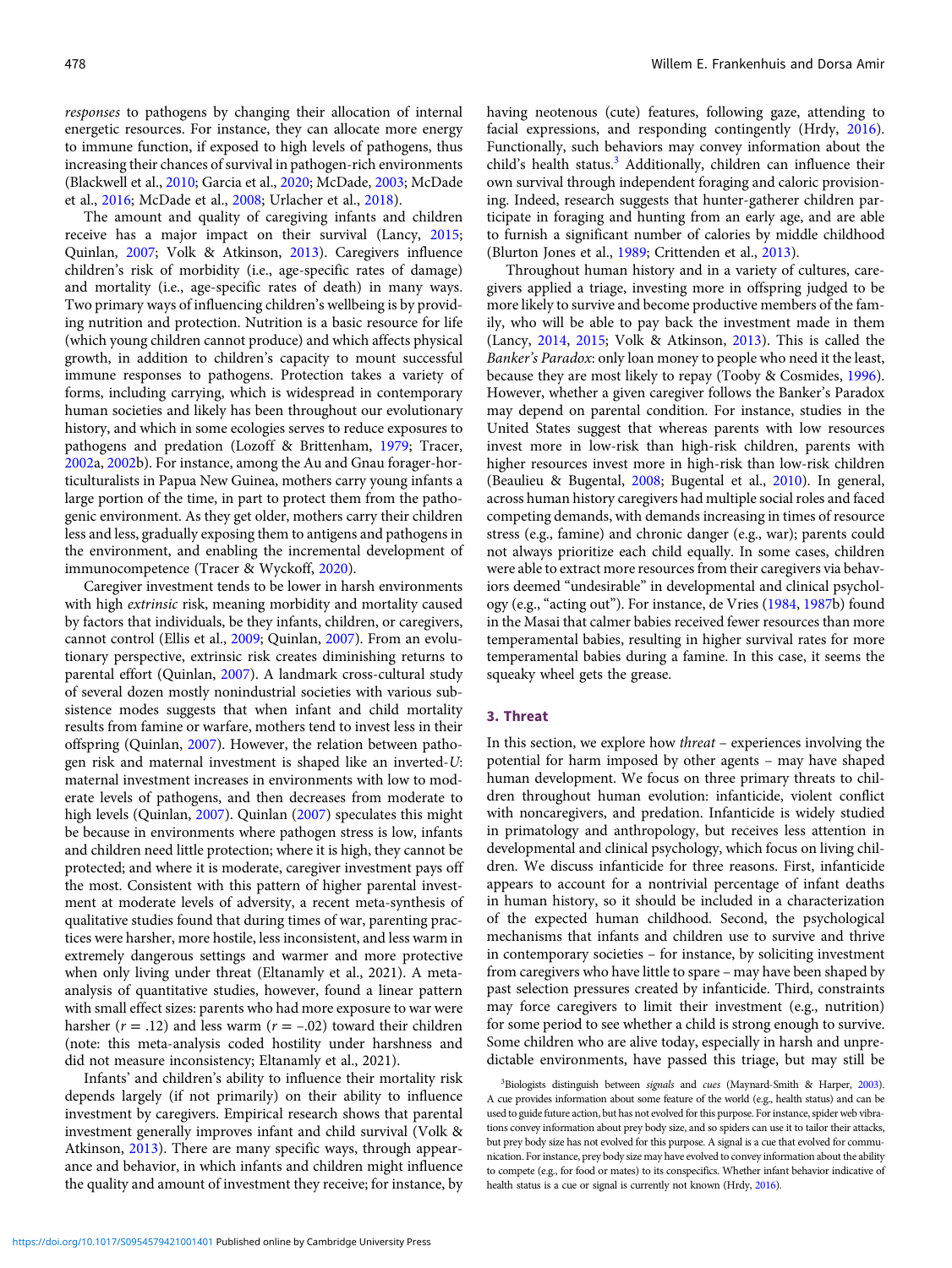experiencing the mental and physical consequences of this form of early adversity.

# Infanticide

Following disease, another leading cause of infant and child mortality during human evolution may have been infanticide, the killing of infants (Budnik & Liczbińska, [2006;](#page-16-0) Cunningham, [2005;](#page-17-0) Gurven & Kaplan, [2007](#page-18-0); Lancy, [2014](#page-20-0), [2015;](#page-20-0) Rawson, [2003](#page-22-0); Volk & Atkinson, [2013\)](#page-23-0). Infanticide appears to account for a nontrivial percentage of infant deaths among societies in the past thousands of years (Volk, [2011;](#page-23-0) Volk & Atkinson, [2013\)](#page-23-0) and among contemporary hunter-gatherers (Gurven & Kaplan, [2007](#page-18-0)), but estimates are relatively uncertain because infanticide is often a hidden behavior. Infanticide may have been carried out for a variety of reasons, such as poor maternal or infant health, unsupportive social and ecological conditions, or being born out of wedlock (Daly & Wilson, [1988](#page-17-0); Hrdy, [1999](#page-19-0), [2009;](#page-19-0) Lancy, [2014,](#page-20-0) [2015](#page-20-0); Volk, [2011;](#page-23-0) Volk & Atkinson, [2008](#page-23-0), [2013](#page-23-0)).

Infanticide is widespread among mammals. Phylogenetic analyses have shown that infanticide occurs in 182 (63%) of the 289 species that have been studied (Lukas & Huchard, [2019\)](#page-20-0). Breaking down by sex of the perpetrator, infanticide by females has been documented in 89 (31%) of 289 species (Lukas & Huchard, [2019](#page-20-0)), and infanticide by males in 119 (46%) of 260 species, including nearly all of the great apes (Lukas & Huchard, [2014\)](#page-20-0). Infanticide rates are highly variable across the mammals, mainly as a function of social organization and life history (Lukas & Huchard, [2019\)](#page-20-0). Both of these analyses have only focused on instances where individuals kill offspring that are most likely not their own, excluding instances where mothers kill their own offspring. This appears to be different in humans where the main perpetrators of infanticide may include parents or other family members, as discussed below.

The infanticide statistics provided in this section should not be misunderstood as implying that "maltreatment was common" in humans or other mammals. In fact, there is only limited evidence for chronic physical abuse by caregivers in prehistoric human skeletal material (Walker, [2001\)](#page-23-0). We may speculate that if infants and children were killed by their caregivers, this likely occurred in a punctuated violent event or prolonged deprivation, rather than through the cumulative effects of repeated physical abuse over the course of months or years. That infanticide may have accounted for a substantial percentage of infant deaths in human history, and that rates of infanticide varied across societies, should inform estimates of the mean level of harshness (age-specific rates of morbidity and mortality), and stochastic variation in the level of harshness over space and time, of the expected human childhood.

The anthropological record suggests that if infanticide occurs, it is mainly carried out by primary caregivers, not strangers or familiar nonrelatives; though there are exceptions, such as when infants and children whose father had died, or who had abandoned them, were killed by the new partner of their mother (Hill & Hurtado, [1996](#page-19-0); Hill & Kaplan, [1988](#page-19-0)). Infanticide is typically described as an emotionally painful event for caregivers, who consider it either necessary or the best choice among a set of terrible options (Chagnon, [2012](#page-16-0); Hrdy, [1999](#page-19-0); Lancy, [2015](#page-20-0); Volk & Atkinson, [2008](#page-23-0), [2013](#page-23-0)). Other work claims that there has been a shift in attitudes toward infants and children in the 19th century; that before then, people considered it less of a need to cherish infants, to offer them safety and security, and to help them develop (Mitterauer & Sieder, [1997;](#page-21-0) Zelizer, [1985\)](#page-24-0). Regardless, culturally sensitive

understandings recognize competing demands on mothers, which vary by setting. For instance, in conditions of nutritional scarcity, mothers may not have access to sufficient resources for growing a baby or for lactation, which entails even greater energetic costs than pregnancy (Beehner & Lu, [2013](#page-16-0); Worthington-Roberts et al. [1985](#page-24-0)). To give an impression of these painful experiences, we provide ethnographic excerpts in this footnote<sup>4</sup>.

Infanticide might appear at odds with evolutionary theory, but it is not (Hrdy, [1999,](#page-19-0) [2009\)](#page-19-0). Natural selection favors strategies (e.g., genes, developmental systems) that optimize fitness; that is, which increase their own representation in future generations, relative to other strategies in the population. In evolutionary biology, individuals are viewed as instantiating strategies. Mathematical theory shows that the lifetime reproductive success of individuals is under many conditions a good measure of the fitness of a strategy (Grafen, [2007\)](#page-18-0). Therefore, although fitness should, strictly speaking, be assigned to strategies rather than individuals, for practical purposes, individual survival and reproduction are taken as measures of fitness. For caregivers, the fitness benefits of infanticide might outweigh the costs. These benefits include diverting resources to current offspring that have greater chances of surviving, and saving resources for future offspring that are healthier, or which are born into more favorable circumstances (Daly & Wilson, [1988;](#page-17-0) Dickeman, [1975](#page-17-0)).

Infanticide typically happened, and still happens, in the context of cultural beliefs that justify or legitimize the difficult act. For instance, in Japan, infanticide used to be rationalized by the view that the newborn's death was not the extinction of a life but a return to the other world, potentially allowing rebirth at a more favorable future time (Kojima, [2003\)](#page-19-0). We do not cover such beliefs, and variation in them across time and space. For information on these topics, we refer readers to work by David Lancy ([2014](#page-20-0), [2015](#page-20-0)). Here, we only mention one common cultural response to high infant and child mortality rates, which is that in many societies, infants do not acquire "personhood"(i.e., humanity) until weeks, months, or even years after being born, often once their chances of survival have

The Bakairí selectively practice infanticide ::: Most of such cases occur when the mother is still nursing an older infant and cannot properly care for another baby. (Picchi, 2000, as quoted in Lancy, [2014](#page-20-0), p. 76)

Illegitimate [Mundurucu] children are usually killed at birth, along with twins and children with birth defects. If the child does survive it is referred to as"tun" which means excrement. They are not abused, but they cannot marry due to their indefinite status. (Murphy & Murphy, 1985, as quoted in Lancy, [2014](#page-20-0), p. 75)

Within the shantytown, child death a mingua (accompanied by maternal indifference and neglect) is understood as an appropriate maternal response to a deficiency in the child. Part of learning how to mother on the Alto includes learning when to "let go." (Scheper-Hughes, [1985](#page-22-0), p. 295)

The same mother who regretfully eliminates a poorly timed neonate will lovingly care for later ones if circumstances improve. (Hrdy, [1999](#page-19-0), as quoted in Lancy, [2015](#page-20-0), pp. 124–125)

Infanticide is, in some cases, related to the subsistence strategy of a group. In particular, a survey of several hunter-gatherer societies suggests an association between the willingness to commit infanticide and the challenge of carrying more than a single young child whilst living and migrating with a nomadic group (Riches, [1974\)](#page-22-0). For instance, among the Ache, a Paraguayan hunter-gatherer society, the death of the mother or father is grounds for infanticide (Hill & Hurtado, [1996;](#page-19-0) see also Mull & Mull, [1987](#page-21-0)). Lancy [\(2015](#page-20-0)) explains:

The Ache are particularly direct in disposing of surplus children (approximately one-fifth) because their peripatetic, foraging lifestyle places an enormous burden on the parents. The father provides significant food resources, and the mother provides both food and the vigilant monitoring required by their dangerous jungle environment. Both men and women face significant health and safety hazards throughout their relatively short lives, and they place their own welfare over that of their offspring. (pp. 117–118)

<sup>&</sup>lt;sup>4</sup>It was an ironclad rule that no [Tapirapé] woman should have more than three living children . . . A fourth child, or a third child if it were of the wrong sex, was buried immediately after its birth . . . "We do not want to see hunger in their eyes." They pointed out to me the difficulty of providing food, especially meat, for more than three children. (Wagley, 1977, as quoted in Lancy, [2014,](#page-20-0) pp. 75–76)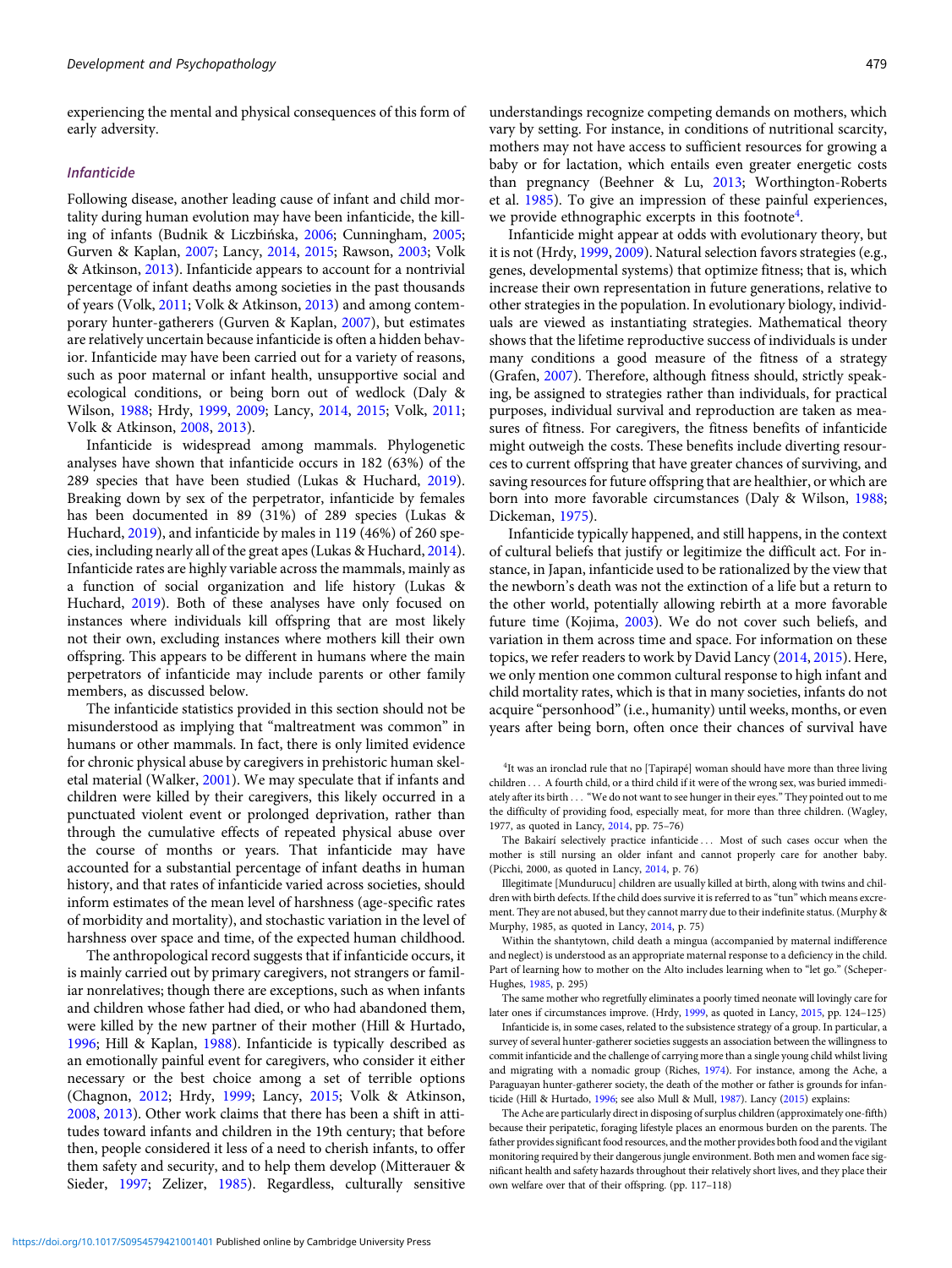increased (Lancy, [2014](#page-20-0), [2015](#page-20-0)). Before then, they are often considered to be in a liminal state, between two worlds, the living and the dead (e.g., "little angels," "little demons"), and essentially not fully human. This may be one reason why children are underrepresented in the historical record: they are not yet "socially born" and recognized (Fabian, [1992\)](#page-17-0), viewed as "persons" worthy of being incorporated into historical recordings, literature, burials, and censuses (Perry, [2006;](#page-21-0) Woods, [2007](#page-24-0)). Anthropologists have argued that delaying personhood can be functional, helping to limit caregiver attachment, making it somewhat easier to deal with the loss of the child (de Vries, [1987](#page-17-0)a; Eible-Eibesfeldt, [1983;](#page-17-0) Hagen, [1999;](#page-18-0) Konner, [2010](#page-19-0); Laes, [2011;](#page-20-0) Lancy, [2014](#page-20-0), [2015\)](#page-20-0). We are not aware of quantitative tests of this hypothesis, though interestingly, Canadian adults rate babies as increasingly "cute" from birth to 6 months of age, which is also when babies are better at surviving illnesses (Franklin et al., [2018\)](#page-18-0). There is, however, a body of work examining how cultural frames used to interpret adverse experience shape subsequent trauma, which we discuss in section 6.

# Violent conflict with noncaregivers

A second source of threat for infants and children is violent conflict with noncaregivers, inflicted by members of their own group (e.g., bullying, physical sanctions imposed by peers in response to a norm violation) and by members of other groups (e.g., cattle raids, warfare). In a survey of eight hunter–gatherer and forager-horticulturalists societies, 17% of infant and child deaths can be attributed to violence, either by caregivers (e.g., infanticide) or by noncaregivers. This percentage drops to 5% if two groups, the Ache and Hiwi, are excluded (Gurven & Kaplan, [2007](#page-18-0)).<sup>5</sup> The range varied from 1.4% to 63.5%, which illustrates diversity in the human childhood experience. Overall, violent conflict accounts for a much lower percentage of deaths than disease – as noted earlier, disease is estimated to account for 70%–80% of deaths (Volk, [2011](#page-23-0)) – but for a higher percentage of deaths than predation (Volk & Atkinson, [2013\)](#page-23-0), discussed below.

Comparisons with other primates and bioarcheological evidence suggest that violent conflict has long been a part of primate life and human evolutionary history (Bribiescas, [2021;](#page-16-0) Martin & Harrod, [2015](#page-20-0); Wrangham & Peterson, [1996\)](#page-24-0). Though it is challenging to estimate base rates of lethal violence in past societies – in part, because not all forms of lethal violence leave a trace the fossil record – bioarcheologists do agree there has been substantial variability in the use and types of violence across time and space (Martin & Harrod, [2015;](#page-20-0) Roser, [2013\)](#page-22-0). Ethnographic studies show large variation in the share of violent deaths (out of all deaths), ranging from a few percent up to 60% (for a compilation of resources, see Roser, [2013\)](#page-22-0). A cross-cultural study of 21 foraging bands suggests that 50.0% incidents of lethal violence result from interpersonal events (i.e., homicides) and 33.8% from intergroup events (e.g., war) (Fry & Söderberg, [2013\)](#page-18-0). These percentage change to 63.3% and 15.2%, respectively, if one group (the Tiwi) are excluded.

Historical trends suggest that violence has declined over the course of human history, including the percentage of people who died by the hands of individuals other than their primary caregivers (Roser, [2013](#page-22-0)). This decline has not been smooth, however, and violence rates are certainly not down to zero. In 2000, the World Health Organization estimated the median national homicide rate among countries to be 6 per 100,000 per year, and the age-adjusted homicide rate (i.e., weighted sums of age-specific rates) to be 8.8 per 100,000 per year (Krug et al., [2002\)](#page-19-0). The differences between countries were large, and in all countries, many more people suffered from nonlethal violence. Nonetheless, both estimates are markedly lower than the tripledigit values documented in some nonindustrial societies (Roser, [2013](#page-22-0)).

The historical decline in violence encompasses many different forms, including domestic abuse (e.g., spousal beating), physical punishment (e.g., social sanctions imposed by peers in response to a norm violation; Mathew & Boyd, [2014](#page-20-0)), interpersonal violence (e.g., competition over resources or mates), and intergroup conflict (e.g., raiding, ambushing, or warfare) (Fry & Söderberg, [2013](#page-18-0); Keeley, [1996](#page-19-0)). In all forms of violence, infants and children could be passive victims, and in some cases, children were actively encouraged to participate. For instance, historically among the hunter-horticulturalist Shuar of southeastern Ecuador, boys as young as seven were encouraged to actively participate in raids to gain war experience (Stirling, [1938\)](#page-23-0), as children still do in some contemporary societies (Krug et al., [2002\)](#page-19-0). Thus, across human evolution, children have likely been exposed to higher rates of violence by noncaregivers than they are in contemporary societies.

Violent conflict tends to be more common in places where resources are scarce and unpredictable (Daly & Wilson, [1988](#page-17-0); Gat, [2008](#page-18-0); Homer-Dixon, [1994;](#page-19-0) Krug et al., [2002;](#page-19-0) Lancy, [2015](#page-20-0); Nettle, [2015\)](#page-21-0). However, this correlation is far from perfect. Some societies solve challenges posed by resource scarcity and unpredictability through peaceful systems of mutual interdependence, sharing resources within and between communities (Winterhalder, [2007\)](#page-24-0); others through within-group competition or raids of neighboring villages. Nonetheless, in the aggregate, scarcity and unpredictability tend to increase competition-related violence. When individuals are close to a "desperation threshold," a level of resources below which it is highly undesirable or even fatal to fall (De Courson & Nettle, [2021](#page-17-0); Mishra et al., [2017;](#page-21-0) Stephens, [1981\)](#page-23-0), individuals might resort to aggression to obtain vital resources (Ellis et al., [2012;](#page-17-0) Hawley, [2015;](#page-18-0) Hawley et al., [2007;](#page-18-0) Turnbull, [1972;](#page-23-0) Volk et al., [2012](#page-23-0)). When there are enough vital resources, cooperative strategies may re-emerge (Townsend et al., [2020](#page-23-0)). Still, in more favorable conditions, men may compete for resources that increase their chances of having multiple partners, even in hunter-gatherer societies, which tend to be more egalitarian than industrialized societies (Daly, [2016;](#page-17-0) for a recent analysis of the emergence of institutionalized inequality, see Smith & Codding, [2021\)](#page-22-0). In sum, violent encounters have long been a part of human history, and thus human infants and children could not necessarily "expect" safe and supportive conditions.

#### Predation

Dangerous animals have historically posed a threat to infants and children, and continue to do so in certain contemporary societies. Although this threat is considered to be a relatively minor cause of mortality in modern humans (Volk & Atkinson, [2013\)](#page-23-0), there are well-documented cases of people being killed while hunting big game with simple tools (Walker, [2001\)](#page-23-0). For earlier hominids, predation was likely a more significant selection pressure (Hart & Sussman, [2009\)](#page-18-0), just like it is for many contemporary primates (Anderson, [1986](#page-15-0); Cheney et al., [2004\)](#page-16-0). Predator-caused mortality rates have been observed as high as 65% in chimpanzees (Boesch & Boesch-Achermann, [2000\)](#page-16-0) and 40% in baboons (Bulger &

<sup>&</sup>lt;sup>5</sup>These values might also be 18% dropping to 6%, respectively. Because the data on violence and accidents were combined into one category for the !Kung, they could not be separated (M. Gurven, personal communication, March 31, 2021).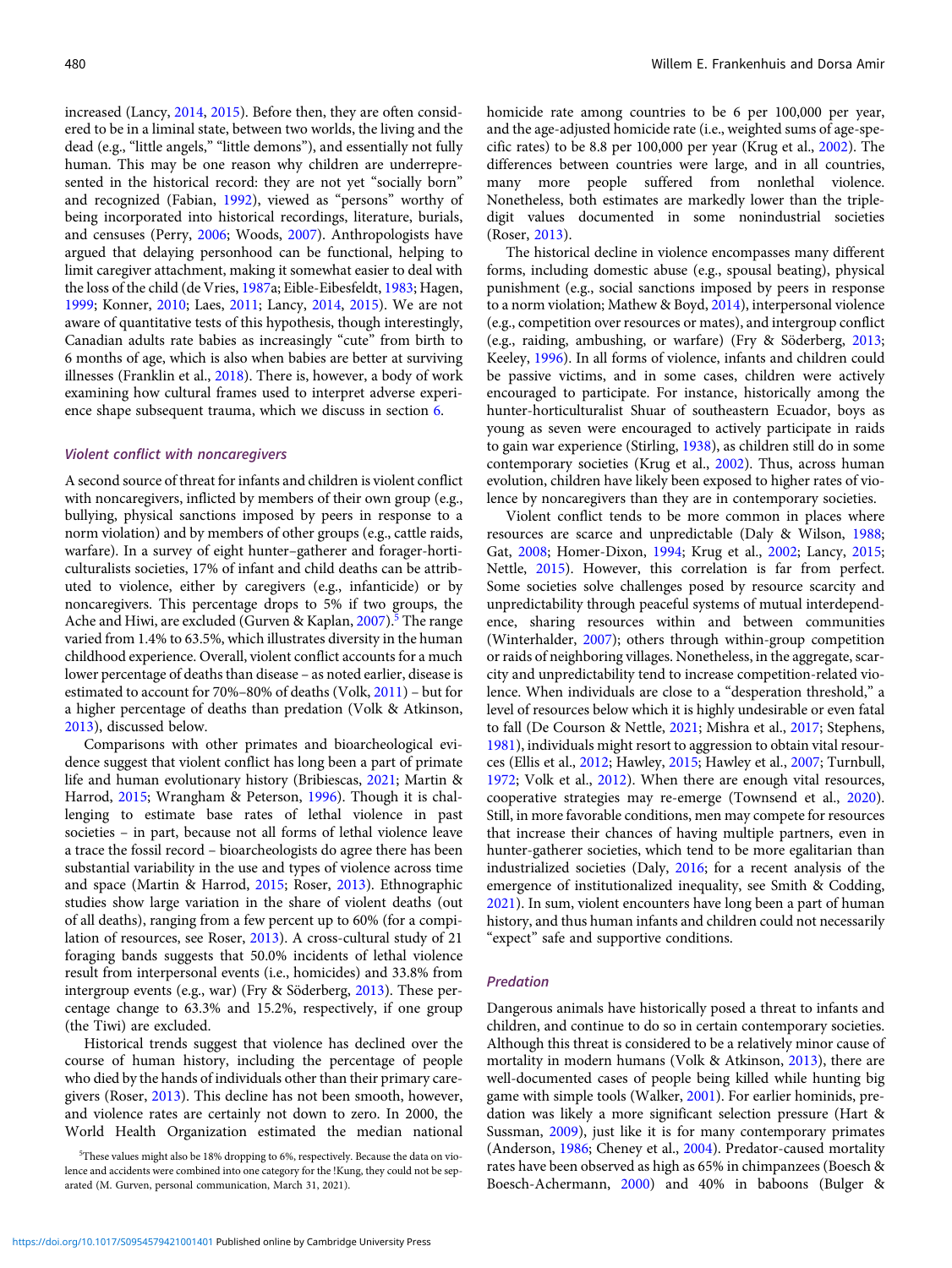Hamilton, [1987\)](#page-16-0). Steep declines in group size due to predation have been recorded for most nonhuman primates that have been studied for a sufficiently long period of time (Hill & Dunbar, [1998](#page-19-0); Hart & Sussman, [2009\)](#page-18-0). Thus, these nonhuman primate species suffer high predation rates alongside other stressors, such as infanticide (Anderson, [1986;](#page-15-0) Cheney et al., [2004;](#page-16-0) Hrdy, [1979](#page-19-0), [1999](#page-19-0), [2009](#page-19-0); Hrdy et al., [1994](#page-19-0)). It can be reasonable to conclude, then, that predation has always been part of primate life, and that the strength of predation on human survival has likely decreased across time (Volk & Atkinson, [2013](#page-23-0)).

This section has focused on three significant threats: infanticide, violent conflict with noncaregivers, and predation. The first two threats are thought to be the most likely sources of morbidity and mortality, after disease, for ancestral human infants and children. The third, predation, is thought to be a relatively minor cause of morbidity and mortality among Homo sapiens, but a major cause of morbidity and mortality in the earlier stages of our lineage.<sup>6</sup>

# 4. Deprivation

We have argued that, over evolutionary time, human infants and children have been exposed to higher and more variable levels of threat than those in contemporary, industrialized societies. Therefore, it is reasonable to assume that natural selection has favored phenotypic plasticity, the ability to tailor development to different conditions, over mechanisms that more narrowly "expect" safe and supportive conditions. In this section, we make a similar argument for deprivation: infants and children have been exposed to a wide range of social, cognitive, and nutritional input, including – though certainly not always – lower levels than those typical in contemporary, industrialized societies, and therefore likely have the capacity to adjust to this variation to a large extent. The difference with our analysis of threat is that while variation in all three forms of deprivation – social, cognitive, and nutritional – can be found across human societies, we only see substantive evidence for a reduction in the mean levels of nutritional deprivation across time. It is much harder to use objective benchmarks to compare levels of social and cognitive input than it is to compare nutritional input, because what counts as adequate social and cognitive inputs varies by culture. Thus we argue that the mean level of nutritional input was typically lower in the past, and that children are generally adapted to a wide range of other forms of social and cognitive input.

# Social deprivation

Social deprivation refers to low levels in the quantity and quality of human interactions. We focus on contact with primary caregivers, such as the mother and father. We also include alloparents – such as siblings and grandparents – due to evidence suggesting that alloparents provide nearly half of caretaking in nonindustrialized soci-eties (Hrdy, [1999](#page-19-0), [2009](#page-19-0); Kramer, [2005;](#page-19-0) Meehan & Hawks, [2014\)](#page-21-0).<sup>7</sup> Social deprivation is likely to occur when caregivers die (e.g., complications of childbirth, violent conflict), or when caregivers are

alive but provide limited investment in a child (e.g., due to their own poor health or scarce resources). Perhaps in part for this reason, alloparenting in humans is more common in harsh and unpredictable environments (Lancy, [2014](#page-20-0); Martin et al., [2020](#page-20-0); Simpson & Belsky, [2016\)](#page-22-0). Moreover, in such environments alloparenting may have more impact on child outcomes than in safe and supportive environments (Nenko et al., [2021](#page-21-0)).

Alloparenting can act as a buffer against social, cognitive, and nutritional deprivation. Alloparents may provide not only material resources that improve survival (Sear & Mace, [2008\)](#page-22-0), but also cognitive and social inputs that promote the attainment of motor and social milestones (Singletary, [2020](#page-22-0)), often through play (Meehan & Crittenden, [2016\)](#page-21-0). Despite these benefits, a cross-cultural survey found that in all of 28 populations (examined in 45 studies), the death of the mother – who is typically the primary caregiver in most cultures – was associated with much higher child mortality (Sear & Mace, [2008;](#page-22-0) see also Konner, [2010;](#page-19-0) Strassmann, [2011\)](#page-23-0). Only a tiny proportion of children survived if their mothers died giving birth to them; for instance, 1.6% of Swedish children in the 19th century and 5% of Bangladeshi children in the late 1960s (this percentage had increased to 26% in the same Bangladeshi population by the 1980s). However, the catastrophic effects of the mother's death on child outcomes depended strongly on the age of the child: the effects weaken or even disappear entirely after children are weaned. Nonetheless, the effects of the mother's death on child morbidity and mortality are sometimes found even among weaned children (Ronsmans et al., [2010](#page-22-0)), suggesting that at least in some cases, the children of deceased mothers experience more precarious circumstances and may suffer from reduced care more generally (Konner, [2010](#page-19-0); Perry, [2021;](#page-21-0) Strassmann, [2011\)](#page-23-0). Thus, because maternal mortality was more common in historical than contemporary societies, and because maternal care was not always (fully) substituted by other caregivers, we may speculate that children would have been more at risk of social and other forms of deprivation in the past. Moreover, because the degree of alloparental care and investment varies substantially across cultures (Gibson & Mace [2005](#page-18-0); Hrdy [2009](#page-19-0); Konner [2010\)](#page-19-0), children may have evolved the capacity to adjust to a wide range of variation in the quantity and quality of human interactions.

Parental investment generally improves infant and child survival (Volk & Atkinson, [2008](#page-23-0), [2013](#page-23-0); section 2). In mammals, offspring especially depend on their mothers for nutrition, protection, transportation, and learning (Clutton-Brock, [1991](#page-16-0)). Thus, the amount that a mother can or does invest in their offspring is an important determinant of whether the offspring will experience social deprivation. If a mother dies prior to weaning, the infant is also more likely to die, not only among humans but also among other mammals (Balshine, [2012;](#page-15-0) Hasegawa & Hiraiwa, [1980;](#page-18-0) Lahdenperä et al., [2016](#page-20-0); van Noordwijk, [2012](#page-23-0)). When mothers have poor health during gestation and lactation, their offspring tend to have lower fitness outcomes (Altmann & Alberts, [2005;](#page-15-0) Bales et al., [2002](#page-15-0); Cameron et al., [1993;](#page-16-0) Clutton-Brock et al., [1987](#page-16-0); Fairbanks & McGuire, [1995;](#page-17-0) Keech et al., [2000;](#page-19-0) Théoret-Gosselin et al., [2015](#page-23-0); Zipple et al., [2021\)](#page-24-0). In several nonhuman primates, maternal condition affects offspring survival and reproductive success post weaning. For instance, in both chimpanzees and bonobos, the presence of mothers enhances the reproductive success of their adult sons, likely by helping them in status competition with other males for social rank (Crockford et al., [2020;](#page-17-0) Surbeck et al., [2011\)](#page-23-0). Further, a recent comparative study showed that in five of seven primate species studied, offspring born in the last 4 years before a female's death are more likely to die at a young

<sup>&</sup>lt;sup>6</sup>We have not discussed several other sources of morbidity and mortality, such as congenital problems, accidents and environmental causes of death (e.g., typhoons), and labor, which do not typically qualify as "threats" in psychology. We refer readers interested in these topics to the following outstanding resources (Halcrow et al., [2020](#page-18-0); Han et al., [2017](#page-18-0); Lancy, [2015,](#page-20-0) [2017;](#page-20-0) Volk & Atkinson, [2013](#page-23-0); Watson, [2018\)](#page-24-0).

 $7$ In a survey of nonindustrialized societies by Kramer ([2005](#page-19-0)), infants received about 50% of their direct care from mothers, with little variation between cultures; the remaining 50% was provided by siblings (10–33%), grandmothers (1–12%), other alloparents (3–21%), and fathers (see also Del Giudice, [2009](#page-17-0)).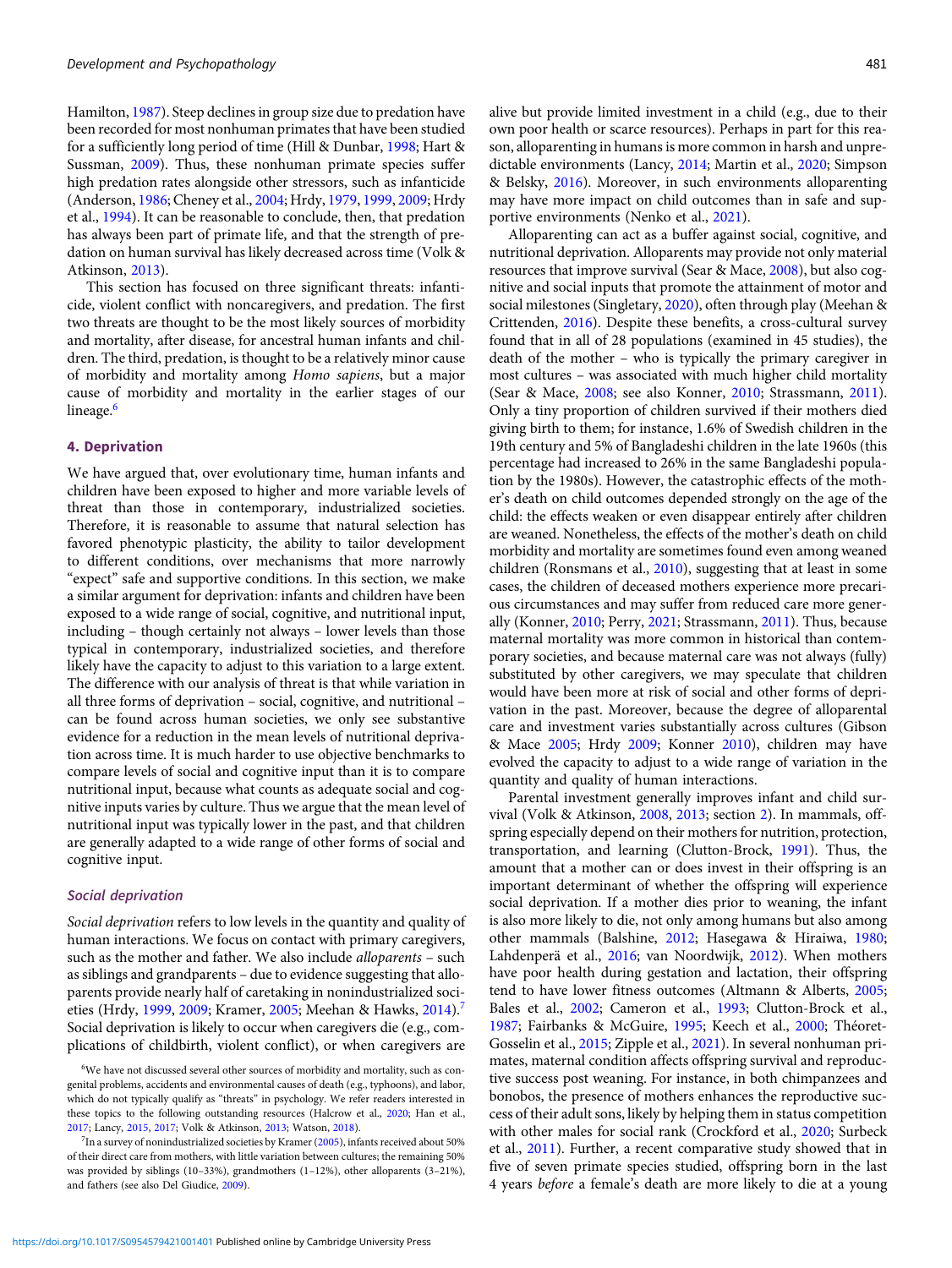age, possibly because her general condition tends to be worse in the last years of her life (Zipple et al., [2021\)](#page-24-0).

We have already argued that parental investment tends to be lower in environments characterized by famine or warfare, and shaped like an inverted-U in relation to pathogen risk: maternal investment first increases from low to moderate levels of pathogens, then decreases from moderate to high levels (Ellis et al., [2009;](#page-17-0) Quinlan, [2007;](#page-22-0) section 2). In most nonhuman primates, mothers of lower social rank tend to invest less in their offspring than mothers of higher rank (Suomi, [2016\)](#page-23-0). However, these relations vary across primates. For instance, in olive baboons, mothers who experienced higher levels of adversity early in their lives tend to invest more in their offspring (spent more time nursing and carrying) than mothers who experienced lower levels of adversity (Patterson et al., [2021\)](#page-21-0). So, across several taxa and throughout primate evolution, infants and children have experienced different degrees of social deprivation, both due to variation in exposure to maternal loss and the ability of living parents to invest. Our claim that adverse events occurring in past and present societies often fall within the species-typical range does not, of course, imply that all forms of adversity do. For instance, a commonly discussed example of species-atypical caregiving environments, institutionalized child rearing, is indeed likely to be an evolutionary novelty (Humphreys & Salo, [2020](#page-19-0); Tottenham, [2012\)](#page-23-0).

Father absence is often construed as a form of social deprivation. This view is motivated by findings showing that, at least in WEIRD societies, father absence is negatively associated with children's socio-emotional development (e.g., increased externalizing behavior) and with lower adult mental health and educational attainment (McLanahan et al., [2013\)](#page-20-0). In WEIRD societies, father absence is also associated with accelerated reproductive development and early childbearing in women (Belsky et al., [1991](#page-16-0); Ellis, [2004;](#page-17-0) Mishra et al., [2009;](#page-21-0) Webster et al., [2014](#page-24-0)). There is a tendency in this literature to assume that a high levels of investment from both parents is normative. This may be true for the majority of children in some societies such as the United States, but this is not the case across cultures. For instance, father absence may be associated with limited paternal investment in societies where father absence is due to death, abandonment, or divorce; however, in societies where absence is due to migration labor, it may actually be associated with high paternal investment (Draper & Harpending, [1982;](#page-17-0) Shenk et al., [2013](#page-22-0)).

Cultural differences explain in large part why cross-cultural research does not provide universal support for the acceleration of puberty in father-absent households (Sear et al., [2019](#page-22-0)). Specifically, in societies where father absence is associated with energetic deprivation, the rate of maturation is not accelerated but delayed (Ellis, [2004](#page-17-0)). Puberty can only be accelerated when there are adequate energetic resources to support growth and development (Coall & Chisholm, [2003](#page-16-0); for an exception, see Painter et al., [2008\)](#page-21-0). If father absence is not associated with energetic deprivation, but instead with reduced social capital and limited future prospects (due to social stigma, higher morbidity and mortality, and other factors), a preference to have children at a young age may be a "reasonable response"; that is, a response to the costs and benefits associated with living in disadvantaged conditions. This response may result from ancestral cues that were correlated with extrinsic mortality across human evolution, cultural expectations, deliberation, or a combination of these factors (Frankenhuis & Nettle, [2020a](#page-18-0); Geronimus, [1996;](#page-18-0) Pepper & Nettle, [2017](#page-21-0)). Thus, the extent and direction of the influence of father absence on child development illustrates our larger point: we cannot assume that patterns from WEIRD societies generalize to other cultural contexts, nor can we base our assumptions about the expected environment based on a small slice of humanity.

It is challenging to quantify how much variation in caregiver investment infants and children have been exposed to, in part, because caregiver investment may take different forms both across and within societies. Some researchers have argued that cultures converge in their beliefs about the ideal mother, and that these beliefs overlap with attachment theory's notion of the sensitive mother (Mesman et al., [2016,](#page-21-0) [2017](#page-21-0)). Others have argued that sensitive responsiveness reflects a cultural ideal of good parenting specific to WEIRD societies, where infants are viewed as emotionally expressive, entitled, and independent agents (Keller, [2008;](#page-19-0) Keller et al., [2018](#page-19-0)). In many societies, parents face severe constraints on their time and resources, which are reflected in cultural expectations, norms, and ideals about parenting (Chisholm, [1996;](#page-16-0) Del Giudice, [2009;](#page-17-0) Keller, [2008](#page-19-0); Kramer, [2005](#page-19-0); Simpson & Belsky, [2016\)](#page-22-0), and in actual parenting practices (Bornstein et al., [2015](#page-16-0), [2017\)](#page-16-0). Even within WEIRD societies, child-centered parenting may not be representative of the majority (Brown et al., [2008](#page-16-0); Ganz, [2018\)](#page-18-0). For instance, mothers with low family income or many children are less likely to describe the ideal mother as highly sensitive (Mesman et al., [2016](#page-21-0)), and behavioral studies have shown large variation in social and cognitive input within communities (Kuchirko & Tamis-LeMonda, [2019\)](#page-20-0), and between and even within families (von Stumm & Latham, [2018\)](#page-23-0). In short, convergent evidence suggests that, rather than "expecting" high levels of caregiver investment in a specific form (e.g., sensitive responsiveness), infants and children may have evolved adaptations for dealing with a wide range of quantity and quality of caregiving experiences.

# Cognitive deprivation

Cognitive deprivation refers to low levels in the quantity and quality of inputs that afford learning; that is, the acquisition of knowledge, abilities, or responses as a result of experience (Frankenhuis et al., [2019\)](#page-18-0). In this section, we focus only on cognitive inputs (e.g., childdirected speech, active instruction) provided by caregivers. The inputs we focus on are highly valued in WEIRD societies, and are often used as indices of cognitive deprivation in such societies. As noted earlier, however, what counts as adequate social and cognitive input varies by culture. For this reason, we do not make claims about differences in the mean levels of social and cognitive inputs across history and cultures. Rather, we emphasize variation in these inputs, and how such variation may have shaped developmental adaptations. The main point of this section is thus that certain patterns of input that qualify as "deprivation" in WEIRD societies are actually normative in non-WEIRD societies (and vice versa). In those societies, children develop the ecological and social skills necessary to survive and thrive, showing that developmental mechanisms have the capacity to adjust to a wide range of cognitive inputs.

An oft-discussed form of cognitive input during development is the quality and quantity of infant- and child-directed speech produced by adults. There is considerable support for the notion that child-directed linguistic input from adults helps shape children's language development (Cristia et al., [2019](#page-17-0)), leading to gains in skills such as vocabulary size (Hart & Risley, [1995;](#page-18-0) Rowe, [2008](#page-22-0)). Consequently, common policy objectives for those seeking to promote child outcomes, such as reading comprehension or academic success in later ages (Chall et al., [1990](#page-16-0)), are focused on increasing opportunities for child-directed speech, by promoting activities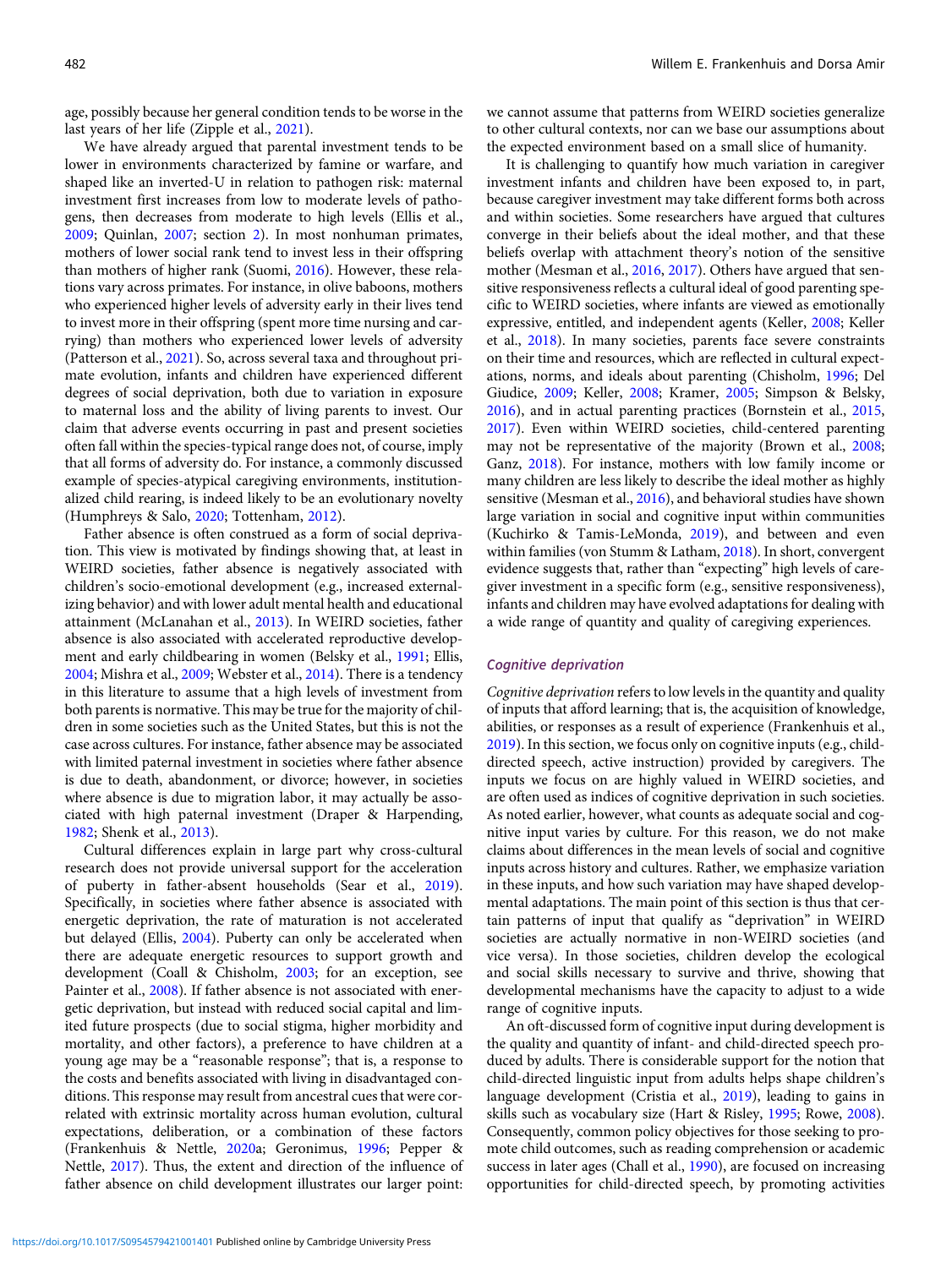such as storybook readings at home and in the classroom (Christ & Wang, [2011\)](#page-16-0). Many of these interventions are focused on closing what is known as the "vocabulary gap," or the phenomenon in many industrialized societies that children raised in higher socioeconomic households have considerably larger vocabulary sizes than those in lower socioeconomic households (Quigley, [2018\)](#page-22-0). There is a tendency, in this framing, to view the linguistic performance of children raised in lower-income households as falling short of a standard or ideal set by their higher-income peers. There is also a tendency to focus specifically on verbal input from a single adult, usually the mother, to a single child. However, both of these beliefs may be cast into doubt when adopting a broader perspective on human development.

When examining verbal interactions between children and adults in non-WEIRD societies, researchers regularly document significantly less infant- and child-directed speech than in WEIRD societies (e.g., Bavin, [1992](#page-15-0); Heath, [1983](#page-18-0); Ochs & Schieffelin [1984](#page-21-0); Pye, [1986](#page-22-0); Richman et al., [1992](#page-22-0); Vogt et al., [2015](#page-23-0)). In a recent study of child-directed speech among the Tsimane forager-horticulturalists of Bolivia, for example, researchers found that children under the age of four received less than 1 minute of one-on-one verbal input from adults during daylight hours (Cristia et al., [2019\)](#page-17-0). Instead, it appears a large portion of children's verbal input comes from other children, most commonly older siblings (Barton & Tomasello, [1994](#page-15-0); Lieven, [1994\)](#page-20-0). In a similar vein, children's learning of number words displays considerable cross-cultural variation. Comparing the ability of children to acquire and use number words in the United States, Russia, Japan, and among the Tsimane in Bolivia, Piantadosi et al. ([2014\)](#page-22-0) find that while children from all societies acquire the ability to count in incremental stages as they age, this ability develops substantially later in the Tsimane compared to the other populations, on the order of 2–6 years. These differences are likely driven by variation in the level of adult-directed input of number words (LeFevre et al., [2010](#page-20-0)), particularly as parent–child interaction about numbers is relatively important and valued in industrialized societies. In sum, these studies tend to suggest that patterns such as limited one-on-one input from adults and a diversity of verbal input from other caretakers and peers are more likely to reflect the experiences of human children throughout history than the patterns we observe in contemporary, industrialized societies. Thus, it appears that the high levels of child-directed speech from one-on-one interactions with adults found commonly in the West is actually a rather unusual and relatively recent pattern of development, and likely not one that is to be necessarily "expected" by a young mind. This does not imply that there are no benefits to child-directed speech or its promotion; rather, we simply make the claim that the limited child-directed speech from adults was likely common in our evolutionary history.

One last domain of cognitive input we will cover here is the primacy of adult teaching and instruction in children's development. When Western adults consider the word "teaching," they may be imagining a formal school setting in which an adult is explicitly and verbally instructing a class of same-aged children. This scenario is actually a less common and more evolutionarily novel form of teaching which does not occur with the same regularity in non-WEIRD societies (e.g., Clegg et al., [2021](#page-16-0); Lancy, [2010](#page-20-0); Little et al., [2016](#page-20-0); Rogoff et al., [2015\)](#page-22-0). For instance, Marshall [\(1958\)](#page-20-0) notes that there is no formal instruction among !Kung hunter-gatherers; rather, most children learn through observing those who are more experienced. In many of these societies, children primarily learn by watching, listening, and attending, by taking initiative, and by

contributing and collaborating in more informal learning settings (Paradise & Rogoff, [2009\)](#page-21-0). Meta-ethnographic reviews of huntergatherer children's learning support a similar conclusion, namely that children largely learn through a mixture of play, observation, and participation (Lew-Levy et al., [2017](#page-20-0)). A broader definition of teaching, then, that incorporates both informal and formal instruction makes room for teaching through opportunity provisioning, teaching through evaluative feedback, teaching through local enhancement, in addition to the less common direct and active teaching model found in formal education (Kline, [2015\)](#page-19-0). Much attention in industrialized, contemporary societies is paid to the importance of this last type of instruction, with many interventions and public policies aimed at increasing it both in the home and in school, but there is much cross-cultural evidence to suggest that children's learning can accommodate many different forms of teaching, including the often indirect forms prevalent in non-WEIRD societies. We are not suggesting that formal education is unnecessary or unhelpful for development, rather that our assumptions of the type of cognitive inputs that children "expect" to receive should incorporate the high degree of diversity found across human societies.

#### Nutritional deprivation

Nutritional deprivation refers to low levels in the quantity and quality of nutritional inputs. We have already argued that historically in many human societies, caregivers applied a triage, investing more in infants and children judged to be more likely to survive and become productive family members, and less in infants judged less likely to survive, due to such factors as poor health or severe competition with siblings (Lancy, [2014](#page-20-0), [2015;](#page-20-0) Volk & Atkinson, [2013](#page-23-0); section 3). We also explained that in some cases caregivers committed infanticide, for instance, by terminating supply of nutrition to kill an offspring. In this section, we focus on nutritional deprivation that results not from infanticide, but rather from ecological constraints (e.g., famine) that lead to low quantity and quality of nutritional input, which are independent of an active reduction in provisioning from caretakers.

It is well-established that both food scarcity (lack of nutrition) and food insecurity (unpredictable availability of nutrition) have generally posed major challenges for the human lineage, and also that levels of food scarcity and insecurity have varied across time and space. These two forms of adversity likely have deep evolutionary roots, as food scarcity and food insecurity have been documented in various species of nonhuman primates (Chapman et al., [2012](#page-16-0); Hanya & Chapman, [2013;](#page-18-0) Harris et al., [2010;](#page-18-0) Koomen & Herrmann, [2018\)](#page-19-0). In more recent human history, there is solid evidence for the existence of food scarcity and food insecurity in both past and present industrialized and nonindustrialized societies (Ellison, [2001](#page-17-0); Howell, [2010;](#page-19-0) Kaplan & Lancaster, [2003](#page-19-0); Prentice, [2005](#page-22-0); Walker et al., [2006](#page-23-0)). Moreover, despite substantial improvements in food access and security, nearly 7.5% of children are still classified as under-nourished (Baker & Anttila-Hughes, [2020\)](#page-15-0) and across all ages 821 million people were chronically undernourished in 2018 (Food and Agriculture Organization of the United Nations et al., [2019\)](#page-17-0).

A challenging question is whether our ancestors experienced food scarcity and food insecurity only over short timescales, relative to the human lifespan (e.g., days, weeks), or over longer timescales as well (e.g., years, decades). If food scarcity regularly occurred over longer timescales, infants and children may have evolved mechanisms that use nutritional deprivation early in life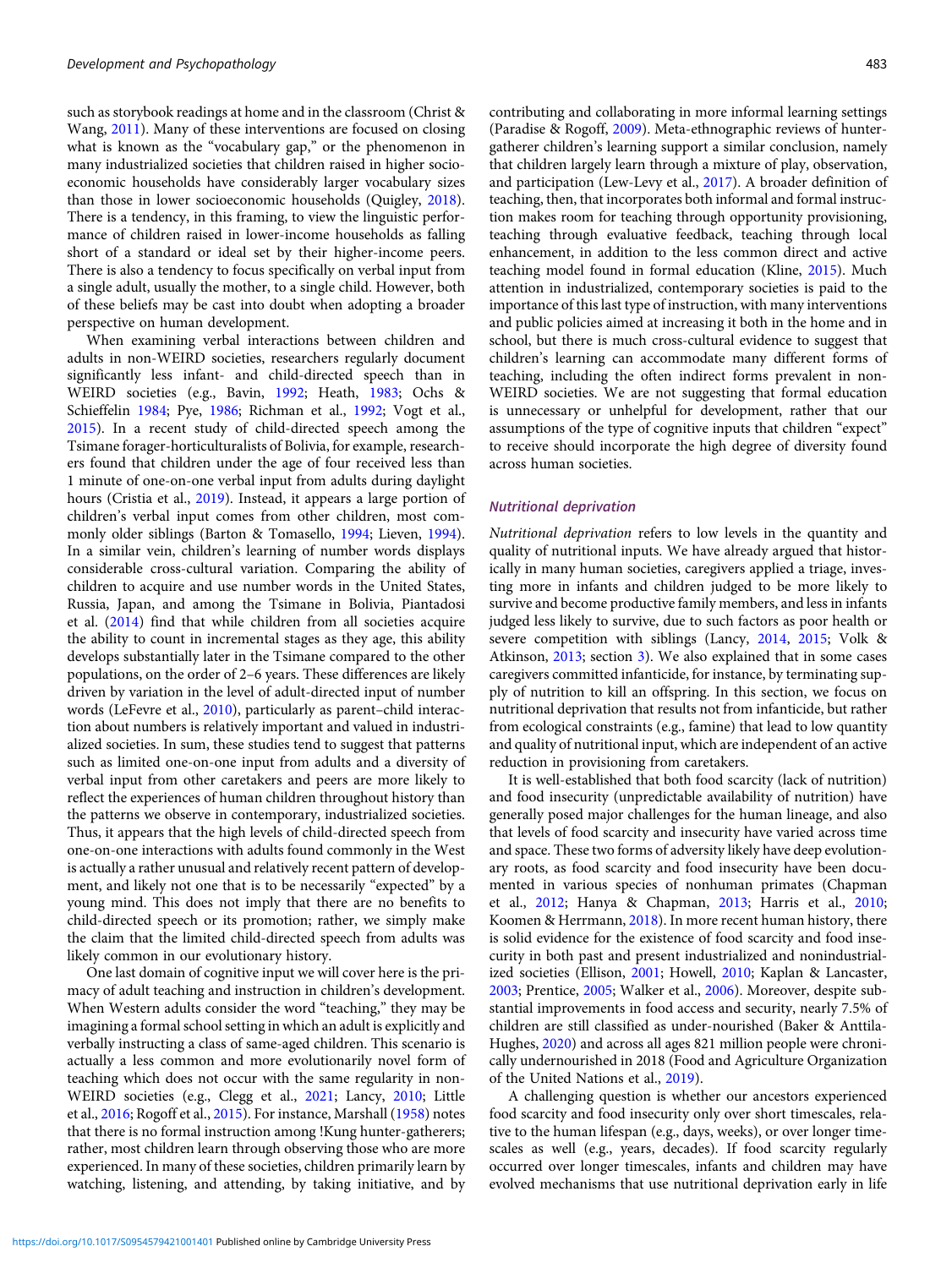as a cue to nutritional deprivation later in life (e.g., in adulthood) and tailor their development accordingly (e.g., by adjusting their metabolic profile). However, it is not known whether such "weather forecasting" is feasible for long-lived species, such as humans, if there are mainly short-term ecological fluctuations, for instance, due to seasonality (Kuzawa, [2005](#page-20-0); Kuzawa & Quinn, [2009\)](#page-20-0), or due to high levels of climate variability during hominid evolution generally (reviewed by Antón et al., [2014\)](#page-15-0). If food scarcity and food insecurity tended to occur on shorter timescales, it might not have been adaptive to use early nutrition to predict nutritional conditions in adulthood (Nettle et al., [2013;](#page-21-0) Wells, [2007\)](#page-24-0). In such conditions, natural selection might instead favor organisms to use "internal cues" to somatic degradation (e.g., telomere erosion) – which were correlated with life expectancy across evolutionary time – to adaptively tailor long-term development (Rickard et al.,  $2014$ ). The statistical structure of *past* environments is thus a crucial piece of the puzzle in evaluating hypotheses about developmental adaptations (Frankenhuis et al., [2019\)](#page-18-0). Whether such adaptations increase survival and reproduction in contemporary societies depends, of course, on the structure of current environments.

Though there is debate about the timescale of nutritional deprivation in human evolution, the prevailing view is that huntergatherer populations regularly experienced food shortages, but rarely suffered from famines that caused significant mortality (Prentice, [2005;](#page-22-0) Speakman, [2013;](#page-23-0) note that rare famines may still have shaped the human genome through effects on fertility; Speakman, [2013\)](#page-23-0). The expected human childhood is thus likely to include periodic hunger, but unlikely to include famine; at least until the onset of agriculture, which occurred in some societies as early as 13,000 years ago. Agriculture appears to be a mixed blessing in this regard (Berbesque et al., [2014](#page-16-0); Diamond, [1993\)](#page-17-0). On the one hand, agriculture enabled populations to produce an excess of staple foods, to trade foods, and to create buffers against future shortages. On the other, agriculture relies on predictable weather patterns, stable governance, and the absence of major conflict (Prentice, [2005](#page-22-0)). When these conditions break down, agriculture is vulnerable to famines, perhaps more so than hunter-gatherer lifestyles, characterized by living in small groups, high mobility, and an omnivorous and variable diet (Prentice, [2005](#page-22-0)). For instance, in contemporary egalitarian forager societies resource-sharing often (though not ubiquitously) helps buffer variation in caloric access, and its downstream consequences on children's energetics (Boyette et al., [2020;](#page-16-0) Meehan et al., [2014](#page-21-0)). With agriculture, the rate of famines seems to have increased by an order of magnitude, from about once every 150 years, to about once every 10 years (Speakman, [2013](#page-23-0)). With such high rates, it is possible, but not certain, that famines over the past 13,000 years have favored the evolution of developmental adaptations for dealing with famine (Prentice, [2005](#page-22-0); Speakman, [2013](#page-23-0)).

In short, over the course of human evolution, in both past and present societies, there has been large variation in the availability of nutrition (Ó Gráda, [2009\)](#page-21-0). In response to this variation (i.e., the expected nutritional environment), humans have evolved adaptations that tailor development based on the quantity and quality of nutrition in their environment.

#### 5. Associations between dimensions of adversity

We have argued that, over evolutionary time, human infants and children have on average been exposed to higher levels of threat and nutritional deprivation than is typical in industrialized societies, and that because these levels were variable over time and space, natural selection has likely favored phenotypic plasticity. In this section, we explore the co-occurrence of different forms of adversities within lifetimes during human evolution. Were individuals who were exposed to higher levels of threat also exposed to higher levels of deprivation and vice versa?

# What do we know about adversity co-occurrence?

In contemporary industrialized (WEIRD) societies, correlations between different forms of adversity are consistently small to moderate (Dong et al., [2004;](#page-17-0) Finkelhor et al., [2007;](#page-17-0) Green et al., [2010](#page-18-0); Matsumoto et al., [2020](#page-20-0); McLaughlin et al., [2012;](#page-20-0) McLaughlin et al., [2021;](#page-21-0) Smith & Pollak, [2021](#page-22-0)a), though which forms of adversity cluster together is inconsistent across studies (Jacobs et al., [2012\)](#page-19-0). The existence of correlations among forms of adversity is not surprising. For instance, receiving lower levels of parental investment implies being less protected, thus increasing vulnerability to threats (Callaghan & Tottenham, [2016](#page-16-0); Hanson & Nacewicz, 2021); and, low-quality nutrition increases vulnerability to infectious disease (Katona & Katona-Apte, [2008](#page-19-0)). Consistent with such dependencies are findings showing that children who experience energy sufficiency but receive low levels of parental care tend to mature faster and toward more adult-like functioning in physiological and neurobiological processes related to fear and stress (Callaghan & Tottenham, [2016](#page-16-0); Gee et al., [2013;](#page-18-0) Gee, [2020;](#page-18-0) Tooley et al., [2021;](#page-23-0) see also Belsky et al., [1991;](#page-16-0) Ellis et al., [2009\)](#page-17-0). Recent evidence suggests that such reprioritization may even be passed down to subsequent generations. For instance, babies of mothers who experienced neglect as children might become predisposed to detecting threat in their environment (Hendrix et al., [2020\)](#page-18-0). It is tempting to speculate that natural selection favored this developmental response – which takes one form of adversity (neglect) as input to adapt to another (threat) – because deprivation and threat were correlated in human evolution.

Nonetheless, we urge researchers to be cautious. First, a metaanalysis and systematic review shows that exposure to threat (e.g., violence) is associated with accelerated maturation in humans, whereas exposure to deprivation (e.g., neglect) is not (Colich et al., [2020\)](#page-16-0). Second, there is evidence suggesting that correlations between threat and deprivation do not generalize across primates. For instance, in a longitudinal study of wild baboons, the correlations between different forms of adversity were weak or even absent (Snyder-Mackler et al., [2020](#page-23-0); Tung et al., [2016](#page-23-0)). Third, the evidence basis on correlations between different forms of adversity in both historical and contemporary non-WEIRD societies is too limited to afford confident conclusions. Fourth, because human social organization and provisioning systems are highly flexible, our species may have evolved sensitivity to a broader range of social cues than other primates (Kuzawa & Bragg, [2012](#page-20-0)), and the correlations between such cues and forms of adversity likely varied by cultural context (see Section 6).

# Challenges to estimating adversity co-occurrence

There are a number of challenges to estimating the co-occurrence of adversity in human societies. The first challenge is that estimation requires individual-level data, rather than population-level data. It is one thing to estimate population statistics (e.g., infant and child mortality), and another to estimate whether individuals who have experienced one form of adversity were also more likely to experience others, because an aggregate statistic may come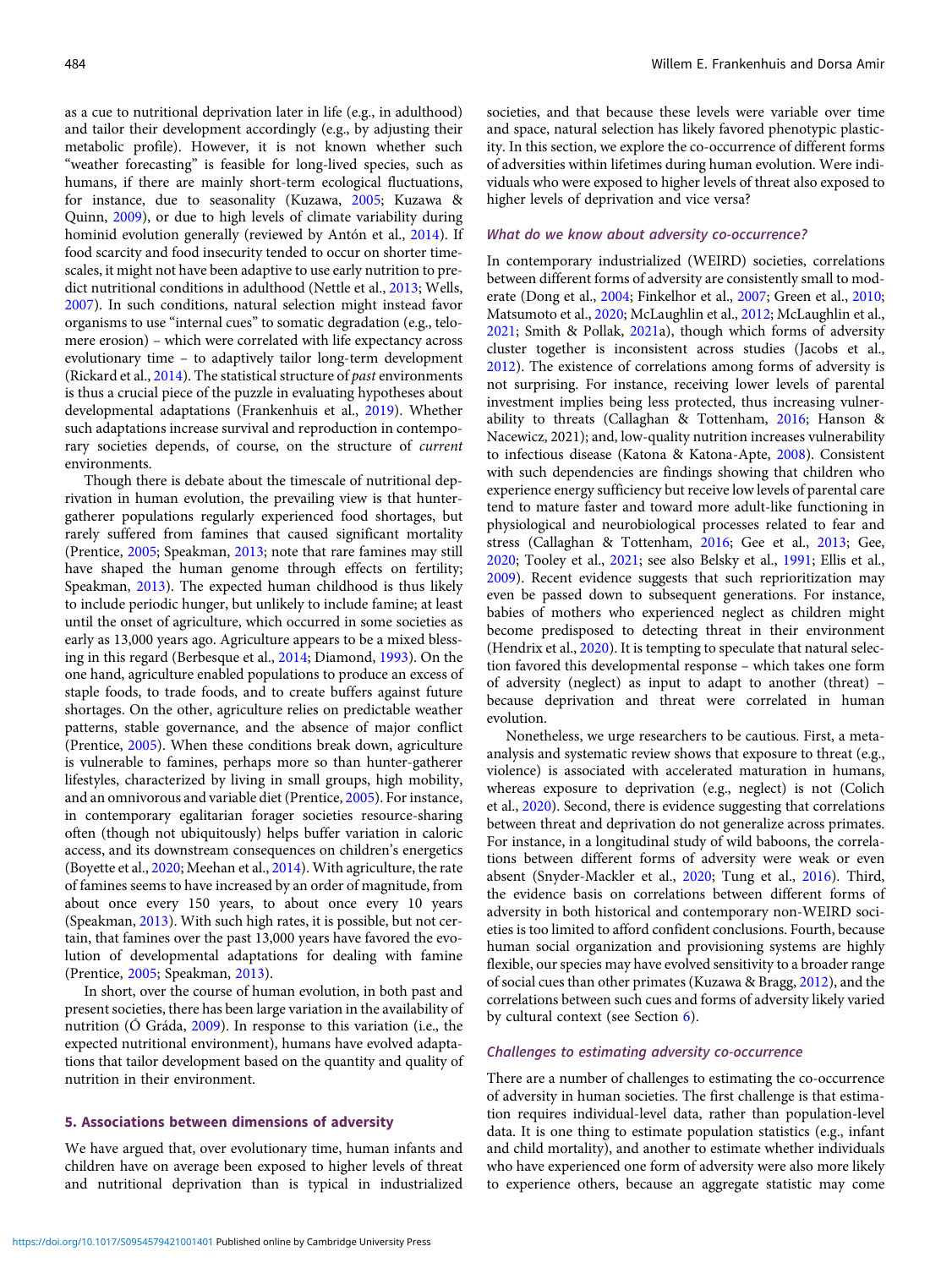about in different ways (equifinality). For instance, data from the Standard Cross-Cultural Sample, a survey of 186 largely nonindustrial societies, suggests that the frequency of corporal punishment is related to higher prevalence of violence at a societal level (Lansford & Dodge, [2008](#page-20-0)). Such data shows that different forms of violence co-occur at a societal level, but they do not show that individuals who experience one form of violence are also more likely to experience other forms of violence. The direction of an association in a population may be reversed within the subgroups comprising that population ("Simpson's paradox"; Kievit et al., [2013](#page-19-0)). A scenario in which one subgroup experiences threat and a different one deprivation might result in the same societal average as a scenario in which all individuals experience moderate levels of threat and deprivation. These scenarios, however, create different evolutionary selection pressures.

A second challenge to studying adversity co-occurrence is that threat and deprivation are broad categories. For instance, in section 3, we have discussed three forms of threats: infanticide, violent conflict with noncaregivers, and predation; and in section 4, three forms of deprivation: social, cognitive, and nutritional. So, there are really two questions: (1) to what extent did different forms of threat, and different forms of deprivation, co-occur with each other? and (2) to what extent did threat and deprivation co-occur with each other? For instance, in a cohort of young adult males from a population in Metropolitan Cebu City, the Philippines, the correlation between sibling death, an index of local mortality (threat), and maternal absence and paternal instability, two indices of parental investment (deprivation), was low; but the correlation among indices of deprivation, paternal instability and maternal absence, was high (Gettler et al., [2015\)](#page-18-0). In other cases, certain forms of threat may be correlated with some forms of deprivation, across categories, but not with other forms of threat, within this category. Thus, different patterns of correlations between specific forms of threat and deprivation within a society might produce the same aggregate correlation between the broad constructs of threat and deprivation. We also note that aggregating estimates is complicated by: (a) different studies measuring different forms of adversity; (b) measuring the same form of adversity using different instruments (Pollak & Wolfe, [2020\)](#page-22-0); and (c) by the extent of measurement invariance in many longitudinal studies being unknown (DeJoseph et al., [2021\)](#page-17-0).

A third challenge is that the published record does not reflect a complete picture of the correlations between measures of adversity observed in empirical studies. This is not only true because researchers are more likely to publish positive findings (e.g., by selectively reporting measures of adversity showing correlations with the dependent variables of interests), but also because researchers might validate measures of adversity by examining their correlations with other measures of adversity. For instance, if one particular measure of adversity shows a low or no correlation with other adversity measures, and those measures do correlate highly with each other, a researcher might infer that the uncorrelated measure has low validity in this particular population (e.g., participants misunderstood the items). We are not criticizing this nomological network approach; in fact, we think it can have merit. However, a byproduct of this validation method can be overestimation of adversity co-occurrence in the published record. A potential solution to this challenge is to report in full the correlations between all measures of adversity – assuming these measures have desirable univariate properties (e.g., no restriction of range) – before: (a) excluding measures that do not show the expected correlations with other adversity measures; or (b) creating composites of those measures that do show the expected patterns of correlations with other adversity measures.

To summarize: the evidentiary base for adversity co-occurrence across human history is too limited to afford strong conclusions. Future research should explore this question.

#### 6. Developmental and clinical implications

In this section, we discuss three major developmental and clinical implications of our main claims that the mean level of adversity in our species was higher in the past than the present, and that *varia*tion in adversity across societies and individuals, not uniformity, was common across human history (Figure [1](#page-3-0)).

#### Recognizing adaptive responses to threat and deprivation

Ideas about the expected childhood have consequences for which responses are viewed as deficits or adaptations, and these views may affect research agendas, clinical practice, people's self-views, and their reputations in the eyes of others.

Our claims imply that infants and children might be able to developmentally adjust to a wider range of adversities, as well as higher levels of adversity, than often assumed. Researchers may use this insight to reconsider which responses are adaptive and which are deficits, in addition to refining the criteria used to classify responses as adaptive or deficits. To refine their criteria, developmental and clinical psychologists can draw on discussions by evolutionary psychologists and anthropologists (Andrews et al., [2002](#page-15-0); Cosmides & Tooby, [1999;](#page-17-0) Ketelaar & Ellis, [2000](#page-19-0); Lewis et al., [2017](#page-20-0); Nesse & Stein, [2012;](#page-21-0) Syme & Hagen, [2020;](#page-23-0) Wakefield, [1999\)](#page-23-0). For instance, as noted in section 2, it is a misunderstanding that developmental adaptations should only generate benefits. There being costs to responses does not disqualify them as adaptive, as long as the developmental response produces a positive contribution to lifetime reproductive success on average (Del Giudice, [2018;](#page-17-0) Ellis & Del Giudice, [2014,](#page-17-0) [2019](#page-17-0)).

We have argued that infants and children are likely equipped with phenotypic plasticity for dealing with certain forms of adversity. As noted in section [1](#page-0-0), organisms can respond to experiences within the species-typical range either with expectant or dependent plasticity (McLaughlin & Gabard-Durnam, [2021](#page-20-0)). However, plasticity in response to species-typical experience can take other forms as well, especially when considering organisms across diverse taxa (Barrett, [2015;](#page-15-0) Frankenhuis & Nettle, [2020](#page-18-0)a; Frankenhuis & Walasek, [2020\)](#page-18-0). Take multiple sex reversals in fish. This ability has some properties of expectant plasticity (e.g., a specific cue triggers a major and rapid reorganization of the phenotype) and others of dependent plasticity (e.g., reversals can occur at nearly all points in development, and even multiple times over the life course in sequentially hermaphroditic fish). Still other properties do not fit either type of plasticity (for examples, see Frankenhuis & Nettle, [2020a](#page-18-0)). Generally, the features of plasticity depend on the specific nature of the adaptive problem, including but not limited to: the rate of environmental change relative to generation time, the extent to which organisms can learn about environmental conditions, the fitness payoffs to different degrees of phenotypeenvironment match, the costs of building, maintaining, and running the systems supporting plasticity, the preexisting structures and processes in a species (e.g., genes, gene regulatory mechanisms), and other factors (e.g., population size). As Barrett [\(2015\)](#page-15-0) quipped, the first law of adaptationism is: it depends.

Further, in studying adaptive developmental plasticity, it is key to distinguish between developmental processes and outcomes.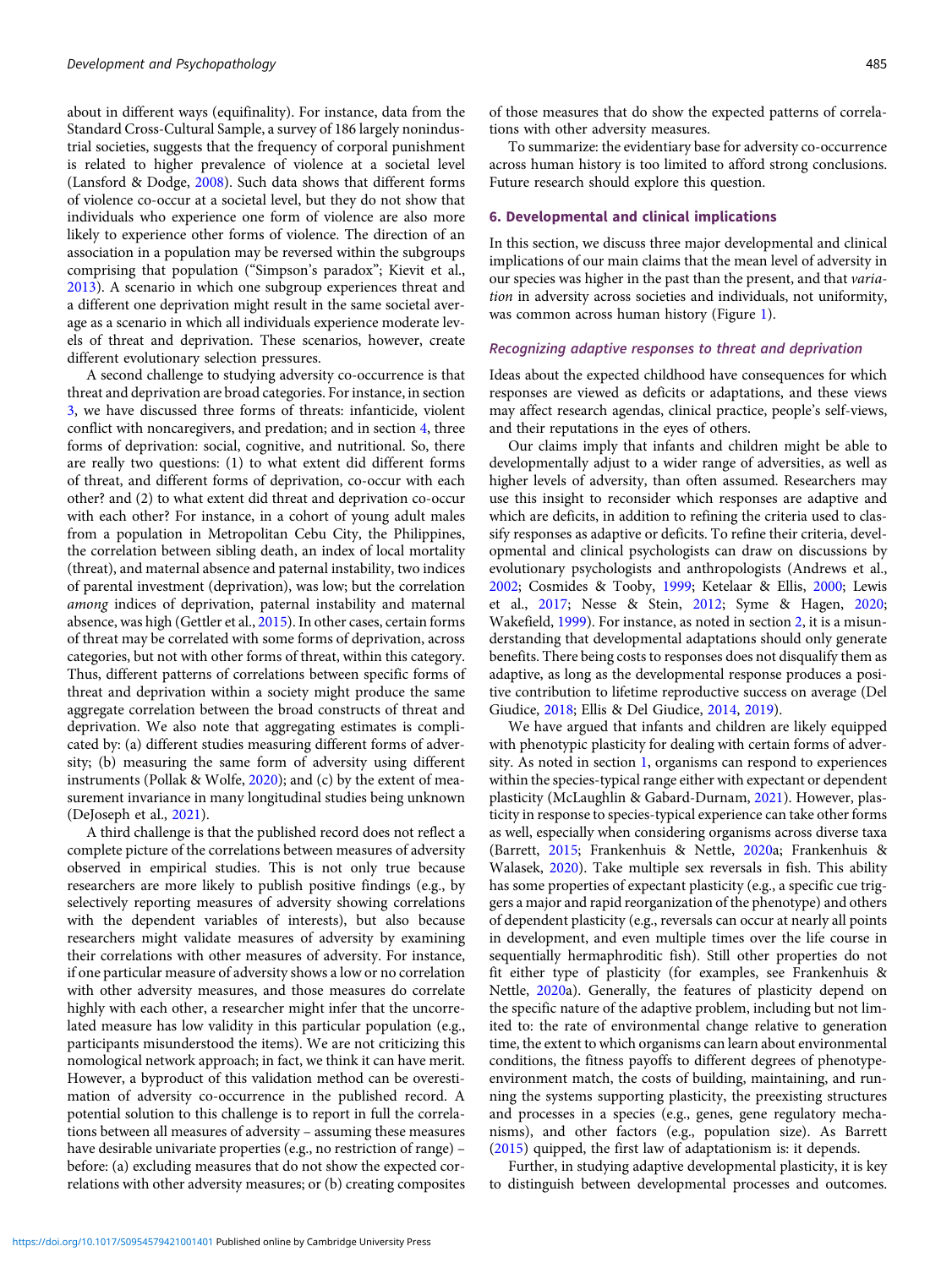For instance, the Hidden Talents program focuses on abilities that are enhanced by adversity (Ellis et al., [2020](#page-17-0); Frankenhuis & de Weerth, [2013](#page-18-0)). If Jim is exposed to adversity and John is not, Jim might perform better on a task measuring a relevant ability (e.g., memory of threats) compared with John. However, this is not always the case. It depends on how impairment and adaptation processes "jointly" affect performance (Frankenhuis et al., [2020](#page-18-0)). For instance, John might perform better on two tasks (e.g., memory of threats and memory of abstract geometric shapes) than Jim, who has suffered impairment, but on one task Jim nearly closes the performance gap (e.g., memory of threats), because this task measures an ability that is enhanced through adversity in Jim. Thus, to understand interacting processes, we need research designs that compare not only performance across individuals, but also different abilities within the same person (enhanced vs. nonenhanced abilities). Within-between designs allow developmental adaptation (process) to manifest in performance (outcome), even if impairment has also occurred and affected performance.

# Understanding and learning from cultural variation

Human cultures and norms can vary dramatically across contexts. As such, we believe developmental science would benefit from a greater acknowledgment and integration of the cultural contexts in which development occurs (Amir & McAuliffe, [2020](#page-15-0)). We argue that future work in the field should be focused on either a generalizable definition of childhood adversity that can be broadly applied across different cultures, and/or more specialized definitions of adversity nested within specific cultural contexts, accompanied by a "constraints on generality" statement (Simons et al., [2017](#page-22-0)). Such a statement makes explicit to which human populations or cultural contexts ideas and findings apply and opposes the implicit assumption that findings are necessarily generalizable to humans as a species. This practice is important to normalize, because claims of universality (e.g., children who receive little child-directed speech are deprived) may inadvertently derogate people in cultures that have other norms (e.g., in which child-directed speech is rare). In cases where WEIRD norms are the exception in the global distribution of norms, this means (inadvertently) derogating more than half of humanity. In other words, our current conceptions of the "ideal" caregiving environment may not be either culturally or phylogenetically sensitive (Ganz, [2018](#page-18-0); Humphreys & Salo, [2020\)](#page-19-0). Assuming generalization from WEIRD populations to all populations may also lead to arguably incorrect conclusions, for instance, that complex language input is necessarily required for the development of executive function skills (McLaughlin, [2016](#page-20-0)).

Greater attention to cultural diversity and variation is also important when considering how adversity is experienced, processed, and culturally understood. Cognitive culture theory may be helpful in these endeavors (Dressler et al., [2018\)](#page-17-0). In this framework, culture is conceptualized as cognitive models of life that are constructed and shared among members of a social group. Individuals within the group may have differing degrees of cultural competence – the degree to which their own representations align with these shared models – and various degrees of cultural consonance – or, the degree to which their own experiences align with these models (Dressler, [2012\)](#page-17-0). Techniques to measure cultural consonance exist, and have been used with good reliability and validity across differing cultural contexts (Dressler et al., [2005](#page-17-0)). So, for instance, some societies may have a shared cultural model of parenting that expects maternal presence but does not apply the same expectations to fathers. In these communities, if a child is raised largely by their mother, these experiences may be viewed as consonant with cultural expectations and paternal absence may not be viewed as deprivation or a form of adversity. Indeed, levels of paternal investment vary substantially across environments, with male provisioning viewed as more preferable in ecologies where it is more difficult for women to obtain resources themselves (Marlowe, [2003](#page-20-0)). Further, as discussed earlier, the extent and direction of influence of father absence on child development varies across societies, depending on its association with energetic deprivation, suggesting that the cultural context is crucial for understanding how this experience can influence child development (Sear et al., [2019;](#page-22-0) Shenk et al., [2013](#page-22-0)). These patterns align with the broader argument that the frequency and meaning of experiences can vary dramatically across societies, and should be considered when determining whether an experience is considered adverse.

The contextualization of experiences within shared cultural models, in addition to the diverse ways in which adverse experiences are culturally processed, can have consequences for people's own self-views and for how adverse experiences are framed, understood, and treated in clinical settings.<sup>8</sup> People interpret their experiences through a complex web of cultural customs, attitudes, and beliefs. Consistent with this perspective is research showing that perceived, rather than objective (i.e., actual), experience of childhood adversity is associated with well-being and psychopathology (e.g., Danese & Widom, [2020;](#page-17-0) Smith & Pollak, [2021b](#page-22-0)), potentially in a causal manner (Baldwin & Degli Esposti, [2021\)](#page-15-0). Ignoring how experiences can vary across different cultural contexts may lead to ineffective policy and interventions. For instance, marriage education workshops based on studies of predominantly white and middle-class couples failed to improve outcomes among working class couples of color, who tended to view other concerns, such as paying the rent or keeping their children safe, as more deserving of their attention (Johnson, [2012](#page-19-0); Loeterman & Kotlowitz, [2002\)](#page-20-0).

Conversely, sensitivity to cultural variation can provide important insights into the ways in which adversity is socially constructed and processed. In a striking example of the role cultural practices can play in shaping lived experiences, Zefferman and Mathew ([2020](#page-24-0)) explore how trauma associated with warfare can vary between U.S. combat veterans and Turkana pastoralists. Their field interviews with Turkana pastoralists suggest that cultural practices, such as rituals of healing, support, and endorsement of warriors who have killed in battle help reassure the warrior that their actions were morally justified and can potentially protect against the negative psychological effects of moral injury that combatants may experience. Though these warriors do suffer from high rates of symptoms associated with protecting against danger, such as flashbacks and startle responses, they are less likely than American service members with similar PTSD severity to experience symptoms associated with moral violations, such as low mood and depression (Zefferman & Mathew, [2021](#page-24-0)). In sum, we argue that culturally sensitive approaches to the study of adversity and development which acknowledge societal variation are integral to the future of the field.

# Reconsidering the definitions of adversity and deprivation

A common approach in developmental and clinical psychology is to define "childhood adversity" in relation to the "expected"

<sup>&</sup>lt;sup>8</sup>For a culturally sensitive approach to attachment, see Ganz [\(2018\)](#page-18-0). For a reframing the early childhood obesity prevention narrative through an equitable nurturing approach, see Skouteris et al. [\(2021\)](#page-22-0).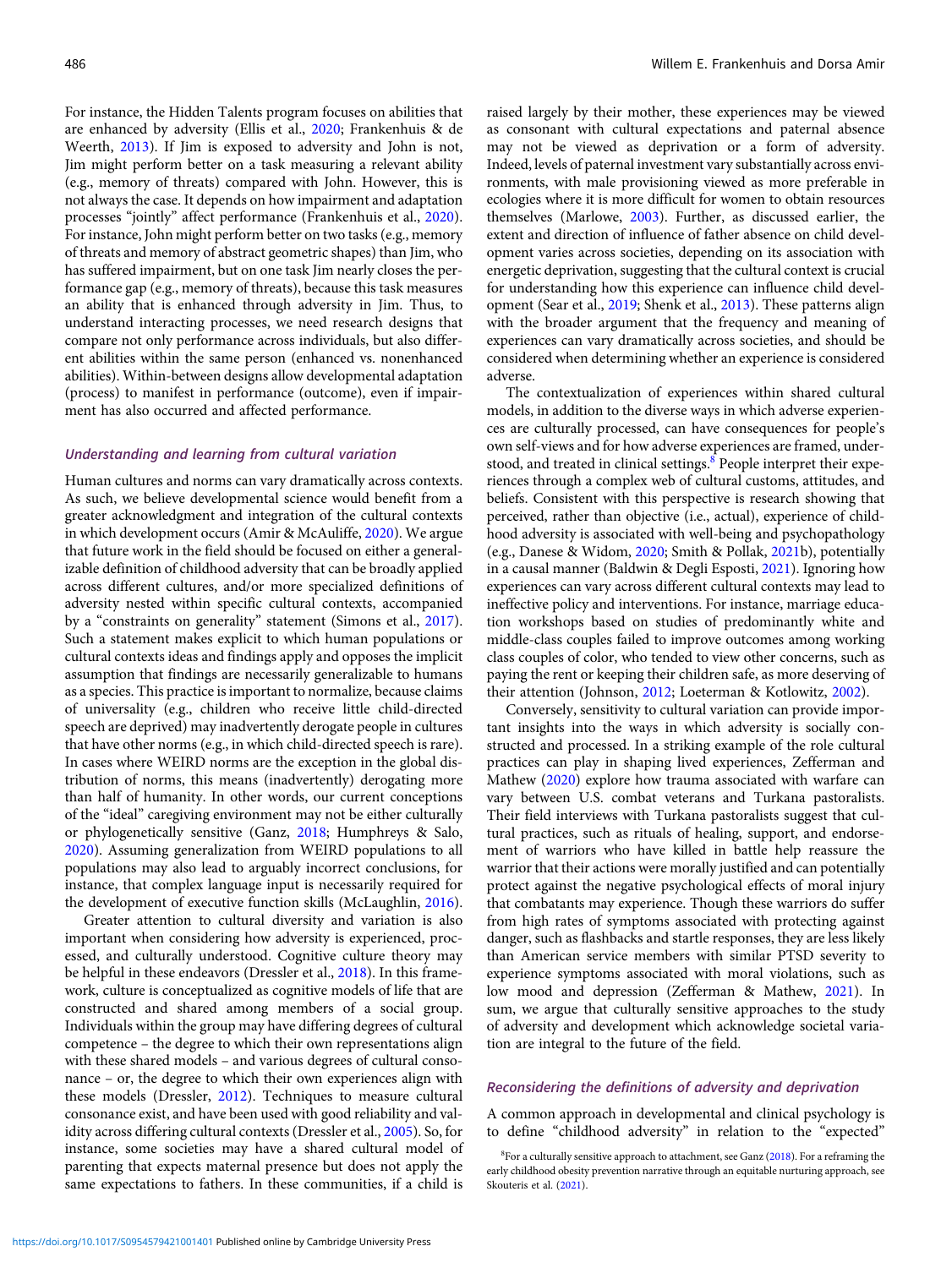human childhood environment (Fox et al., [2010;](#page-18-0) Gabard-Durnam & McLaughlin, [2019;](#page-18-0) Humphreys & Zeanah, [2015;](#page-19-0) McLaughlin & Sheridan, [2016;](#page-21-0) McLaughlin, [2016;](#page-20-0) McLaughlin et al., [2017;](#page-21-0) McLaughlin et al., [2019;](#page-21-0) Nelson, [2007;](#page-21-0) Nelson & Gabard-Durnam, [2020;](#page-21-0) Sheridan & McLaughlin, [2014;](#page-22-0) Wismer Fries et al., [2005](#page-24-0)). If one defines childhood adversity in terms of deviation from an "expected environment," then it matters what the expected environment is for which experiences qualify as "adverse." This holds irrespective of whether experiences are treated as binary (e.g., neglected vs. not neglected), continuous, as univariate or multivariate (e.g., distinguishing between emotional and cognitive neglect), and so on (King et al., [2019](#page-19-0)). We have argued in the sections above that the expected environment has regularly included what are typically defined as adverse experiences. For instance, infanticide is an expected experience for many species of primates, but it is also an adverse experience for the infant and its mother. Thus, experiences can be both speciesexpected and adverse. We think it is problematic to deny such experiences the label "adverse" just because they occurred with some regularity across human evolution.

Adopting a different definition of adversity could leave frameworks that have defined this concept in terms of the expected environment largely intact and even strengthen them. These approaches could still define the expected (or expectable) environment as "a wide range of species-typical environmental inputs that the human brain requires to develop normally" (McLaughlin, [2016](#page-20-0), p. 363). They could also maintain that"experience-expectant mechanisms utilize environmental information that has been common to all members of a species across evolutionary history" (Galván, [2010](#page-18-0), p. 880), a concept referred to as the "phylogenetic norm" (Galván, [2010\)](#page-18-0). However, these frameworks would benefit from revising a number of components. First, we should reconsider the definition of childhood adversity as "negative environmental experiences that are likely to require significant adaptation by an average child and that represent a deviation from the expectable environment"(McLaughlin et al., [2019](#page-21-0), p. 279), and its implication that "environmental circumstances or stressors that do not represent deviations from the expectable environment should not be classified as childhood adversity" (McLaughlin, [2016,](#page-20-0) p. 364). Second, we should revise the associated claim that "adversity is not itself an expectable experience that the brain prepares for" (Nelson & Gabard-Durnam, [2020](#page-21-0), p. 137). The realization that threat and deprivation are part of the species-expected range might help to accommodate and recontextualize findings in the literature. For instance, although stressful events increase the probability of negative physical and mental health outcomes, most people who experience stressful events do not develop psychopathology, with the caveat that specific estimates of "rates of resilience" vary substantially depending on statistical model specifications (Infurna & Luthar, [2016](#page-19-0)). This is true both for normative stressful events that happen to most people, such as losing a valued relationship, and for less common traumatic events, such as experiencing physical abuse (Bonanno et al., [2011](#page-16-0); Cohen et al., [2019\)](#page-16-0).

As noted earlier, our claim that adverse events occurring in past and present societies often fall within the species-typical range does not, of course, imply that all forms of adversity do. We provided institutionalized child rearing as a likely example of an evolutionary novelty (Humphreys & Salo, [2020;](#page-19-0) Tottenham, [2012\)](#page-23-0). WEIRD societies also include standard parenting practices that likely fall outside the species-typical range, which may not be considered adverse by most people in WEIRD countries, but which are evaluated more negatively by people in non-WEIRD countries, such as

caregivers sleeping apart from their babies and sleep training their babies by leaving them on their own to "cry it out" (Mileva-Seitz et al., [2017\)](#page-21-0). However, the fact that certain forms of adversity likely fall within the species-typical range invites us to reconsider definitions of deprivation as "the absence of species- or age-expectant environmental inputs, specifically a lack of expected cognitive and social inputs"(Sheridan & McLaughlin, [2014](#page-22-0), p. 581). We have deliberately used a definition that is similar to this definition – namely deprivation as low levels of social, cognitive, and nutritional inputs – but we have omitted the word "expected." By omitting this word, our definition is in need of a different benchmark against which to compare "lack of inputs." Future work should endeavor to create a definition that takes these concerns into account.

# 7. Limitations and future directions

We now turn to five limitations of our analysis. The first two concern limitations of the available data, and the third and fourth limitations in our scope. The fifth limitation concerns our approach to synthesizing data.

# **Limitations**

First, there are challenges to drawing inferences about historical populations from archeological data, and these challenges are often exacerbated for infants and children, who are underrepresented in burial remains, death records, and written life histories (Konigsberg & Frankenberg, [1994;](#page-19-0) Lewis & Gowland, [2007;](#page-20-0) Perry, [2006](#page-21-0); Rawson, [2003](#page-22-0); Trinkaus, [1995;](#page-23-0) Volk & Atkinson, [2013](#page-23-0); Walker et al., [1988](#page-23-0); Woods, [2007\)](#page-24-0). The task of archeologists is like that of detectives, who piece together puzzles of the past based on limited evidence. In many cases, not all uncertainty will be resolved. It would also be a mistake to infer from some degree of uncertainty that different hypotheses are equally likely. Archeologists triangulate across different types of evidence and different data sets to draw nuanced conclusions, and make predictions that are subsequently tested on new data. Through this iterative process, some hypotheses receive more support and others less. We believe the literature supports our claims, but would certainly welcome any evidence we have overlooked or different interpretations of the same evidence. Our overarching recommendation is to engage with evidence from history, archeology, and primatology, rather than assume features of the expected human childhood.

Second, we have used data from contemporary hunter-gatherer societies to inform estimates of historical populations, because for roughly 95% of our species' evolutionary history, children were likely born into a hunter-gatherer society. However, such inferences should be qualified by the fact that there are important differences between historical and contemporary hunter-gatherer societies (Kelly, [2013;](#page-19-0) Page & French, [2020](#page-21-0)). First, some contemporary hunter-gatherer societies have experienced devastating consequences from coming into contact with Western populations, such as catastrophic disease and resource deprivation (Diamond, [2013;](#page-17-0) Hill & Hurtado, [1996\)](#page-19-0). Second, there is debate over whether the lives of contemporary hunter-gatherers are indeed harsher (i.e., higher mortality rates) than those of historical populations, as some contemporary hunter-gatherers have been pushed to marginalized environments by agriculturalists who have displaced them (for different viewpoints, see Barrett, [2021;](#page-15-0) Bigelow, [1975](#page-16-0); Cunningham et al., [2019;](#page-17-0) Lee & DeVore, [1968;](#page-20-0) Marlowe, [2005;](#page-20-0) Page & French, [2020;](#page-21-0) Porter & Marlowe, [2007;](#page-22-0) Silberbauer, [1981\)](#page-22-0); though similar mortality rates have been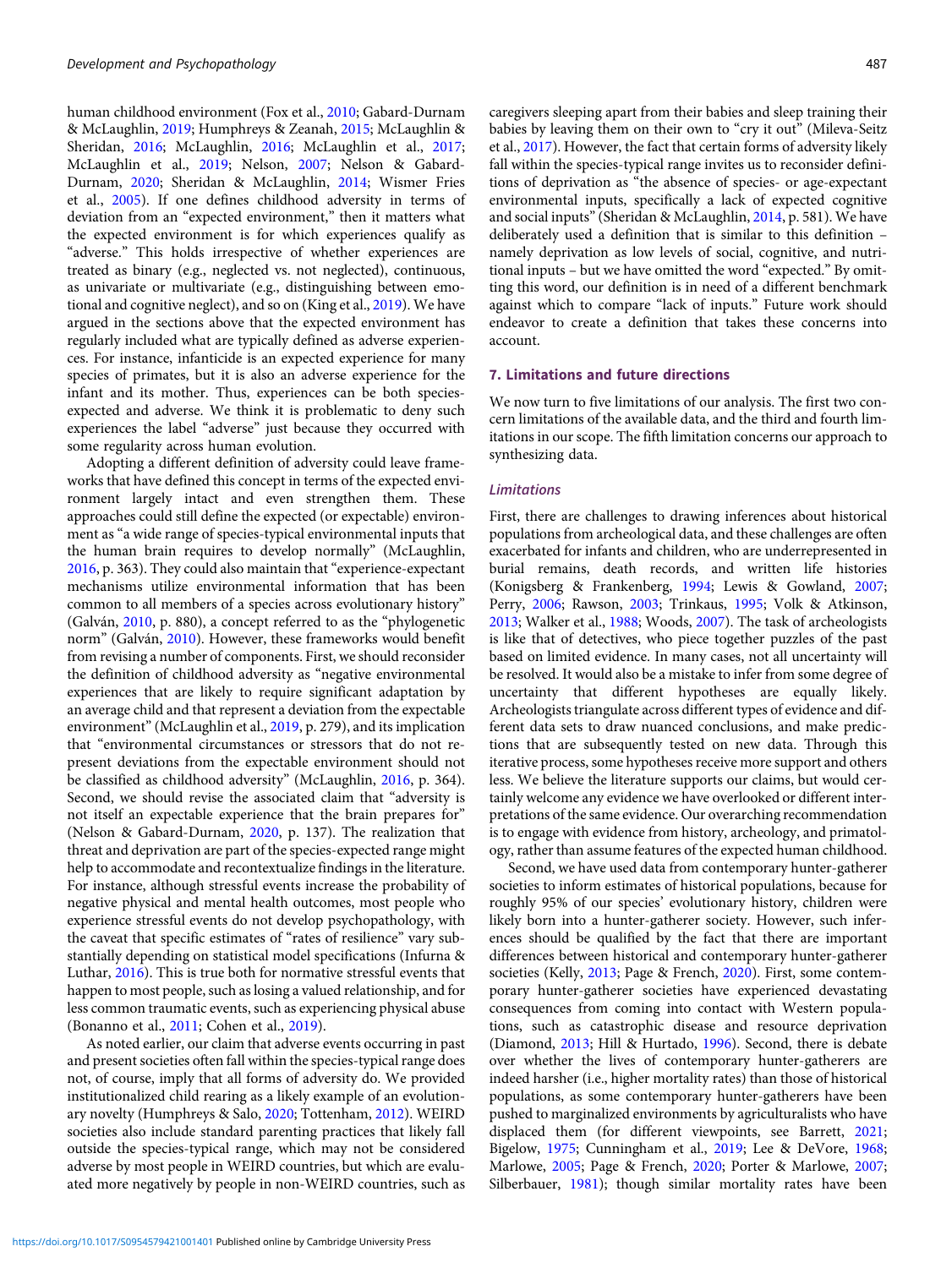<span id="page-15-0"></span>documented in at least one historical hunter-gatherer society that lived in a resource-rich environment (Johnston & Snow, [1961](#page-19-0); Volk & Atkinson, [2013\)](#page-23-0). Thus, we should not simply assume that statistics (e.g., mortality rates) of contemporary hunter-gatherer societies automatically generalize to hunter-gatherer societies of the past. In addition, there is significant variation between contemporary hunter-gatherer societies, including between different hunter-gatherer groups, depending on factors such as climate, technology, and societal structure (Kelly, [2013\)](#page-19-0). Yet, because more of these societies are reflected in the statistics we have reported, estimates are likely to be more representative than estimates about historical populations.

Third, we have restricted our scope to discussing findings, not methods. Specifically, we have not discussed which sources of evidence (e.g., skeletal remains) are used, and how, to infer features of past and present populations and their environments (e.g., infant and child mortality rates). For such information, we refer readers to the following resources (Frei et al., [2015](#page-18-0); Halcrow et al., [2020](#page-18-0); Lewis, [2017;](#page-20-0) Muthukrishna et al., [2021](#page-21-0); Page & French, [2020](#page-21-0); Walker, [2001\)](#page-23-0).

Fourth, we have also restricted our scope to discussing the species-typical range of adversity for humans, rather than the adaptations that evolved in such environments. This topic merits its own analyses (for overviews, see Del Giudice et al., [2015](#page-17-0); Ellis et al., [2009;](#page-17-0) Kaplan & Lancaster, [2003](#page-19-0); Sear, [2020\)](#page-22-0). However, what theory predicts and how we interpret empirical observations, both depend on an accurate picture of the expected childhood.

Finally, our paper does not present a systematic review or metaanalysis based on preset search terms, inclusion criteria, and statistical plans. It is therefore possible that we have (inadvertently) reported a nonrepresentative selection of evidence that matches our preexisting beliefs about the expected human childhood. That said, our analysis is far from arbitrary. It draws on systematic reviews, meta-analyses, and large-scale cross-cultural datasets (e.g., the Standard Cross-Cultural Sample) regarded as authoritative in the field.

# Future directions

Over the past decade, notions of the expected childhood environment have received more attention in developmental and clinical psychology. We support this progress, but are concerned that this notion has been untethered from, rather than anchored in, evidence from other disciplines, including history, anthropology, and primatology. This special issue represents an opportunity for psychologists to take a productive turn by connecting with this work, and contributing to an interdisciplinary science that advances understanding of human childhood, both past and present, in all its richness and diversity. This turn could start by removing the term "expected" from the definitions of "adversity," and by taking stock of the information that allied disciplines have collected and integrating it into a picture of the expected human childhood.<sup>9</sup>

<sup>9</sup>We end by providing resources for interested readers that focus on work at the interface between psychological and anthropological approaches to development and the human experience. For readers interested in ongoing research on these topics, we suggest looking more closely into collaborative research groups, such as Forager Child Studies (FCS), the Research and Advocacy Group on Hunter Gatherer Education (HG-EDU), the Culture and Ontogeny Research Initiative (CORI), and the International Society for Hunter-Gatherer Research (ISHGR). For readers interested in conducting research with existing datasets, we recommend looking into the Human Relations Area Files (eHRAF), the Ethnographic Atlas (EA), and the Standard Cross-Cultural Sample (SCCS). For those interested in attending academic conferences or joining societies with these research interests, we recommend the Society for Cross-Cultural Research (SCCR),

Acknowledgments. We thank Hend Eltanamly, Irene Godoy, Michael Gurven, Kathryn Humphreys, Sheina Lew-Levy, Dieter Lukas, Katie McLaughlin, Abigail Page, Max Roser, Rebecca Sear, Margaret Sheridan, Tony Volk, Ethan Young, and an anonymous reviewer, for providing outstanding feedback that improved this manuscript. We also thank Esther Weijman for help with formatting.

Funding statement. WEF's research has been supported by the Dutch Research Council (V1.Vidi.195.130) and the James S. McDonnell Foundation [\(https://doi.org/10.37717/220020502\)](https://doi.org/10.37717/220020502). DA's research has been supported by the John Templeton Foundation (61138).

Conflicts of interest. The first author (WEF) is a close collaborator of one of the editors of the special issue (BJE) to which this paper has been submitted.

#### References

- Altmann, J., & Alberts, S. C. (2005). Growth rates in a wild primate population: Ecological influences and maternal effects. Behavioral Ecology and Sociobiology, 57, 490–501. <https://doi.org/10.1007/s00265-004-0870-x>
- Amir, D., & McAuliffe, K. (2020). Cross-cultural, developmental psychology: Integrating approaches and key insights. Evolution and Human Behavior, 41, 430–444. <https://doi.org/10.1016/j.evolhumbehav.2020.06.006>
- Anderson, C. (1986). Predation and primate evolution. Primates, 27, 15-39. <https://doi.org/10.1007/BF02382520>
- Andrews, P. W., Gangestad, S. W., & Matthews, D. (2002). Adaptationism how to carry out an exaptationist program. Behavioral and Brain Sciences, 25, 489–504. <https://doi.org/10.1017/S0140525X02000092>
- Antón, S. C., Potts, R., & Aiello, L. C. (2014). Evolution of early Homo: An integrated biological perspective. Science, 345, 1236828. [https://doi.org/10.](https://doi.org/10.1126/science.1236828) [1126/science.1236828](https://doi.org/10.1126/science.1236828)
- Arnett, J. J. (2008). The neglected 95%: Why American psychology needs to become less American. American Psychologist, 63, 602–614. [https://doi.org/](https://doi.org/10.1037/0003-066X.63.7.602) [10.1037/0003-066X.63.7.602](https://doi.org/10.1037/0003-066X.63.7.602)
- Baker, R. E., & Anttila-Hughes, J. (2020). Characterizing the contribution of high temperatures to child undernourishment in Sub-Saharan Africa. Scientific Reports, 10, 18796. <https://doi.org/10.1038/s41598-020-74942-9>
- Baldwin, J. R., & Degli Esposti, M. (2021). Triangulating on the role of perceived versus objective experiences of childhood adversity in psychopathology. JCPP Advances, 1, e12010. <https://doi.org/10.1111/jcv2.12010>
- Bales, K., French, J. A., & Dietz, J. M. (2002). Explaining variation in maternal care in a cooperatively breeding mammal. Animal Behaviour, 63, 453– 461. <https://doi.org/10.1006/anbe.2001.1954>
- Balshine, S. (2012). Patterns of parental care in vertebrates. In N. J. Royle, P. T. Smiseth & M. Kolliker (Eds.), The evolution of parental care (pp. 62–80). Oxford University Press.
- Barnard, A. (2004). Hunter-gatherers in history, archaeology and anthropology. Routledge. <https://doi.org/10.5040/9781474214926.ch-001>
- Barrett, H. C. (2015). The shape of thought: How mental adaptations evolve. Oxford University Press. [https://doi.org/10.1093/acprof:oso/978019934](https://doi.org/10.1093/acprof:oso/9780199348305.001.0001) [8305.001.0001](https://doi.org/10.1093/acprof:oso/9780199348305.001.0001)
- Barrett, H. C. (2020). Towards a cognitive science of the human: Cross-cultural approaches and their urgency. Trends in Cognitive Sciences, 24, 620– 638. <https://doi.org/10.1016/j.tics.2020.05.007>
- Barrett, H. C. (2021). Psychology within and without the state. Annual Review of Psychology, 73. Advance online publication: [https://doi.org/10.1146/](https://doi.org/10.1146/annurev-psych-020821-110248) [annurev-psych-020821-110248](https://doi.org/10.1146/annurev-psych-020821-110248)
- Barton, M. E., & Tomasello, M. (1994). The rest of the family: The role of fathers and siblings in early language development. In C. Gallaway & B. J. Richards (Eds.), Input and interaction in language acquisition (pp. 109– 134). Cambridge University Press.
- Bavin, E. L. (1992). The acquisition of Warlpiri. In D. I. Slobin (Ed.), The crosslinguistic study of language acquisition (Vol. 3, pp. 309–372). Psychology Press.

the Society for Research in Child Development (SRCD), the Society for the Study of Childhood in the Past (SSCIP), the Society for the History of Children and Youth (SHCY), as well as the American Anthropological Society (AAA) and the American Anthropological Association Children and Childhood Interest Group (AAACIG).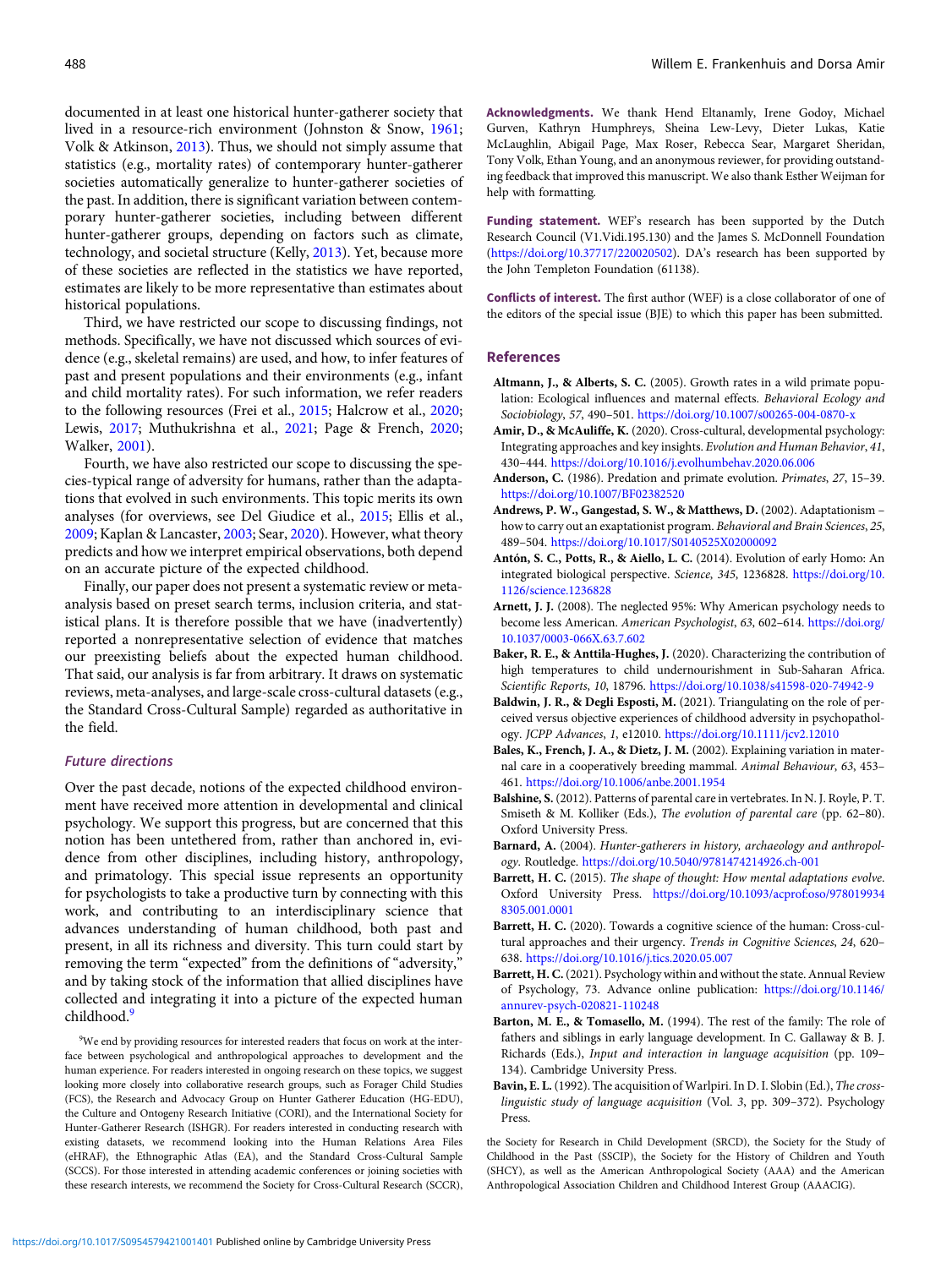- <span id="page-16-0"></span>Beaulieu, D. A., & Bugental, D. (2008). Contingent parental investment: An evolutionary framework for understanding early interaction between mothers and children. Evolution and Human Behavior, 29, 249–255. [https://doi.](https://doi.org/10.1016/j.evolhumbehav.2008.01.002) [org/10.1016/j.evolhumbehav.2008.01.002](https://doi.org/10.1016/j.evolhumbehav.2008.01.002)
- Beehner, J. C., & Lu, A. (2013). Reproductive suppression in female primates: A review. Evolutionary Anthropology, 22, 226–238. [https://doi.org/10.1002/](https://doi.org/10.1002/evan.21369) [evan.21369](https://doi.org/10.1002/evan.21369)
- Belsky, J., Steinberg, L., & Draper, P. (1991). Childhood experience, interpersonal development, and reproductive strategy. Child Development, 62, 647–670. <https://doi.org/10.2307/1131166>
- Bentley, G. R., Goldberg, T., & Jasieńska, G. Z. Y. (1993). The fertility of agricultural and non-agricultural traditional societies. Population Studies, 47, 269–281. <https://doi.org/10.1080/0032472031000147006>
- Berbesque, J. C., Marlowe, F. W., Shaw, P., & Thompson, P. (2014). Huntergatherers have less famine than agriculturalists. Biology Letters, 10, 20130853. <https://doi.org/10.1098/rsbl.2013.0853>
- Bigelow, R. (1975). The role of competition and cooperation in human evolution. In M. A. Nettleship, R. D. Givens & A. Nettleship (Eds.), War, its causes and correlates (pp. 235–261). De Gruyter Mouton.
- Bjorklund, D. F., & Ellis, B. J. (2014). Children, childhood, and development in evolutionary perspective. Developmental Review, 34, 225–264. [https://doi.](https://doi.org/10.1016/j.dr.2014.05.005) [org/10.1016/j.dr.2014.05.005](https://doi.org/10.1016/j.dr.2014.05.005)
- Blackwell, A. D., Snodgrass, J. J., Madimenos, F. C., & Sugiyama, L. S. (2010). Life history, immune function, and intestinal helminths: Trade-offs among immunoglobulin E, C-reactive protein, and growth in an Amazonian population. American Journal of Human Biology, 22, 836–848. [https://doi.](https://doi.org/10.1002/ajhb.21092) [org/10.1002/ajhb.21092](https://doi.org/10.1002/ajhb.21092)
- Blurton Jones, N. G., Hawkes, K., & O'Connell, J. F. (1989). Modelling and measuring costs of children in two foraging societies. In V. Standen & R. A. Foley (Eds.), Comparative socioecology of humans and other mammals (pp. 367–390). Basil Blackwell.
- Bocquet-Appel, J. P. (2002). Paleoanthropological traces of a Neolithic demographic transition. Current Anthropology, 43, 637–650. [https://doi.org/10.](https://doi.org/10.1086/342429) [1086/342429](https://doi.org/10.1086/342429)
- Boesch, C., & Boesch-Achermann, H. (2000). The chimpanzees of the Tai Forest: Behavioral ecology and evolution. Oxford University Press.
- Bonanno, G. A., Westphal, M., & Mancini, A. D. (2011). Resilience to loss and potential trauma. Annual Review of Clinical Psychology, 7, 511–535. <https://doi.org/10.1146/annurev-clinpsy-032210-104526>
- Bornstein, M. H., Putnick, D. L., Lansford, J. E., Deater-Deckard, K., & Bradley, R. H. (2015). A developmental analysis of caregiving modalities across infancy in 38 low- and middle-income countries. Child Development, 86, 1571–1587. <https://doi.org/10.1111/cdev.12402>
- Bornstein, M. H., Putnick, D. L., Park, Y., Suwalsky, J. T. D., Haynes, O. M. (2017). Human infancy and parenting in global perspective: Specificity. Proceedings of the Royal Society B, 284, 20172168. [https://doi.org/10.1098/](https://doi.org/10.1098/rspb.2017.2168) [rspb.2017.2168](https://doi.org/10.1098/rspb.2017.2168)
- Boyette, A. H., Lew-Levy, S., Sarma, M. S., Valchy, M., & Gettler, L. T. (2020). Fatherhood, egalitarianism, and child health in two small-scale societies in the Republic of the Congo. American Journal of Human Biology, 32, e23342. <https://doi.org/10.1002/ajhb.23342>
- Bribiescas, R. G. (2021). Evolutionary and life history insights into masculinity and warfare: Opportunities and limitations. Current Anthropology, 62, 38–53. <https://doi.org/10.1086/711688>
- Brown, D., Hawkins-Rodgers, Y., & Kapadia, K. (2008). Multicultural considerations for the application of attachment theory. American Journal of Psychotherapy, 62, 353–363. [https://doi.org/10.1176/appi.psychotherapy.](https://doi.org/10.1176/appi.psychotherapy.2008.62.4.353) [2008.62.4.353](https://doi.org/10.1176/appi.psychotherapy.2008.62.4.353)
- Bryce, J., Boschi-Pinto, C., Shibuya, K., Black, R. E., & WHO Child Health Epidemiology Reference Group. (2005). WHO estimates of the cause of death in children. Lancet, 365, 1147–1152. [https://doi.org/10.1016/S0140-](https://doi.org/10.1016/S0140-6736(05)71877-8) [6736\(05\)71877-8](https://doi.org/10.1016/S0140-6736(05)71877-8)
- Budnik, A., & Liczbińska, G. (2006). Urban and rural differences in mortality and causes of death in historical Poland. American Journal of Physical Anthropology, 129, 294–304. <https://doi.org/10.1002/ajpa.20288>
- Bugental, D. B., Beaulieu, D. A., & Silbert-Geiger, A. (2010). Increases in parental investment and child health as a result of an early intervention.

Journal of Experimental Child Psychology, 106, 30–40. [https://doi.org/10.](https://doi.org/10.1016/j.jecp.2009.10.004) [1016/j.jecp.2009.10.004](https://doi.org/10.1016/j.jecp.2009.10.004)

- Bulger, J., & Hamilton, W. J. (1987). Rank and density correlates of inclusive fitness measures in a natural chacma baboon (Papio ursinus) population. International Journal of Primatology, 8, 635–650. [https://doi.org/10.1007/](https://doi.org/10.1007/BF02735781) [BF02735781](https://doi.org/10.1007/BF02735781)
- Buss, D. M. (1999). Evolutionary psychology: The new science of the mind. Allyn and Bacon.
- Callaghan, B. L., & Tottenham, N. (2016). The stress acceleration hypothesis: Effects of early-life adversity on emotion circuits and behavior. Current Opinion in Behavioral Sciences, 7, 76–81. [https://doi.org/10.1016/j.cobeha.](https://doi.org/10.1016/j.cobeha.2015.11.018) [2015.11.018](https://doi.org/10.1016/j.cobeha.2015.11.018)
- Cameron, R. D., Smith, W. T., Fancy, S. G., Gerhart, K. L., & White, R. G. (1993). Calving success of female caribou in relation to body weight. Canadian Journal of Zoology, 71, 480–486. <https://doi.org/10.1139/z93-069>
- Caswell, H. (2007). Extrinsic mortality and the evolution of senescence. Trends in Ecology & Evolution, 22, 173–174. [https://doi.org/10.1016/j.tree.](https://doi.org/10.1016/j.tree.2007.01.006) [2007.01.006](https://doi.org/10.1016/j.tree.2007.01.006)
- Chagnon, N. A. (2012). The Yanomamo (6th ed.). Cengage Learning.
- Chall, J. S., Jacobs, V. A., & Baldwin, L. E. (1990). The reading crisis: Why poor children fall behind. Harvard University Press.
- Chapman, C. A., Rothman, J. M., & Lambert, J. E. (2012). Food as a selective force in primates. In J. C. Mitani, J. Call, P. M. Kappeler, R. A. Palombit & J. B. Silk (Eds.), The evolution of primate societies (pp. 149–168). University of Chicago Press.
- Charlesworth, B. (2000). Fisher, Medawar, Hamilton and the evolution of aging. Genetics, 156, 927–931. [https://www.genetics.org/content/156/](https://www.genetics.org/content/156/3/927) [3/927](https://www.genetics.org/content/156/3/927)
- Charnov, E. L., & Berrigan, D. (1993). Why do female primates have such long lifespans and so few babies? Or life in the slow lane. Evolutionary Anthropology, 1, 191–194. <https://doi.org/10.1002/evan.1360010604>
- Cheney, D. L., Seyfarth, R. M., Fischer, J., Beehner, J., Bergman, T., Johnson, S. E., Kitchen, D. M., Palombit, R. A., Rendall, D., & Silk, J. B. (2004). Factors affecting reproduction and mortality among baboons in the Okavango Delta, Botswana. International Journal of Primatology, 25, 401–428. <https://doi.org/10.1023/B:IJOP.0000019159.75573.13>
- Chisholm, J. S. (1996). The evolutionary ecology of attachment organization. Human Nature, 7, 1–38. <https://doi.org/10.1007/BF02733488>
- Christ, T., & Wang, X. C. (2011). Closing the vocabulary gap? A review of research on early childhood vocabulary practices. Reading Psychology, 32, 426–458. <https://doi.org/10.1080/02702711.2010.495638>
- Clancy, K. B., & Davis, J. L. (2019). Soylent is people, and WEIRD is white: Biological anthropology, whiteness, and the limits of the WEIRD. Annual Review of Anthropology, 48, 169–186. [https://doi.org/10.1146/annurev](https://doi.org/10.1146/annurev-anthro-102218-011133)[anthro-102218-011133](https://doi.org/10.1146/annurev-anthro-102218-011133)
- Clegg, J. M., Wen, N. J., DeBaylo, P. H., Alcott, A., Keltner, E. C., & Legare, C. H. (2021). Teaching through collaboration: Flexibility and diversity in caregiver–child interaction across cultures. Child Development, 92, e56– e75. <https://doi.org/10.1111/cdev.13443>
- Clutton-Brock, T. H. (1991). Monographs in behavior and ecology: Vol. 64. The evolution of parental care. Princeton University Press. [https://doi.org/](https://doi.org/10.2307/j.ctvs32ssj) [10.2307/j.ctvs32ssj](https://doi.org/10.2307/j.ctvs32ssj)
- Clutton-Brock, T. H., Major, M., Albon, S. D., & Guinness, F. E. (1987). Early development and population dynamics in red deer. I. Density-dependent effects on juvenile survival. Journal of Animal Ecology, 56, 53–67. <https://doi.org/10.2307/4799>
- Coall, D. A., & Chisholm, J. S. (2003). Evolutionary perspectives on pregnancy: Maternal age at menarche and infant birth weight. Social Science and Medicine, 57, 1771–1781. [https://doi.org/10.1016/S0277-9536\(03\)](https://doi.org/10.1016/S0277-9536(03)00022-4) [00022-4](https://doi.org/10.1016/S0277-9536(03)00022-4)
- Cohen, S., Murphy, M. L. M., & Prather, A. A. (2019). Ten surprising facts about stressful life events and disease risk. Annual Review of Psychology, 70, 577–597. <https://doi.org/10.1146/annurev-psych-010418-102857>
- Colich, N. L., Rosen, M. L., Williams, E. S., & McLaughlin, K. A. (2020). Biological aging in childhood and adolescence following experiences of threat and deprivation: A systematic review and meta-analysis. Psychological Bulletin, 146, 721–764. <https://doi.org/10.1037/bul0000270>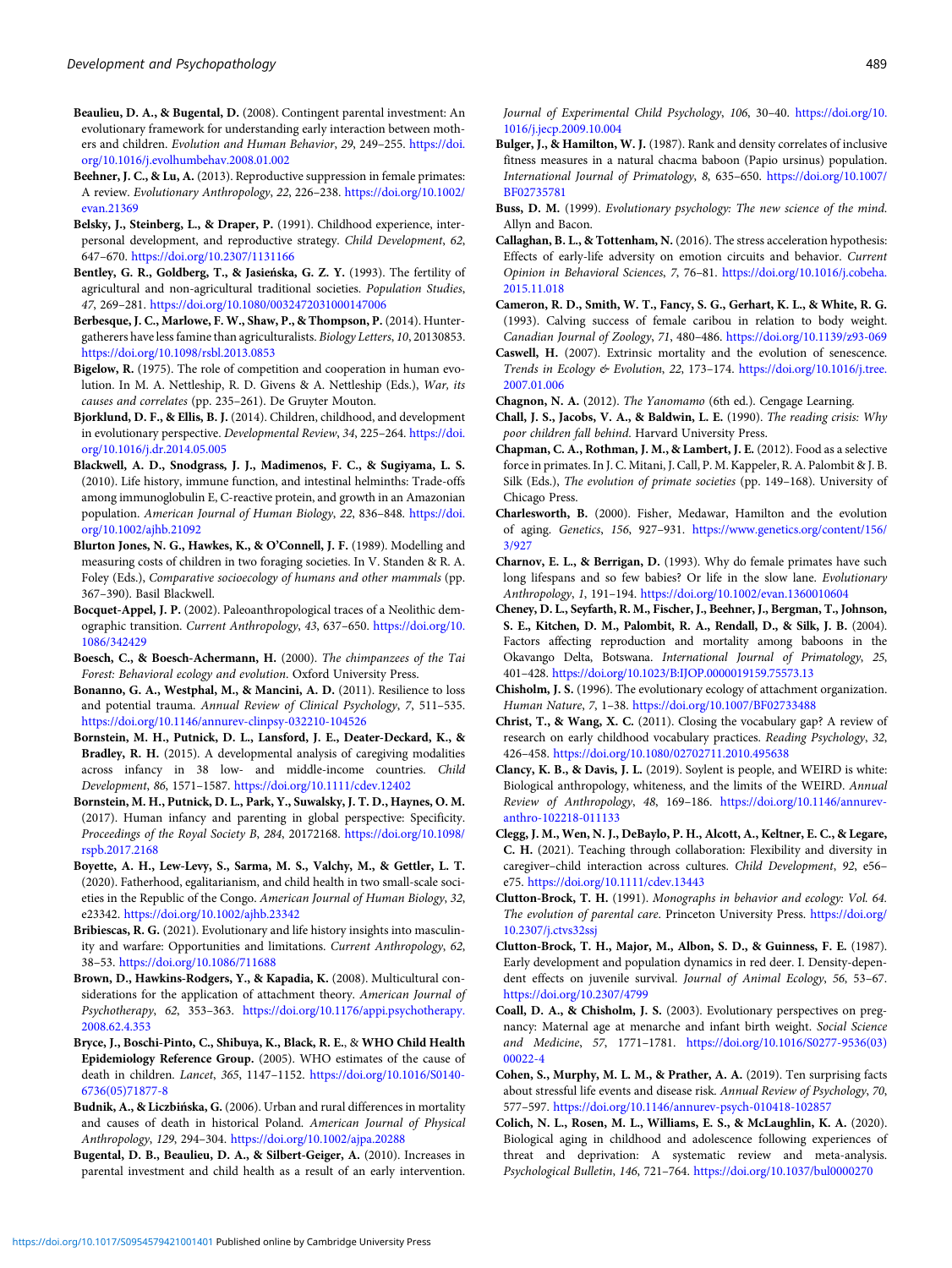- <span id="page-17-0"></span>Cosmides, L., & Tooby, J. (1999). Toward an evolutionary taxonomy of treatable conditions. Journal of Abnormal Psychology, 108, 453–464. [https://doi.](https://doi.org/10.1037/0021-843X.108.3.453) [org/10.1037/0021-843X.108.3.453](https://doi.org/10.1037/0021-843X.108.3.453)
- Cristia, A., Dupoux, E., Gurven, M., & Stieglitz, J. (2019). Child-directed speech is infrequent in a forager-farmer population: A time allocation study. Child Development, 90, 759–773. <https://doi.org/10.1111/cdev.12974>
- Crittenden, A. N., Conklin-Brittain, N. L., Zes, D. A., Schoeninger, M. J., & Marlowe, F. W. (2013). Juvenile foraging among the Hadza: Implications for human life history. Evolution and Human Behavior, 34, 299–304. [https://doi.](https://doi.org/10.1016/j.evolhumbehav.2013.04.004) [org/10.1016/j.evolhumbehav.2013.04.004](https://doi.org/10.1016/j.evolhumbehav.2013.04.004)
- Crockford, C., Samuni, L., Vigilant, L., & Wittig, R. M. (2020). Postweaning maternal care increases male chimpanzee reproductive success. Science Advances, 6, eaaz5746. <https://doi.org/10.1126/sciadv.aaz5746>
- Cunningham, A. J., Worthington, S., Venkataraman, V. V., Wrangham, R. W. (2019). Do modern hunter-gatherers live in marginal habitats? Journal of Archaeological Science: Reports, 25, 584–599. [https://doi.org/10.1016/j.jasrep.](https://doi.org/10.1016/j.jasrep.2019.05.028) [2019.05.028](https://doi.org/10.1016/j.jasrep.2019.05.028)
- Cunningham, H. (2005). Children and childhood in Western society since 1500 (2nd ed.). Routledge. <https://doi.org/10.4324/9781315835495>
- Curtis, V., De Barra, M., & Aunger, R. (2011). Disgust as an adaptive system for disease avoidance behaviour. Philosophical Transactions of the Royal Society B, 366, 389–401. <https://doi.org/10.1098/rstb.2010.0117>
- Daly, M. (2016). Killing the competition: Economic inequality and homicide. Routledge. <https://doi.org/10.4324/9780203787748>
- Daly, M., & Wilson, M. (1988). Homicide. Aldine De Gruyter.
- Daly, M., & Wilson, M. (2005). Carpe diem: Adaptation and devaluing the future. The Quarterly Review of Biology, 80, 55–60. [https://doi.org/10.](https://doi.org/10.1086/431025) [1086/431025](https://doi.org/10.1086/431025)
- Danese, A., & Widom, C. S. (2020). Objective and subjective experiences of child maltreatment and their relationships with psychopathology. Nature Human Behaviour, 4, 811–818. [https://doi.org/10.1038/s41562-](https://doi.org/10.1038/s41562-020-0880-3) [020-0880-3](https://doi.org/10.1038/s41562-020-0880-3)
- De Courson, B., & Nettle, D. (2021). Why do inequality and deprivation produce high crime and low trust? Scientific Reports, 11, 1937. [https://doi.org/10.](https://doi.org/10.1038/s41598-020-80897-8) [1038/s41598-020-80897-8](https://doi.org/10.1038/s41598-020-80897-8)
- De Vries, M. W. (1984). Temperament and infant mortality among the Masai of East Africa. American Journal of Psychiatry, 141, 1189–1194. [https://doi.](https://doi.org/10.1176/ajp.141.10.1189) [org/10.1176/ajp.141.10.1189](https://doi.org/10.1176/ajp.141.10.1189)
- De Vries, M. W. (1987a). Alternatives to mother–infant attachment in the neonatal period. In C. M. Super (Ed.), The role of culture in developmental disorder (pp. 109–130). Academic Press.
- De Vries, M. W. (1987b). Cry babies, culture, and catastrophe: Infant temperament among the Masai. In N. Scheper-Hughes (Ed.), Child survival: Anthropological perspectives on the treatment and maltreatment of children (pp. 165–185). Springer.
- DeJoseph, M. L., Sifre, R. D., Raver, C. C., Blair, C. B., & Berry, D. (2021). Capturing environmental dimensions of adversity and resources in the context of poverty across infancy through early adolescence: A moderated nonlinear factor model. Child Development. Advance online publication. [https://](https://doi.org/10.1111/cdev.13504) [doi.org/10.1111/cdev.13504](https://doi.org/10.1111/cdev.13504)
- Del Giudice, M. (2009). Sex, attachment, and the development of reproductive strategies. Behavioral and Brain Sciences, 32, 1–21. [https://doi.org/10.1017/](https://doi.org/10.1017/S0140525X09000016) [S0140525X09000016](https://doi.org/10.1017/S0140525X09000016)
- Del Giudice, M. (2018). Evolutionary psychopathology: A unified approach. Oxford University Press. [https://doi.org/10.1093/med-psych/9780190246846.](https://doi.org/10.1093/med-psych/9780190246846.001.0001) [001.0001](https://doi.org/10.1093/med-psych/9780190246846.001.0001)
- Del Giudice, M., Gangestad, S. W., & Kaplan, H. S. (2015). Life history theory and evolutionary psychology. In D. M. Buss (Ed.), The handbook of evolutionary psychology (Vol. 1, 2nd ed., pp. 88–114). Wiley.
- Diamond, J. (1993). The third chimpanzee: The evolution and future of the human animal. Harper Perennial.
- Diamond, J. (2013). Guns, germs and steel: A short history of everybody for the last 13,000 years. Random House.
- Dickeman, M. (1975). Demographic consequences of infanticide in man. Annual Review of Ecology and Systematics, 6, 107–137. [https://doi.org/10.](https://doi.org/10.1146/annurev.es.06.110175.000543) [1146/annurev.es.06.110175.000543](https://doi.org/10.1146/annurev.es.06.110175.000543)
- Dong, M., Anda, R. F., Felitti, V. J., Dube, S. R., Williamson, D. F., Thompson, T. J., & Giles, W. H. (2004). The interrelatedness of multiple forms of childhood abuse, neglect, and household dysfunction. Child Abuse and Neglect, 28, 771–784. [https://doi.org/10.1016/j.chiabu.2004.01.](https://doi.org/10.1016/j.chiabu.2004.01.008) [008](https://doi.org/10.1016/j.chiabu.2004.01.008)
- Draper, P., & Harpending, H. (1982). Father absence and reproductive strategy: An evolutionary perspective. Journal of Anthropological Research, 38, 255–273. <https://doi.org/10.1086/jar.38.3.3629848>
- Dressler, W. W. (2012). Cultural consonance: Linking culture, the individual and health. Preventive Medicine, 55, 390–393. [https://doi.org/10.1016/j.](https://doi.org/10.1016/j.ypmed.2011.12.022) [ypmed.2011.12.022](https://doi.org/10.1016/j.ypmed.2011.12.022)
- Dressler, W. W., Balieiro, M. C., & Dos Santos, J. E. (2018). What you know, what you do, and how you feel: Cultural competence, cultural consonance, and psychological distress. Frontiers in Psychology, 8, 2355. [https://doi.org/](https://doi.org/10.3389/fpsyg.2017.02355) [10.3389/fpsyg.2017.02355](https://doi.org/10.3389/fpsyg.2017.02355)
- Dressler, W. W., Borges, C. D., Balieiro, M. C., & Dos Santos, J. E. (2005). Measuring cultural consonance: Examples with special reference to measurement theory in anthropology. Field Methods, 17, 331–355. [https://doi.org/10.](https://doi.org/10.1177/1525822X05279899) [1177/1525822X05279899](https://doi.org/10.1177/1525822X05279899)
- Eibl-Eibesfeldt, I. (1983). Patterns of parent–child interaction in a cross-cultural perspective. In A. Oliverio & M. Zappella (Eds.), The behavior of human infants (pp. 177–217). Springer.
- Ellis, B. J. (2004). Timing of pubertal maturation in girls: An integrated life history approach. Psychological Bulletin, 130, 920–958. [https://doi.org/10.](https://doi.org/10.1037/0033-2909.130.6.920) [1037/0033-2909.130.6.920](https://doi.org/10.1037/0033-2909.130.6.920)
- Ellis, B. J., Abrams, L. S., Masten, A. S., Tottenham, N., Sternberg, R. J., & Frankenhuis, W. E. (2020). Hidden talents in harsh environments. Development and Psychopathology. Advance online publication. [https://](https://doi.org/10.1017/S0954579420000887) [doi.org/10.1017/S0954579420000887](https://doi.org/10.1017/S0954579420000887)
- Ellis, B. J., & Del Giudice, M. (2014). Beyond allostatic load: Rethinking the role of stress in regulating human development. Development and Psychopathology, 26, 1–20. [https://doi.org/10.1017/S09545794130](https://doi.org/10.1017/S0954579413000849) [00849](https://doi.org/10.1017/S0954579413000849)
- Ellis, B. J., & Del Giudice, M. (2019). Developmental adaptation to stress: An evolutionary perspective. Annual Review of Psychology, 70, 111–139. [https://](https://doi.org/10.1146/annurev-psych-122216-011732) [doi.org/10.1146/annurev-psych-122216-011732](https://doi.org/10.1146/annurev-psych-122216-011732)
- Ellis, B. J., Del Giudice, M., Dishion, T. J., Figueredo, A. J., Gray, P., Griskevicius, V., Hawley, P. H., Jacobs, W. J., James, J., Volk, A. A., & Wilson, D. S. (2012). The evolutionary basis of risky adolescent behavior: Implications for science, policy, and practice. Developmental Psychology, 48, 598–623. <https://doi.org/10.1037/a0026220>
- Ellis, B. J., Figueredo, A. J., Brumbach, B. H., & Schlomer, G. L. (2009). Fundamental dimensions of environmental risk: The impact of harsh versus unpredictable environments on the evolution and development of life history strategies. Human Nature, 20, 204–268. [https://doi.org/10.1007/s12110-009-](https://doi.org/10.1007/s12110-009-9063-7) [9063-7](https://doi.org/10.1007/s12110-009-9063-7)
- Ellison, P. T. (2001). On fertile ground: A natural history of human reproduction. Harvard University Press.
- Eltanamly, H., Leijten, P., Jak, S., & Overbeek, G. (2021). Parenting in times of war: A meta-analysis and qualitative synthesis of war exposure, parenting, and child adjustment. Trauma, Violence, & Abuse, 22, 147-160. [https://doi.](https://doi.org/10.1177/1524838019833001) [org/10.1177/1524838019833001](https://doi.org/10.1177/1524838019833001)
- Fabian, S. M. (1992). Space-time of the Bororo of Brazil. University Press of Florida.
- Fairbanks, L. A., & McGuire, M. T. (1995). Maternal condition and the quality of maternal care in vervet monkeys. Behaviour, 132, 733–754. [https://doi.](https://doi.org/10.1163/156853995X00126) [org/10.1163/156853995X00126](https://doi.org/10.1163/156853995X00126)
- Finkelhor, D., Ormrod, R. K., & Turner, H. A. (2007). Polyvictimization and trauma in a national longitudinal cohort. Development and Psychopathology, 19, 149–166. <https://doi.org/10.1017/S0954579407070083>
- Food and Agriculture Organization of the United Nations, International Fund for Agricultural Development, UNICEF, World Food Programme, & World Health Organization. (2019). The state of food security and nutrition in the world 2019: Safeguarding against economic slowdowns and downturns. [https://www.wfp.org/publications/2019-state-food](https://www.wfp.org/publications/2019-state-food-security-and-nutrition-world-sofi-safeguarding-against-economic)[security-and-nutrition-world-sofi-safeguarding-against-economic](https://www.wfp.org/publications/2019-state-food-security-and-nutrition-world-sofi-safeguarding-against-economic)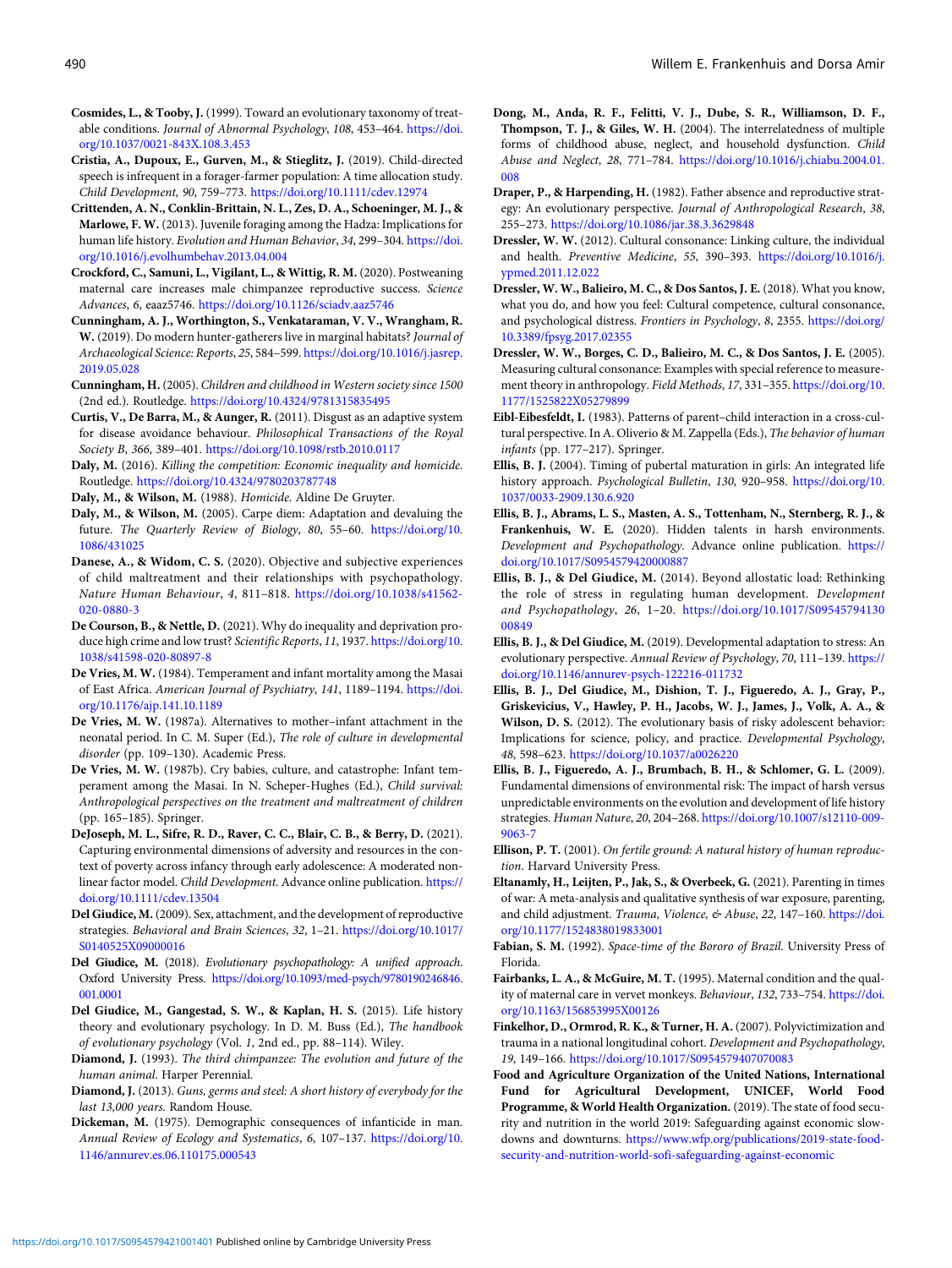- <span id="page-18-0"></span>Fox, S. E., Levitt, P., & Nelson, C. A. (2010). How the timing and quality of early experiences influence the development of brain architecture. Child Development, 81, 28–40. doi: [10.1111/j.1467-8624.2009.01380.x](https://doi.org/10.1111/j.1467-8624.2009.01380.x)
- Frankenhuis, W. E., & de Weerth, C. (2013). Does early-life exposure to stress shape or impair cognition? Current Directions in Psychological Science, 22, 407–412. <https://doi.org/10.1177/0963721413484324>
- Frankenhuis, W. E., & Nettle, D. (2020). The strengths of people in poverty. Current Directions in Psychological Science, 29, 16–21. [https://doi.org/10.](https://doi.org/10.1177/0963721419881154) [1177/0963721419881154](https://doi.org/10.1177/0963721419881154)
- Frankenhuis, W. E., & Nettle, D. (2020a). Integration of plasticity research across disciplines. Current Opinion in Behavioral Sciences, 36, 157–162. <https://doi.org/10.1016/j.cobeha.2020.10.012>
- Frankenhuis, W. E., Nettle, D., & Dall, S. R. X. (2019). A case for environmental statistics for early life effects. Philosophical Transactions of the Royal Society B, 374, 20180110. <https://doi.org/10.1098/rstb.2018.0110>
- Frankenhuis, W. E., Nettle, D., & McNamara, J. M. (2018). Echoes of early life: Recent insights from mathematical modeling. Child Development, 89, 1504– 1518. <https://doi.org/10.1111/cdev.13108>
- Frankenhuis, W. E., Panchanathan, K., & Barto, A. (2019). Enriching behavioural ecology with reinforcement learning methods. Behavioural Processes, 161, 94–100. <https://doi.org/10.1016/j.beproc.2018.01.008>
- Frankenhuis, W. E., Panchanathan, K., & Nettle, D. (2016). Cognition in harsh and unpredictable environments. Current Opinion in Psychology, 7, 76–80. <https://doi.org/10.1016/j.copsyc.2015.08.011>
- Frankenhuis, W. E., & Walasek, N. (2020). Modeling the evolution of sensitive periods. Developmental Cognitive Neuroscience, 41, 100715. [https://doi.org/](https://doi.org/10.1016/j.dcn.2019.100715) [10.1016/j.dcn.2019.100715](https://doi.org/10.1016/j.dcn.2019.100715)
- Frankenhuis, W. E., Young, E. S., & Ellis, B. J. (2020). The hidden talents approach: Theoretical and methodological challenges. Trends in Cognitive Sciences, 24, 569–581. <https://doi.org/10.1016/j.tics.2020.03.007>
- Franklin, P., Volk, A. A., & Wong, I. (2018). Are newborns' faces less appealing. Evolution and Human Behavior, 39, 269–276. [https://doi.org/10.1016/j.](https://doi.org/10.1016/j.evolhumbehav.2018.01.003) [evolhumbehav.2018.01.003](https://doi.org/10.1016/j.evolhumbehav.2018.01.003)
- Frei, K. M., Mannering, U., Kristiansen, K., Allentoft, M. E., Wilson, A. S., Skals, I., Tridico, S., Nosch, M. L., Willerslev, E., Clarke, L., & Frei, R. (2015). Tracing the dynamic life story of a Bronze Age female. Scientific Reports, 5, 10431. <https://doi.org/10.1038/srep10431>
- Fry, D. P., & Söderberg, P. (2013). Lethal aggression in mobile forager bands and implications for the origins of war. Science, 341, 270–273. [https://doi.org/](https://doi.org/10.1126/science.1235675) [10.1126/science.1235675](https://doi.org/10.1126/science.1235675)
- Gabard-Durnam, L. J., & McLaughlin, K. A. (2019). Do sensitive periods exist for exposure to adversity? Biological Psychiatry, 85, 789-791. [https://doi.org/](https://doi.org/10.1016/j.biopsych.2019.03.975) [10.1016/j.biopsych.2019.03.975](https://doi.org/10.1016/j.biopsych.2019.03.975)
- Galván, A. (2010). Neural plasticity of development and learning. Human Brain Mapping, 31, 879–890. <https://doi.org/10.1002/hbm.21029>
- Ganz, Z. (2018). Attachment theory's universality hypothesis: Clinical implications for culturally responsive assessment. Smith College Studies in Social Work, 88, 262–281. <https://doi.org/10.1080/00377317.2018.1507369>
- Garcia, A. R., Blackwell, A. D., Trumble, B. C., Stieglitz, J., Kaplan, H., & Gurven, M. D. (2020). Evidence for height and immune function trade-offs among preadolescents in a high pathogen population. Evolution, Medicine, and Public Health, 1, 86–99. <https://doi.org/10.1093/emph/eoaa017>
- Gat, A. (2008). War in human civilization. Oxford University Press. Geary, D. C., & Berch, D. B. (2016). Evolutionary perspectives on child development and education. Springer. <https://doi.org/10.1007/978-3-319-29986-0>
- Gee, D. G. (2020). Caregiving influences on emotional learning and regulation: Applying a sensitive period model. Current Opinion in Behavioral Sciences, 36, 177–184. <https://doi.org/10.1016/j.cobeha.2020.11.003>
- Gee, D. G., Gabard-Durnam, L. J., Flannery, J., Goff, B., Humphreys, K. L., Telzer, E. H., Hare, A., Bookheimer, S. Y., & Tottenham, N. (2013). Early developmental emergence of human amygdala–prefrontal connectivity after maternal deprivation. Proceedings of the National Academy of Sciences, 110, 15638–15643. <https://doi.org/10.1073/pnas.1307893110>
- Geronimus, A. T. (1996). What teen mothers know. Human Nature, 7, 323– 352. <https://doi.org/10.1007/BF02732898>
- Gettler, L. T., McDade, T. W., Bragg, J. M., Feranil, A. B., & Kuzawa, C. W. (2015). Developmental energetics, sibling death, and parental instability as predictors of maturational tempo and life history scheduling in males from

Cebu, Philippines. American Journal of Physical Anthropology, 158, 175–184. <https://doi.org/10.1002/ajpa.22783>

- Gibson, M. A., & Mace, R. (2005). Helpful grandmothers in rural Ethiopia: A study of the effect of kin on child survival and growth. Evolution and Human Behavior, 26, 469–482. <https://doi.org/10.1016/j.evolhumbehav.2005.03.004>
- Gonzaga, M. R., Queiroz, B. L., & De Lima, E. E. C. (2018). Compression of mortality: The evolution of the variability in the age of death in Latin America. Revista Latinoamericana de Población, 12, 9-35. [https://doi.org/](https://doi.org/10.31406/n23a2) [10.31406/n23a2](https://doi.org/10.31406/n23a2)
- Grafen, A. (2007). The formal Darwinism project: A mid-term report. Journal of Evolutionary Biology, 20, 1243–1254. [https://doi.org/10.1111/j.1420-9101.](https://doi.org/10.1111/j.1420-9101.2007.01321.x) [2007.01321.x](https://doi.org/10.1111/j.1420-9101.2007.01321.x)
- Green, J. G., McLaughlin, K. A., Berglund, P. A., Gruber, M. J., Sampson, N. A., Zaslavsky, A. M., & Kessler, R. C. (2010). Childhood adversities and adult psychopathology in the national comorbidity survey replication I: Associations with first onset of DSM-IV disorders. Archives of General Psychiatry, 62, 113–123. <https://doi.org/10.1001/archgenpsychiatry.2009.186>
- Greenough, W. T., Black, J. E., & Wallace, C. S. (1987). Experience and brain development. Child Development, 58, 539-559. [https://doi.org/10.2307/](https://doi.org/10.2307/1130197) [1130197](https://doi.org/10.2307/1130197)
- Gurven, N., & Kaplan, H. (2007). Longevity among hunter-gatherers: A crosscultural examination. Population and Development Review, 33, 321–365. <https://doi.org/10.1111/j.1728-4457.2007.00171.x>
- Hagen, E. H. (1999). The functions of postpartum depression. Evolution and Human Behavior, 20, 325–359. [https://doi.org/10.1016/S1090-5138\(99\)](https://doi.org/10.1016/S1090-5138(99)00016-1) [00016-1](https://doi.org/10.1016/S1090-5138(99)00016-1)
- Halcrow, S., Warren, R., Kushnick, G., & Nowell, A. (2020). Care of infants in the past: Bridging evolutionary anthropological and bioarchaeological approaches. Evolutionary Human Sciences, 2, e47. [https://doi.org/10.1017/](https://doi.org/10.1017/ehs.2020.46) [ehs.2020.46](https://doi.org/10.1017/ehs.2020.46)
- Hamilton, W. D. (1966). The moulding of senescence by natural selection. Journal of Theoretical Biology, 12, 12–45. [https://doi.org/10.1016/0022-](https://doi.org/10.1016/0022-5193(66)90184-6) [5193\(66\)90184-6](https://doi.org/10.1016/0022-5193(66)90184-6)
- Hammer, M. L. A., & Foley, R. A. (1996). Longevity and life history in hominid evolution. Human Evolution, 11, 61–66. [https://doi.org/10.1007/](https://doi.org/10.1007/BF02456989) [BF02456989](https://doi.org/10.1007/BF02456989)
- Han, S., Betsinger, T. K., & Scott, A. B. (2017). The anthropology of the fetus: Biology, culture, and society. Berghahn Books.
- Hanson, J. L., & Nacewicz, B. M. (2020). Amygdala allostasis and early life adversity: Considering excitotoxicity and inescapability in the sequelae of stress. Frontiers in Human Neuroscience, 15, 624705. [https://doi.org/10.](https://doi.org/10.3389/fnhum.2021.624705) [3389/fnhum.2021.624705](https://doi.org/10.3389/fnhum.2021.624705)
- Hanya, G., & Chapman, C. A. (2013). Linking feeding ecology and population abundance: A review of food resource limitation on primates. Ecological Research, 28, 183–190. <https://doi.org/10.1007/s11284-012-1012-y>
- Harris, T. R., Chapman, C. A., & Monfort, S. L. (2010). Small folivorous primate groups exhibit behavioral and physiological effects of food scarcity. Behavioral Ecology, 21, 46–56. <https://doi.org/10.1093/beheco/arp150>
- Hart, B., & Risley, T. R. (1995). Meaningful differences in the everyday experience of young American children. Paul H Brookes.
- Hart, D., & Sussman, R. W. (2009). Man the hunted: Primates, predators and human evolution. Routledge. <https://doi.org/10.4324/9780429499081>
- Hasegawa, T., & Hiraiwa, M. (1980). Social interactions of orphans observed in a free-ranging troop of Japanese monkeys. Folia Primatologica, 33, 129–158. <https://doi.org/10.1159/000155930>
- Hawley, P. H. (2015). Social dominance in childhood and its evolutionary underpinnings: Why it matters and what we can do. Pediatrics, 135, 31– 38. <https://doi.org/10.1542/peds.2014-3549D>
- Hawley, P. H., Little, T. D., & Rodkin, P. C. (2007). Aggression and adaptation: The brightside to bad behavior. Routledge. [https://doi.org/10.4324/](https://doi.org/10.4324/9780203936900) [9780203936900](https://doi.org/10.4324/9780203936900)
- Heath, S. B. (1983). Ways with words: Language, life and work in communities and classrooms. Cambridge University Press.
- Hendrix, C. L., Dilks, D. D., McKenna, B. G., Dunlop, A. L., Corwin, E. J., & Brennan, P. A. (2020). Maternal childhood adversity associates with frontoamygdala connectivity in neonates. Biological Psychiatry: Cognitive Neuroscience and Neuroimaging. Advance online publication. [https://doi.](https://doi.org/10.1016/j.bpsc.2020.11.003) [org/10.1016/j.bpsc.2020.11.003](https://doi.org/10.1016/j.bpsc.2020.11.003)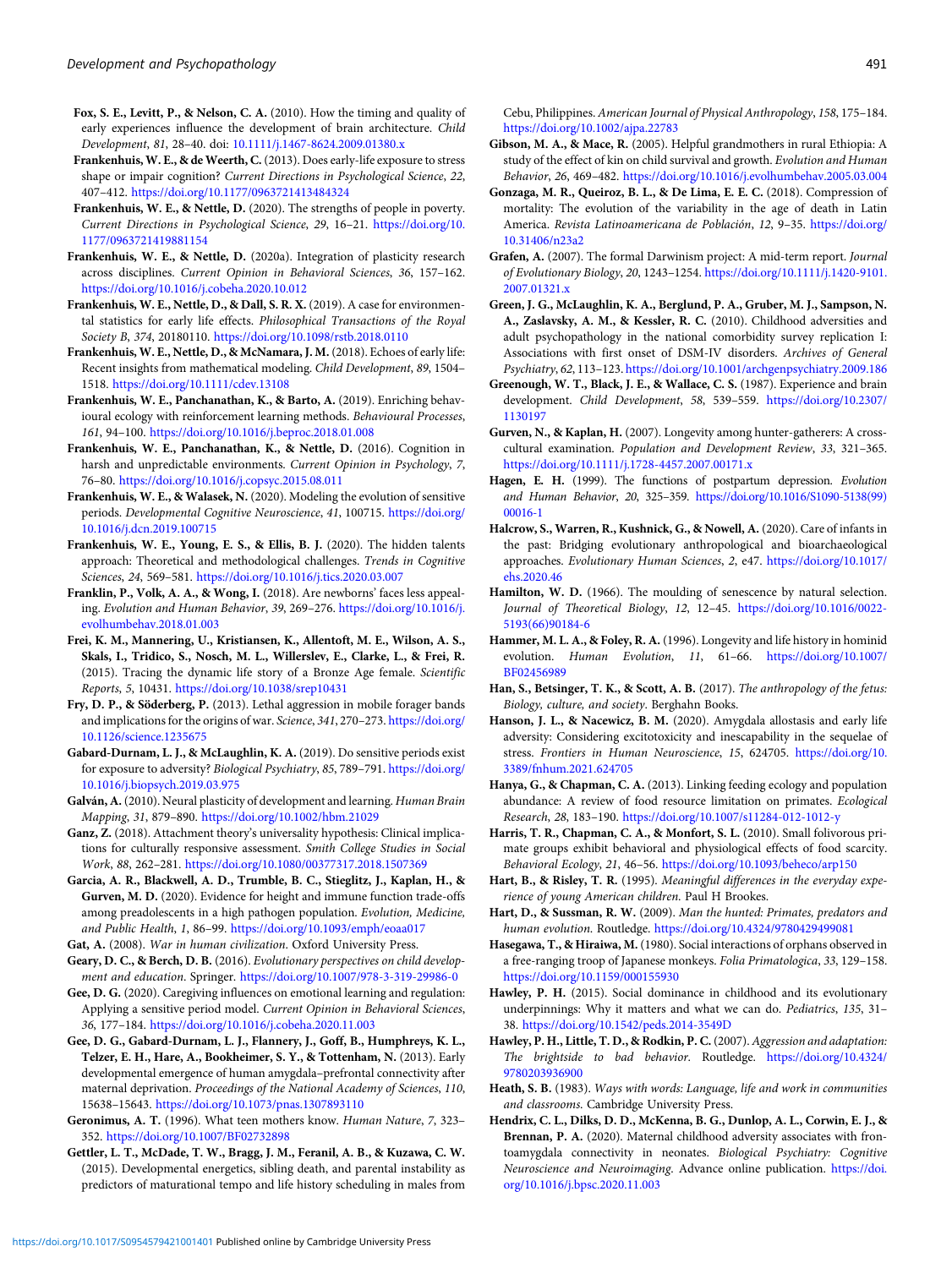- <span id="page-19-0"></span>Henrich, J., Heine, S. J., & Norenzayan, A. (2010). The weirdest people in the world? Behavioral and Brain Sciences, 33, 61–83. [https://doi.org/10.1017/](https://doi.org/10.1017/S0140525X0999152X) [S0140525X0999152X](https://doi.org/10.1017/S0140525X0999152X)
- Hewlett, B. S. (1991). Demography and childcare in preindustrial societies. Journal of Anthropological Research, 47, 1–37. [https://doi.org/10.1086/jar.](https://doi.org/10.1086/jar.47.1.3630579) [47.1.3630579](https://doi.org/10.1086/jar.47.1.3630579)
- Hill, K., & Hurtado, A. M. (1996). Ache life history: The ecology and demography of a foraging people. Routledge. [https://doi.org/10.4324/](https://doi.org/10.4324/9781351329248) [9781351329248](https://doi.org/10.4324/9781351329248)
- Hill, K., Hurtado, A. M., & Walker, R. S. (2007). High adult mortality among Hiwi hunter-gatherers: Implications for human evolution. Journal of Human Evolution, 52, 443–454. <https://doi.org/10.1016/j.jhevol.2006.11.003>
- Hill, K., & Kaplan, H. (1988). Tradeoffs in male and female reproductive strategies among the Ache: Part 2. In L. Betzig, P. Turke & M. Borgerhoff-Mulder (Eds), Human reproductive behavior: A Darwinian perspective(pp. 291–306). Cambridge University Press.
- Hill, R. A., & Dunbar, R. I. M. (1998). An evaluation of the roles of predation rate and predation risk as selective pressures on primate grouping behaviour. Behaviour, 135, 411–430. <https://doi.org/10.1163/156853998793066195>
- Homer-Dixon, T. F. (1994). Environmental scarcities and violent conflict: Evidence from cases. International Security, 19, 5–40. [https://doi.org/10.](https://doi.org/10.2307/2539147) [2307/2539147](https://doi.org/10.2307/2539147)
- House, B. R., Silk, J. B., Henrich, J., Barrett, H. C., Scelza, B. A., Boyette, A. H., Hewlett, B. S., McElreath, R.,& Laurence, S. (2013). Ontogeny of prosocial behavior across diverse societies. Proceedings of the National Academy of Sciences, 110, 14586–14591. <https://doi.org/10.1073/pnas.1221217110>
- Howell, N. (2010). Life histories of the Dobe! Kung: Food, fatness, and well-being over the life span. University of California Press. [https://www.jstor.org/stable/](https://www.jstor.org/stable/10.1525/j.ctt1pnrsp) [10.1525/j.ctt1pnrsp](https://www.jstor.org/stable/10.1525/j.ctt1pnrsp)
- Hrdy, S. B. (1979). Infanticide among animals: A review, classification, and examination of the implications for the reproductive strategies of females. Ethology and Sociobiology, 1, 13–40. [https://doi.org/10.1016/0162-3095\(79\)](https://doi.org/10.1016/0162-3095(79)90004-9) [90004-9](https://doi.org/10.1016/0162-3095(79)90004-9)
- Hrdy, S. B. (1999). Mother nature: A history of mothers, infants, and natural selection. Pantheon.
- Hrdy, S. B. (2009). Mothers and others: The evolutionary origins of mutual understanding. Harvard University Press.
- Hrdy, S. B. (2016). Development plus social selection in the emergence of "emotionally modern" humans. In C. L. Meehan & A. Crittenden (Eds.), Childhood: Origins, evolution, and implications (pp. 11–44). SAR Press.
- Hrdy, S. B., Janson, C., & Van Schaik, C. (1994). Infanticide: 'Et's not throw out the baby with the bath water. Evolutionary Anthropology: Issues, News, and Reviews, 3, 151–154. <https://doi.org/10.1002/evan.1360030503>
- Human Mortality Database. (2008). University of California; Berkeley (USA); and Max Planck Institute for Demographic Research (Germany). [www.](http://www.mortality.org) [mortality.org](http://www.mortality.org) or [www.humanmortality.de](http://www.humanmortality.de).
- Humphreys, K. L., & Salo, V. C. (2020). Expectable environments in early life. Current Opinion in Behavioral Sciences, 36, 115–119. [https://doi.org/10.](https://doi.org/10.1016/j.cobeha.2020.09.004) [1016/j.cobeha.2020.09.004](https://doi.org/10.1016/j.cobeha.2020.09.004)
- Humphreys, K. L., & Zeanah, C. H. (2015). Deviations from the expectable environment in early childhood and emerging psychopathology. Neuropsychopharmacology, 40, 154–170. <https://doi.org/10.1038/npp.2014.165>
- Infurna, F. J., & Luthar, S. S. (2016). Resilience to major life stressors is not as common as thought. Perspectives on Psychological Science, 11, 175–194. <https://doi.org/10.1177/1745691615621271>
- Jacobs, J., Agho, K., Stevens, G., & Raphael, B. (2012). Do childhood adversities cluster in predictable ways? A systematic review. Vulnerable Children and Youth Studies, 7, 103–115. [https://doi.org/10.1080/17450128.2012.](https://doi.org/10.1080/17450128.2012.658886) [658886](https://doi.org/10.1080/17450128.2012.658886)
- Johnson, M. D. (2012). Healthy marriage initiatives: On the need for empiricism in policy implementation. American Psychologist, 67, 296–308. [https://](https://doi.org/10.1037/a0027743) [doi.org/10.1037/a0027743](https://doi.org/10.1037/a0027743)
- Johnston, F. E., & Snow, C. E. (1961). The reassessment of the age and sex of the Indian Knoll skeletal population: Demographic and methodological aspects. American Journal of Physical Anthropology, 19, 237-244. [https://](https://doi.org/10.1002/ajpa.1330190304) [doi.org/10.1002/ajpa.1330190304](https://doi.org/10.1002/ajpa.1330190304)
- Jones, J. H. (2009). The force of selection on the human life cycle. Evolution and Human Behavior, 30, 305–314. [https://doi.org/10.1016/j.evolhumbehav.](https://doi.org/10.1016/j.evolhumbehav.2009.01.005) [2009.01.005](https://doi.org/10.1016/j.evolhumbehav.2009.01.005)
- Kaplan, H. S., & Lancaster, J. B. (2000). The evolutionary economics and psychology of the demographic transition to low fertility. In L. Cronk, N. Chagnon & W. Irons (Eds.), Adaptation and human behavior: An anthropological perspective (pp. 238–322). Routledge.
- Kaplan, H. S., & Lancaster, J. B. (2003). An evolutionary and ecological analysis of human fertility, mating patterns, and parental investment. In K. W. Wachter & R. A. Bulatao (Eds.), Offspring: Human fertility behavior in biodemographic perspective (pp. 170–223). National Academies Press.
- Katona, P., & Katona-Apte, J. (2008). The interaction between nutrition and infection. Clinical Infectious Diseases, 46, 1582–1588. [https://doi.org/10.](https://doi.org/10.1086/587658) [1086/587658](https://doi.org/10.1086/587658)
- Keech, M. A., Bowyer, R. T., Ver Hoef, J. M., Boertje, R. D., Dale, B. W., & Stephenson, T. R. (2000). Life-history consequences of maternal condition in Alaskan moose. The Journal of Wildlife Management, 64, 450–462. [https://](https://doi.org/10.2307/3803243) [doi.org/10.2307/3803243](https://doi.org/10.2307/3803243)
- Keeley, L. H. (1996). War before civilization: The myth of the peaceful savage. Oxford University Press.
- Keller, H. (2008). Attachment–past and present: But what about the future? Integrative Psychological and Behavioral Science, 42, 406–415. [https://doi.](https://doi.org/10.1007/s12124-008-9080-9) [org/10.1007/s12124-008-9080-9](https://doi.org/10.1007/s12124-008-9080-9)
- Keller, H., Bard, K., Morelli, G., Chaudhary, N., Vicedo, M., Rosabal-Coto, M., Scheidecker, G., Murray, M., & Gottlieb, A. (2018). The myth of universal sensitive responsiveness: Comment on Mesman et al. (2017). Child Development, 89, 1921–1928. <https://doi.org/10.1111/cdev.13031>
- Kelly, R. L. (2013). The lifeways of hunter-gatherers: The foraging spectrum. Cambridge University Press. <https://doi.org/10.1017/CBO9781139176132>
- Ketelaar, T., & Ellis, B. J. (2000). Are evolutionary explanations unfalsifiable? Evolutionary psychology and the Lakatosian philosophy of science. Psychological Inquiry, 11, 1–21. [https://doi.org/10.1207/](https://doi.org/10.1207/S15327965PLI1101_01) [S15327965PLI1101\\_01](https://doi.org/10.1207/S15327965PLI1101_01)
- Kievit, R. A., Frankenhuis, W. E., Waldorp, L. J., & Borsboom, D. (2013). Simpson's paradox in psychological science: A practical guide. Frontiers in Psychology, 4, 513. <https://doi.org/10.3389/fpsyg.2013.00513>
- King, L. S., Humphreys, K. L., & Gotlib, I. H. (2019). The neglect–enrichment continuum: Characterizing variation in early caregiving environments. Developmental Review, 51, 109–122. <https://doi.org/10.1016/j.dr.2019.01.001>
- Kline, M. A. (2015). How to learn about teaching: An evolutionary framework for the study of teaching behavior in humans and other animals. Behavioral and Brain Sciences, 38, e31. <https://doi.org/10.1017/S0140525X14000090>
- Kojima, H. (2003). The history of children and youth in Japan. In W. Koops & M. Zucherman (Eds.), Beyond the century of the child: Cultural history and developmental psychology (pp. 112–135). University of Pennsylvania Press.
- Konigsberg, L. W., & Frankenberg, S. R. (1994). Paleodemography:"Not quite dead." Evolutionary Anthropology, 3, 92–105. [https://doi.org/10.1002/evan.](https://doi.org/10.1002/evan.1360030306) [1360030306](https://doi.org/10.1002/evan.1360030306)
- Konner, M. (2016). Hunter-gatherer infancy and childhood in the context of human evolution. In C. J. Meehan & A. N. Crittenden (Eds.), Childhood: Origins, evolution, and implications (pp. 123–154). University of New Mexico Press.
- Konner, M. J. (2010). The evolution of childhood: Relationships, emotion, mind. Belknap Press.
- Koomen, R., & Herrmann, E. (2018). The effects of social context and food abundance on chimpanzee feeding competition. American Journal of Primatology, 80, e22734. <https://doi.org/10.1002/ajp.22734>
- Korbin, J. E. (1987). Child maltreatment in cross-cultural perspective: Vulnerable children and circumstances. In R. J. Gelles & J. B. Lancaster (Eds.), Child abuse and neglect: Biosocial dimensions (pp. 31–56). Aldine de Gruyter.
- Kramer, K. L. (2005). Children's help and the pace of reproduction: Cooperative breeding in humans. Evolutionary Anthropology, 14, 224–237. <https://doi.org/10.1002/evan.20082>
- Krug, E. G., Mercy, J. A., Dahlberg, L. L., & Zwi, A. B. (2002). The world report on violence and health. Lancet, 360, 1083–1088. [https://doi.org/10.](https://doi.org/10.1016/S0140-6736(02)11133-0) [1016/S0140-6736\(02\)11133-0](https://doi.org/10.1016/S0140-6736(02)11133-0)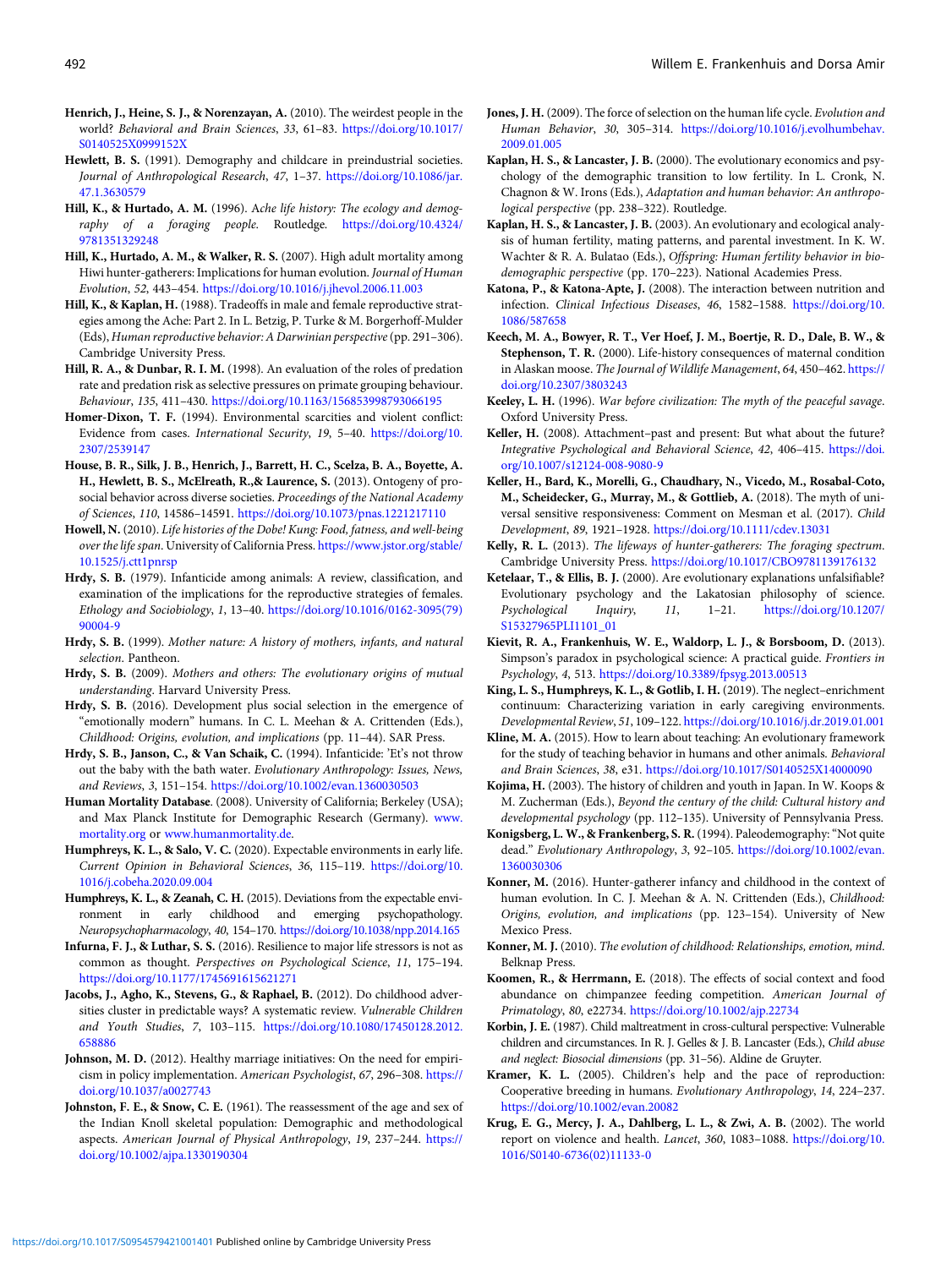- <span id="page-20-0"></span>Kuchirko, Y. A., & Tamis-LeMonda, C. S. (2019). The cultural context of infant development: Variability, specificity, and universality. In D. A. Henry, E. Votruba-Drzal & P. Miller (Eds.), Advances in child development and behavior. Child development at the intersection of race and SES (Vol. 57, pp. 27–63). Academic Press.
- Kuzawa, C. W. (2005). Fetal origins of developmental plasticity: Are fetal cues reliable predictors of future nutritional environments? American Journal of Human Biology, 17, 5–21. <https://doi.org/10.1002/ajhb.20091>
- Kuzawa, C. W., & Bragg, J. M. (2012). Plasticity in human life history strategy: Implications for contemporary human variation and the evolution of genus Homo. Current Anthropology, 53, S369–S382. [https://doi.org/10.1086/](https://doi.org/10.1086/667410) [667410](https://doi.org/10.1086/667410)
- Kuzawa, C. W., & Quinn, E. A. (2009). Developmental origins of adult function and health: Evolutionary hypotheses. Annual Review of Anthropology, 38, 131–147. <https://doi.org/10.1146/annurev-anthro-091908-164350>
- Laes, C. (2011). Children in the Roman Empire: Outsiders within. Cambridge University Press.
- Lahdenperä, M., Mar, K. U., & Lummaa, V. (2016). Short-term and delayed effects of mother death on calf mortality in Asian elephants. Behavioral Ecology, 27, 166–174. <https://doi.org/10.1093/beheco/arv136>
- Lancy, D. F.(2010). Learning 'from nobody': The limited role of teaching in folk models of child'en's development. Childhood in the Past, 3, 79-106. [https://](https://doi.org/10.1179/cip.2010.3.1.79) [doi.org/10.1179/cip.2010.3.1.79](https://doi.org/10.1179/cip.2010.3.1.79)
- Lancy, D. F. (2014). Babies aren't persons: A survey of delayed personhood. In H. Otto & H. Keller (Eds.), Different faces of attachment: Cultural variations of a universal human need (pp. 66–110). Cambridge University Press.
- Lancy, D. F. (2015). The anthropology of childhood: Cherubs, chattel, changelings (2nd ed.). Cambridge University Press. [https://doi.org/10.1017/](https://doi.org/10.1017/CBO9781139680530) [CBO9781139680530](https://doi.org/10.1017/CBO9781139680530)
- Lancy, D. F. (2017). Anthropological perspectives on children as helpers, workers, artisans, and laborers. Palgrave MacMillan. [https://doi.org/10.1057/978-1-](https://doi.org/10.1057/978-1-137-53351-7) [137-53351-7](https://doi.org/10.1057/978-1-137-53351-7)
- Lansford, J. E., & Dodge, K. A. (2008). Cultural norms for adult corporal punishment of children and societal rates of endorsement and use of violence. Parenting, 8, 257–270. <https://doi.org/10.1080/15295190802204843>
- Lee, R. B., & DeVore, I. (1968). Man the hunter. Routledge. [https://doi.org/10.](https://doi.org/10.4324/9780203786567) [4324/9780203786567](https://doi.org/10.4324/9780203786567)
- Lee, R. D., & Kramer, K. L. (2002). Children's economic roles in the Maya family life cycle: Cain, Caldwell, and Chayanov revisited. Population and Development Review, 28, 475–499. <https://doi.org/10.1111/j.1728-4457.2002.00475.x>
- LeFevre, J. A., Polyzoi, E., Skwarchuk, S. L., Fast, L., & Sowinski, C. (2010). Do home numeracy and literacy practices of Greek and Canadian parents predict the numeracy skills of kindergarten children? International Journal of Early Years Education, 18, 55–70. [https://doi.org/10.1080/](https://doi.org/10.1080/09669761003693926) [09669761003693926](https://doi.org/10.1080/09669761003693926)
- Legare, C. H. (2019). The development of cumulative cultural learning. Annual Review of Developmental Psychology, 1, 119–147. [https://doi.org/10.1146/](https://doi.org/10.1146/annurev-devpsych-121318-084848) [annurev-devpsych-121318-084848](https://doi.org/10.1146/annurev-devpsych-121318-084848)
- Lew-Levy, S., Reckin, R., Lavi, N., Cristóbal-Azkarate, J., & Ellis-Davies, K. (2017). How do hunter-gatherer children learn subsistence skills? Human Nature, 28, 367–394. <https://doi.org/10.1007/s12110-017-9302-2>
- Lewis, D. M. G., Al-Shawaf, L., Conroy-Beam, D., Asao, K., & Buss, D. M. (2017). Evolutionary psychology: A how-to guide. American Psychologist, 72, 353–373. <https://doi.org/10.1037/a0040409>
- Lewis, M. E. (2017). Paleopathology of children: Identification of pathological conditions in the human skeletal remains of non-adults. Academic Press.
- Lewis, M. E., & Gowland, R. (2007). Brief and precarious lives: Infant mortality in contrasting sites from medieval and post-medieval England (AD 850- 1859). American Journal of Physical Anthropology, 134, 117–129. [https://](https://doi.org/10.1002/ajpa.20643) [doi.org/10.1002/ajpa.20643](https://doi.org/10.1002/ajpa.20643)
- Lieven, E. V. M. (1994). Crosslinguistic and crosscultural aspects of language addressed to children. In C. Gallaway & B. J. Richards (Eds.), Input and interaction in language acquisition (pp. 56–73). Cambridge University Press.
- Little, E. E., Carver, L. J., & Legare, C. H. (2016). Cultural variation in triadic infant-caregiver object exploration. Child Development, 87, 1130–1145. <https://doi.org/10.1111/cdev.12513>
- Loeterman, B., & Kotlowitz, A. (2002). Let's get married (Television broadcast No. 2106). Frontline. Public Broadcasting Service.
- Lozoff, B., & Brittenham, G. (1979). Infant care: Cache or carry. Journal of Pediatrics, 95, 478–483. [https://doi.org/10.1016/s0022-3476\(79\)80540-5](https://doi.org/10.1016/s0022-3476(79)80540-5)
- Lukas, D., & Huchard, E. (2014). The evolution of infanticide by males in mammalian societies. Science, 346, 841–844. [https://doi.org/10.1126/](https://doi.org/10.1126/science.1257226) [science.1257226](https://doi.org/10.1126/science.1257226)
- Lukas, D., & Huchard, E. (2019). The evolution of infanticide by females in mammals. Philosophical Transactions of the Royal Society B, 374, 20180075. <https://doi.org/10.1098/rstb.2018.0075>
- Lupien, S. J., Ouellet-Morin, I., Hupbach, A., Tu, M. T., Buss, C., Walker, D., Pruessner, J., & McEwen, B. S. (2006). Beyond the stress concept: Allostatic load: A developmental biological and cognitive perspective. In D. Cicchetti & D. J. Cohen (Eds.), Developmental psychopathology. Developmental neuroscience (Vol. 2, 2nd ed., pp. 578–628). Wiley.
- Mace, R. (2000). Evolutionary ecology of human life history. Animal Behaviour, 59, 1–10. <https://doi.org/10.1006/anbe.1999.1287>
- Marlowe, F. W. (2003). The mating system of foragers in the standard crosscultural sample. Cross-Cultural Research, 37, 282–306. [https://doi.org/10.](https://doi.org/10.1177/1069397103254008) [1177/1069397103254008](https://doi.org/10.1177/1069397103254008)
- Marlowe, F. W. (2005). Hunter-gatherers and human evolution. Evolutionary Anthropology, 14, 54–67. <https://doi.org/10.1002/evan.20046>
- Marshall, J. (1958). Man as hunter. Natural History, 72, 1–89.
- Martin, D. L., & Harrod, R. P. (2015). Bioarchaeological contributions to the study of violence. American Journal of Physical Anthropology, 156, 116–145. <https://doi.org/10.1002/ajpa.22662>
- Martin, J. S., Ringen, E. J., Duda, P., & Jaeggi, A. V. (2020). Harsh environments promote alloparental care across human societies. Proceedings of the Royal Society B, 287, 28720200758. <https://doi.org/10.1098/rspb.2020.0758>
- Mathew, S., & Boyd, R. (2014). The cost of cowardice: Punitive sentiments towards free riders in Turkana raids. Evolution and Human Behavior, 35, 58–64. <https://doi.org/10.1016/j.evolhumbehav.2013.10.001>
- Matsumoto, M., Piersiak, H. A., Letterie, M. C., & Humphreys, K. L. (2020). Population-based estimates of associations between child maltreatment type: A meta-analysis. Trauma, Violence, & Abuse. Advance online publication. <https://doi.org/10.1177/15248380211030502>
- Maynard-Smith, J. M., & Harper, D. (2003). Animal signals. Oxford University Press.
- McDade, T. W. (2003). Life history theory and the immune system: Steps toward a human ecological immunology. American Journal of Physical Anthropology, 122, 100–125. <https://doi.org/10.1002/ajpa.10398>
- McDade, T. W., Georgiev, A. V., & Kuzawa, C. W. (2016). Trade-offs between acquired and innate immune defenses in humans. Evolution, Medicine, and Public Health, 2016, 1–16. <https://doi.org/10.1093/emph/eov033>
- McDade, T. W., Reyes-García, V., Tanner, S., Huanca, T., & Leonard, W. R. (2008). Maintenance versus growth: Investigating the costs of immune activation among children in lowland Bolivia. American Journal of Physical Anthropology, 136, 478–484. <https://doi.org/10.1002/ajpa.20831>
- McEwen, B. S., & Stellar, E. (1993). Stress and the individual: Mechanisms leading to disease. Archives of Internal Medicine, 153, 2093–2101. [https://](https://doi.org/10.1001/archinte.1993.00410180039004) [doi.org/10.1001/archinte.1993.00410180039004](https://doi.org/10.1001/archinte.1993.00410180039004)
- McLanahan, S., Tach, L., & Schneider, D. (2013). The causal effects of father absence. Annual Review of Sociology, 39, 399–427. [https://doi.org/10.1146/](https://doi.org/10.1146/annurev-soc-071312-145704) [annurev-soc-071312-145704](https://doi.org/10.1146/annurev-soc-071312-145704)
- McLaughlin, K. A. (2016). Future directions in childhood adversity and youth psychopathology. Journal of Clinical Child & Adolescent Psychology, 45, 361-382. <https://doi.org/10.1080/15374416.2015.1110823>
- McLaughlin, K. A., & Gabard-Durnam, L. J. (2021). Experience-driven plasticity and the emergence of psychopathology: A mechanistic framework integrating development and the environment into the Research Domain Criteria (RDoC) model. Journal of Abnormal Psychology. [https://doi.org/](https://doi.org/10.31234/osf.io/nue3d) [10.31234/osf.io/nue3d](https://doi.org/10.31234/osf.io/nue3d)
- McLaughlin, K. A., Green, J. G., Gruber, M. J., Sampson, N. A., Zaslavsky, A., & Kessler, R. C. (2012). Childhood adversities and first onset of psychiatric disorders in a national sample of adolescents. Archives of General Psychiatry, 69, 1151–1160. <https://doi.org/10.1001/archgenpsychiatry.2011.2277>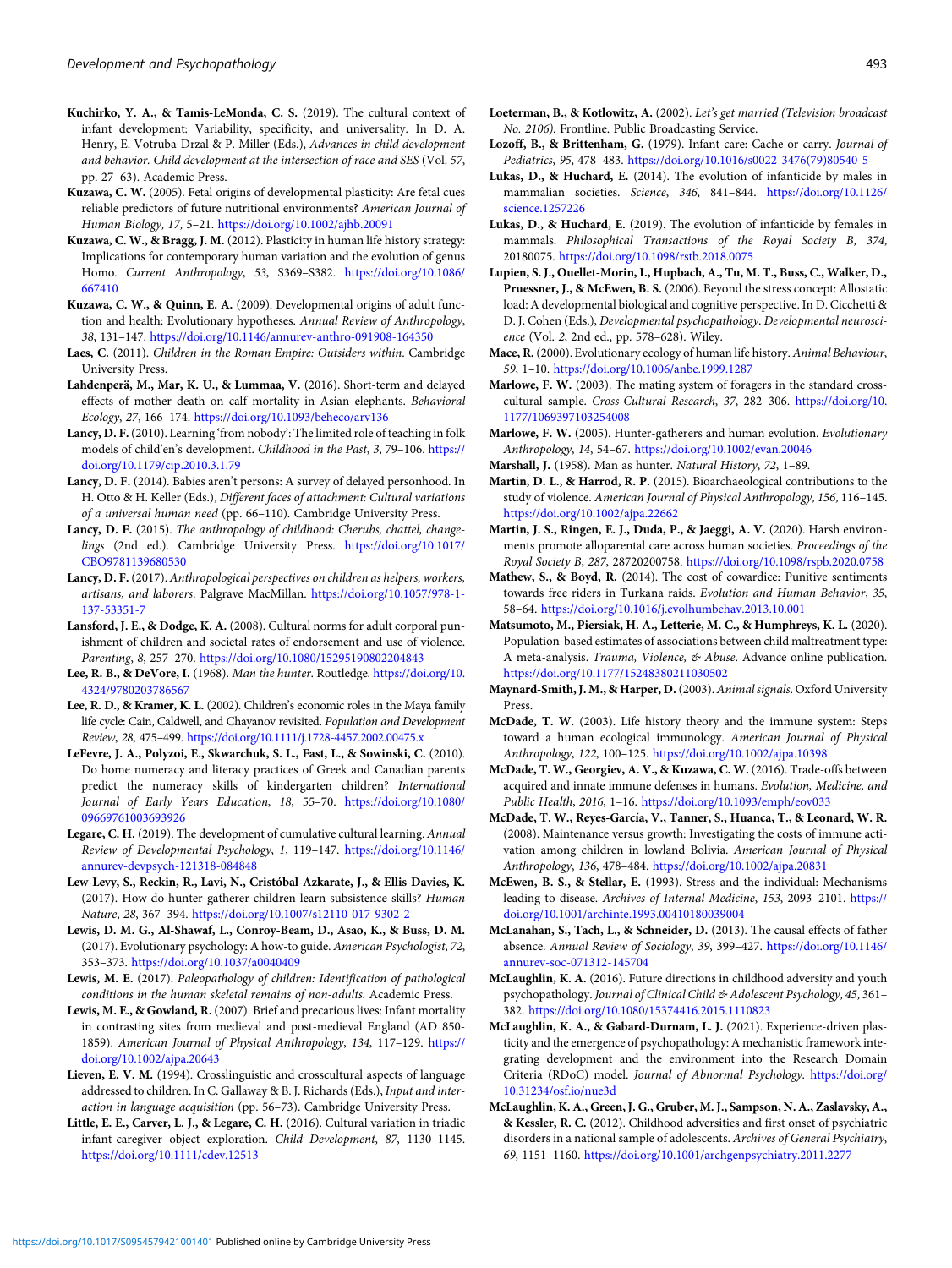- <span id="page-21-0"></span>McLaughlin, K. A., & Sheridan, M. A. (2016). Beyond cumulative risk: A dimensional approach to childhood adversity. Current Directions in Psychological Science, 25, 239–245. [https://doi.org/10.1177/](https://doi.org/10.1177/0963721416655883) [0963721416655883](https://doi.org/10.1177/0963721416655883)
- McLaughlin, K. A., Sheridan, M. A., Humphreys, K. L., Belsky, J., & Ellis, B. J. (2021). The value of dimensional models of early experiences: Thinking clearly about concepts and categories. Perspectives on Psychological Science. Advance online publication. [https://doi.org/10.1177/1745691](https://doi.org/10.1177/1745691621992346) [621992346](https://doi.org/10.1177/1745691621992346)
- McLaughlin, K. A., Sheridan, M. A., & Nelson, C. A. (2017). Neglect as a violation of species-expectant experience: Neurodevelopmental consequences. Biological Psychiatry, 82, 462–471. [https://doi.org/10.1016/j.biopsych.2017.](https://doi.org/10.1016/j.biopsych.2017.02.1096) [02.1096](https://doi.org/10.1016/j.biopsych.2017.02.1096)
- McLaughlin, K. A., Weissman, D., & Bitrán, D. (2019). Childhood adversity and neural development: A systematic review. Annual Review of Developmental Psychology, 1, 227–312. [https://doi.org/10.1146/annurev](https://doi.org/10.1146/annurev-devpsych-121318-084950)[devpsych-121318-084950](https://doi.org/10.1146/annurev-devpsych-121318-084950)
- Meehan, C. L., & Crittenden, A. N. (2016). Childhood: Origins, evolution, and implications. University of New Mexico Press.
- Meehan, C. L., & Hawks, S. (2014). Maternal and allomaternal responsiveness: The significance of cooperative caregiving in attachment theory. In H. Otto & H. Keller (Eds.), Different faces of attachment (pp. 113–140). Cambridge University Press.
- Meehan, C. L., Helfrecht, C., & Quinlan, R. J. (2014). Cooperative breeding and Aka children's nutritional status: Is flexibility key? American Journal of Physical Anthropology, 153, 513–525. [https://doi.org/10.1002/](https://doi.org/10.1002/ajpa.22415) [ajpa.22415](https://doi.org/10.1002/ajpa.22415)
- Mesman, J., Minter, T., Angnged, A., Cisse, I. A. H., Salali, G. D., & Migliano, A. B. (2017). Universality without uniformity: A culturally inclusive approach to sensitive responsiveness in infant caregiving. Child Development, 89, 837–850. <https://doi.org/10.1111/cdev.12795>
- Mesman, J., van IJzendoorn, M., Behrens, K., Carbonell, O. A., Cárcamo, R., Cohen-Paraira, I., de la Harpe, C., Ekmekçi, H., Emmen, R., Heidar, J., Kondo-Ikemura, K., Mels, C., Mooya, H., Murtisari, S., Nóblega, M., Ortiz, J. A., Sagi-Schwartz, A., Sichimba, F., Soares, I., ::: Zreik, G. (2016). Is the ideal mother a sensitive mother? Beliefs about early childhood parenting in mothers across the globe. International Journal of Behavioral Development, 40, 385–397. [https://doi.org/10.1177/0165](https://doi.org/10.1177/0165025415594030) [025415594030](https://doi.org/10.1177/0165025415594030)
- Mileva-Seitz, V. R., Bakermans-Kranenburg, M. J., Battaini, C., & Luijk, M. P. C. M. (2017). Parent-child bed-sharing: The good, the bad, and the burden of evidence. Sleep Medicine Reviews, 32, 4–27. [https://doi.org/10.1016/j.smrv.](https://doi.org/10.1016/j.smrv.2016.03.003) [2016.03.003](https://doi.org/10.1016/j.smrv.2016.03.003)
- Mishra, G. D., Cooper, R., Tom, S. E., & Kuh, D. (2009). Early life circumstances and their impact on menarche and menopause. Women's Health, 5, 175–190. <https://doi.org/10.2217/17455057.5.2.175>
- Mishra, S., Barclay, P., & Sparks, A. (2017). The relative state model: Integrating need-based and ability-based pathways to risk-taking. Personality and Social Psychology Review, 21, 176–198. [https://doi.org/10.](https://doi.org/10.1177/1088868316644094) [1177/1088868316644094](https://doi.org/10.1177/1088868316644094)
- Mitterauer, M., & Sieder, R. (1997). The European family: Patriarchy to partnership from the middle ages to the present. University of Chicago Press.
- Mull, D. S., & Mull, J. D. (1987). Infanticide among the Tarahumara of the Mexican Sierra Madre. In N. Scheper-Hughes (Ed.), Child survival: Anthropological perspectives on the treatment and maltreatment of children (pp. 113–132). Reidel.
- Muthukrishna, M., Bell, A. V., Henrich, J., Curtin, C. M., Gedranovich, A., McInerney, J., & Thue, B. (2020). Beyond Western, Educated, Industrial, Rich, and Democratic (WEIRD) psychology: Measuring and mapping scales of cultural and psychological distance. Psychological Science, 31, 678–701. <https://doi.org/10.1177/0956797620916782>
- Muthukrishna, M., Henrich, J., & Slingerland, E. (2021). Psychology as a historical science. Annual Review of Psychology, 72, 717–749. [https://doi.org/10.](https://doi.org/10.1146/annurev-psych-082820-111436) [1146/annurev-psych-082820-111436](https://doi.org/10.1146/annurev-psych-082820-111436)
- Nelson, C. A. (2007). A neurobiological perspective on early human deprivation. Child Development Perspectives, 1, 13–18. [https://doi.org/10.1111/j.](https://doi.org/10.1111/j.1750-8606.2007.00004.x) [1750-8606.2007.00004.x](https://doi.org/10.1111/j.1750-8606.2007.00004.x)
- Nelson, C. A., III, & Gabard-Durnam, L. J. (2020). Early adversity and critical periods: Neurodevelopmental consequences of violating the expectable environment. Trends in Neurosciences, 43, 133–143. [https://doi.org/10.1016/j.](https://doi.org/10.1016/j.tins.2020.01.002) [tins.2020.01.002](https://doi.org/10.1016/j.tins.2020.01.002)
- Nenko, I., Chapman, S. N., Lahdenperä, M., Pettay, J. E., & Lummaa, V. (2021). Will granny save me? Birth status, survival, and the role of grandmothers in historical Finland. Evolution and Human Behavior, 42, 239–246. <https://doi.org/10.1016/j.evolhumbehav.2020.11.002>
- Nesse, R. M., & Stein, D. J. (2012). Towards a genuinely medical model for psychiatric nosology. BMC Medicine, 10, 1–9. [https://doi.org/10.1186/](https://doi.org/10.1186/1741-7015-10-5) [1741-7015-10-5](https://doi.org/10.1186/1741-7015-10-5)
- Nettle, D. (2015). Tyneside neighbourhoods: Deprivation, social life and social behaviour in one British city. Open Book Publishers. [https://doi.org/10.](https://doi.org/10.11647/OBP.0084) [11647/OBP.0084](https://doi.org/10.11647/OBP.0084)
- Nettle, D., Frankenhuis, W. E., & Rickard, I. J. (2013). The evolution of predictive adaptive responses in human life history. Proceedings of the Royal Society B, 280, 20131343. <https://doi.org/10.1098/rspb.2013.1343>
- Nielsen, M., Haun, D., Kärtner, J., & Legare, C. H. (2017). The persistent sampling bias in developmental psychology: A call to action. Journal of Experimental Child Psychology, 162, 31–38. [https://doi.org/10.1016/j.jecp.](https://doi.org/10.1016/j.jecp.2017.04.017) [2017.04.017](https://doi.org/10.1016/j.jecp.2017.04.017)
- Nisbett, R. E. (2003). The geography of thought: How Asians and Westerners think differently ... and why. The Free Press.
- Ó Gráda, C. (2009). Famine: A short history. Princeton University Press.
- Ochs, E., & Schieffelin, B. (1984). Language acquisition and socialization: Three developmental stories and their implications. In R. A. Shweder & R. A. LeVine (Eds.), Culture theory: Essays on mind, self, and emotion (pp. 276–320). Cambridge University Press.
- Omran, A. R. (1983). The epidemiologic transition theory. A preliminary update. Journal of Tropical Pediatrics, 29, 305–316. [https://doi.org/10.](https://doi.org/10.1093/tropej/29.6.305) [1093/tropej/29.6.305](https://doi.org/10.1093/tropej/29.6.305)
- Page, A. E., & French, J. C. (2020). Reconstructing prehistoric demography: What role for extant hunter-gatherers? Evolutionary Anthropology, 29, 332–345. <https://doi.org/10.1002/evan.21869>
- Page, A. E., Viguier, S., Dyble, M., Smith, D., Chaudhary, N., Salali, G. D., Thompson, J., Vinicius, L., Mace, R., & Migliano, A. B. (2016). Reproductive trade-offs in extant hunter-gatherers suggest adaptive mechanism for the Neolithic expansion. Proceedings of the National Academy of Sciences, 113, 4694–4699. <https://doi.org/10.1073/pnas.1524031113>
- Painter, R. C.,Westendorp, R. G., de Rooij, S. R., Osmond, C., Barker, D. J., & Roseboom, T. J. (2008). Increased reproductive success of women after prenatal undernutrition. Human Reproduction, 23, 2591–2595. [https://doi.](https://doi.org/10.1093/humrep/den274) [org/10.1093/humrep/den274](https://doi.org/10.1093/humrep/den274)
- Paradise, R., & Rogoff, B. (2009). Side by side: Learning by observing and pitching in. Ethos, 37, 102–138. [https://doi.org/10.1111/j.1548-1352.2009.](https://doi.org/10.1111/j.1548-1352.2009.01033.x) [01033.x](https://doi.org/10.1111/j.1548-1352.2009.01033.x)
- Patterson, S. K., Hinde, K., Bond, A. B., Trumble, B. C., Strum, S. C., & Silk, J. B. (2021). Effects of early life adversity on maternal effort and glucocorticoids in wild olive baboons. Behavioral Ecology and Sociobiology, 75, 114. <https://doi.org/10.1007/s00265-021-03056-7>
- Pavard, S., & Coste, C. F. D. (2021). Evolutionary demographic models reveal the strength of purifying selection on susceptibility alleles to late-onset diseases. Nature Ecology & Evolution, 5, 392–400. [https://doi.org/10.1038/](https://doi.org/10.1038/s41559-020-01355-2) [s41559-020-01355-2](https://doi.org/10.1038/s41559-020-01355-2)
- Pepper, G. V., & Nettle, D. (2013). Death and the time of your life: Experiences of close bereavement are associated with steeper financial future discounting and earlier reproduction. Evolution and Human Behavior, 34, 433–439. <https://doi.org/10.1016/j.evolhumbehav.2013.08.004>
- Pepper, G. V., & Nettle, D. (2017). The behavioural constellation of deprivation: Causes and consequences. Behavioral & Brain Sciences, 40, e314. <https://doi.org/10.1017/S0140525X1600234X>
- Perry, G. C. (2021). Non-parental investment in children and child outcomes after parental death or divorce in a patrilocal society. Social Sciences, 10, 196. <https://doi.org/10.3390/socsci10060196>
- Perry, M. A. (2006). Redefining childhood through bioarchaeology: Toward an archaeological and biological understanding of children in antiquity. Archeological Papers of the American Anthropological Association, 15, 89–11. <https://doi.org/10.1525/ap3a.2005.15.89>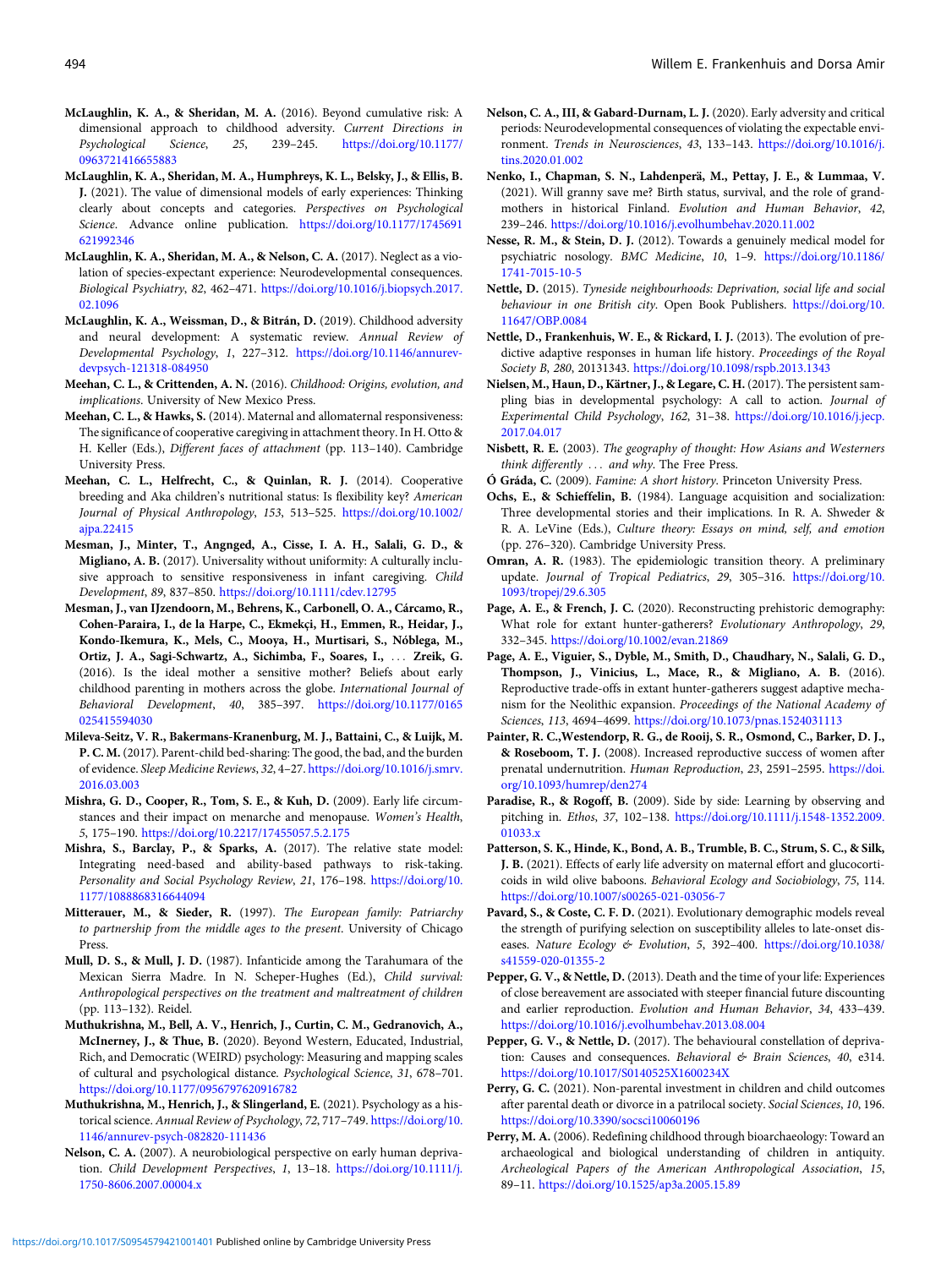- <span id="page-22-0"></span>Piantadosi, S. T., Jara-Ettinger, J., & Gibson, E. (2014). Children's learning of number words in an indigenous farming-foraging group. Developmental Science, 17, 553–563. <https://doi.org/10.1111/desc.12078>
- Pollak, S. D., & Wolfe, B. L. (2020). Maximizing research on the adverse effects of child poverty through consensus measures. Developmental Science, 23, e12946. <https://doi.org/10.1111/desc.12946>
- Porter, C. C., & Marlowe, F. W. (2007). How marginal are forager habitats? Journal of Archeological Science, 34, 59–68. [https://doi.org/10.1016/j.jas.](https://doi.org/10.1016/j.jas.2006.03.014) [2006.03.014](https://doi.org/10.1016/j.jas.2006.03.014)
- Prentice, A. M. (2005). Starvation in humans: Evolutionary background and contemporary implications. Mechanisms of Ageing and Development, 126, 976–981. <https://doi.org/10.1016/j.mad.2005.03.018>
- Pye, C. (1986). Quiché Mayan speech to children. Journal of Child Language, 13, 85–100. <https://doi.org/10.1017/S0305000900000313>
- Qu, Y., Jorgensen, N. A., & Telzer, E. H. (2021). A call for greater attention to culture in the study of brain and development. Perspectives on Psychological Science, 16, 275–293. <https://doi.org/10.1177/1745691620931461>
- Quigley, A. (2018). Closing the vocabulary gap. Routledge. [https://doi.org/10.](https://doi.org/10.4324/9781315113272) [4324/9781315113272](https://doi.org/10.4324/9781315113272)
- Quinlan, R. J. (2007). Human parental effort and environmental risk. Proceedings of the Royal Society B, 274, 121–125. [https://doi.org/10.1098/](https://doi.org/10.1098/rspb.2006.3690) [rspb.2006.3690](https://doi.org/10.1098/rspb.2006.3690)
- Rawson, B. (2003). Children and childhood in Roman Italy. Oxford University Press.
- Richardson, G. B., Blount, T. N., & Hanson-Cook, B. S. (2019). Life history theory and recovery from substance use disorder. Review of General Psychology, 23, 263–274. <https://doi.org/10.1037/gpr0000173>
- Riches, D. (1974). The Netsilik Eskimo: A special case of selective female infanticide. Ethnology, 13, 351–361. <https://doi.org/10.2307/3773051>
- Richman, A. L., Miller, P. M., & LeVine, R. A. (1992). Cultural and educational variations in maternal responsiveness. Developmental Psychology, 28, 614–621. <https://doi.org/10.1037/0012-1649.28.4.614>
- Rickard, I. J., Frankenhuis, W. E., & Nettle, D. (2014). Why are childhood family factors associated with timing of maturation? A role for internal state. Perspectives on Psychological Science, 9, 3–15. [https://doi.org/10.1177/](https://doi.org/10.1177/1745691613513467) [1745691613513467](https://doi.org/10.1177/1745691613513467)
- Rifkin-Graboi, A., Goh, S. K. Y., Chong, H. J., Tsotsi, S., Sim, L. W., Tan, K. H., Chong, Y. S., & Meaney, M. J. (2021). Caregiving adversity during infancy and preschool cognitive function: Adaptations to context? Journal of Developmental Origins of Health and Disease. Advance online publication. <https://doi.org/10.1017/S2040174420001348>
- Rogoff, B. (2011). Childhood and learning: How do children learn without being taught? One way is by observing and pitching in. Anthropology of Childhood and Youth Interest Group Newsletter 3(2, October), 8–10. American Anthropological Association.
- Rogoff, B., Coppens, A. D., Alcalá, L., Aceves-Azuara, I., Ruvalcaba, O., López, A., & Dayton, A. (2017). Noticing learners' strengths through cultural research. Perspectives on Psychological Science, 12, 876-888. [https://](https://doi.org/10.1177/1745691617718355) [doi.org/10.1177/1745691617718355](https://doi.org/10.1177/1745691617718355)
- Rogoff, B., Mejía-Arauz, R., & Correa-Chávez, M. (2015). A cultural paradigm–Learning by observing and pitching in. In M. Correa-Chávez, R. Mejía-Arauz & B. Rogoff (Eds.), Advances in child development and behavior (Vol. 49, pp. 1–22). Academic press.
- Ronsmans, C., Chowdhury, M. E., Dasgupta, S. K., Ahmed, A., & Koblinsky, M. (2010). Effect of parent's death on child survival in rural Bangladesh: A cohort study. The Lancet, 375, 2024–2031. [https://doi.org/10.1016/](https://doi.org/10.1016/S0140-6736(10)60704-0) [S0140-6736\(10\)60704-0](https://doi.org/10.1016/S0140-6736(10)60704-0)
- Roser, M. (2013). Ethnographic and archaeological evidence on violent deaths. Retrieved from [https://ourworldindata.org/ethnographic-and-archaeological](https://ourworldindata.org/ethnographic-and-archaeological-evidence-on-violent-deaths)[evidence-on-violent-deaths](https://ourworldindata.org/ethnographic-and-archaeological-evidence-on-violent-deaths).
- Roser, M., Ritchie, H., & Dadonaite, B. (2019a, November). Child and infant mortality. Retrieved from <https://ourworldindata.org/child-mortality>.
- Roser, M., Ritchie, H., & Ortiz-Ospina, E. (2019b, May). World population growth. Retrieved from [https://ourworldindata.org/world-population](https://ourworldindata.org/world-population-growth)[growth.](https://ourworldindata.org/world-population-growth)
- Rottman, J. (2014). Evolution, development, and the emergence of disgust. Evolutionary Psychology, 12, 417–433. [https://doi.org/10.1177/](https://doi.org/10.1177/147470491401200209) [147470491401200209](https://doi.org/10.1177/147470491401200209)
- Rowe, M. L. (2008). Child-directed speech: Relation to socioeconomic status, knowledge of child development and child vocabulary skill. Journal of Child Language, 35, 185–205. <https://doi.org/10.1017/S0305000907008343>
- Salhi, C., Beatriz, E., McBain, R., McCoy, D., Sheridan, M., & Fink, G. (2021). Physical discipline, deprivation, and differential risk of developmental delay across 17 countries. Journal of the American Academy of Child & Adolescent Psychiatry, 60, 296–306. <https://doi.org/10.1016/j.jaac.2020.02.016>
- Scheper-Hughes, N. (1985). Culture, scarcity, and maternal thinking: Maternal detachment and infant survival in a Brazilian shantytown. Ethos, 13, 291– 317. <https://doi.org/10.1525/eth.1985.13.4.02a00010>
- Sear, E. (2020). Do human 'life history strategies' exist? Evolution and Human Behavior, 41, 513–526. <https://doi.org/10.1016/j.evolhumbehav.2020.09.004>
- Sear, R. (2015). Evolutionary demography: A Darwinian renaissance in demography. In J. D. Wright (Ed.), International encyclopedia of the social & behavioral sciences (Vol. 8, 2nd ed., pp. 406–412). Elsevier.
- Sear, R. (2021). The male breadwinner nuclear family is not the 'traditional' human family, and promotion of this myth may have adverse health consequences. Philosophical Transactions of the Royal Society B, 376, 20200020. <https://doi.org/10.1098/rstb.2020.0020>
- Sear, R., & Mace, R. (2008). Who keeps children alive? A review of the effects of kin on child survival. Evolution and Human Behavior, 29, 1-18. [https://doi.](https://doi.org/10.1016/j.evolhumbehav.2007.10.001) [org/10.1016/j.evolhumbehav.2007.10.001](https://doi.org/10.1016/j.evolhumbehav.2007.10.001)
- Sear, R., Sheppard, P., & Coall, D. A. (2019). Cross-cultural evidence does not support universal acceleration of puberty in father-absent households. Philosophical Transactions of the Royal Society B, 374, 20180124. [https://](https://doi.org/10.1098/rstb.2018.0124) [doi.org/10.1098/rstb.2018.0124](https://doi.org/10.1098/rstb.2018.0124)
- Shenk, M. K., Starkweather, K., Kress, H. C., & Alam, N. (2013). Does absence matter? A comparison of three types of father absence in rural Bangladesh. Human Nature, 24, 76–110. <https://doi.org/10.1007/s12110-013-9160-5>
- Sheridan, M. A., & McLaughlin, K. A. (2014). Dimensions of early experience and neural development: Deprivation and threat. Trends in Cognitive Sciences, 18, 580–585. <https://doi.org/10.1016/j.tics.2014.09.001>
- Shonkoff, J. P., Garner, A. S., Siegel, B. S., Dobbins, M. I., Earls, M. F., Garner, A. S., McGuinn, L., Pascoe, J., & Wood, D. L. (2012). The lifelong effects of early childhood adversity and toxic stress. Pediatrics, 129, e232– e246. <https://doi.org/10.1542/peds.2011-2663>
- Silberbauer, G. B. (1981). Hunter and habitat in the central Kalahari Desert. Cambridge University Press.
- Simons, D. J., Shoda, Y., & Lindsay, D. S. (2017). Constraints on generality (COG): A proposed addition to all empirical papers. Perspectives on Psychological Science, 12, 1123–1128. [https://doi.org/10.1177/](https://doi.org/10.1177/1745691617708630) [1745691617708630](https://doi.org/10.1177/1745691617708630)
- Simpson, J., & Belsky, J. (2016). Attachment theory within a modern evolutionary framework. In J. Cassidy & P. R. Shaver (Eds.), Handbook of attachment: Theory, research, and clinical implications (3rd ed., pp. 91–116). Guilford Press.
- Singh, M., & Glowacki, L. (2021, March 13). Human social organization during the Late Pleistocene: Beyond the nomadic-egalitarian model. [https://doi.org/](https://doi.org/10.32942/osf.io/vusye) [10.32942/osf.io/vusye](https://doi.org/10.32942/osf.io/vusye)
- Singletary, B. (2020). Familial allomaternal care exposure is predictive of infant development. American Journal of Human Biology 33, e23498. [https://doi.](https://doi.org/10.1002/ajhb.23498) [org/10.1002/ajhb.23498](https://doi.org/10.1002/ajhb.23498)
- Skouteris, H., Bergmeier, H. J., Berns, S. D., Betancourt, J., Boynton-Jarrett, R., Davis, M. B., Gibbons, K., Pérez-Escamilla, R., & Story, M. (2021). Reframing the early childhood obesity prevention narrative through an equitable nurturing approach. Maternal & Child Nutrition, 17, e13094. <https://doi.org/10.1111/mcn.13094>
- Smith, E. A., & Codding, B. F. (2021). Ecological variation and institutionalized inequality in hunter-gatherer societies. Proceedings of the National Academy of Sciences, 118, e2016134118. [https://doi.org/10.1073/pnas.](https://doi.org/10.1073/pnas.201613411) [201613411](https://doi.org/10.1073/pnas.201613411)
- Smith, K. E., & Pollak, S. D. (2021a). Rethinking concepts and categories for understanding the neurodevelopmental effects of childhood adversity. Perspectives on Psychological Science, 16, 67–93. [https://doi.org/10.1177/](https://doi.org/10.1177/1745691620920725) [1745691620920725](https://doi.org/10.1177/1745691620920725)
- Smith, K. E., & Pollak, S. D. (2021b). Social relationships and children's perceptions of adversity. Child Development Perspectives. Advance online publication. <https://doi.org/10.1111/cdep.12427>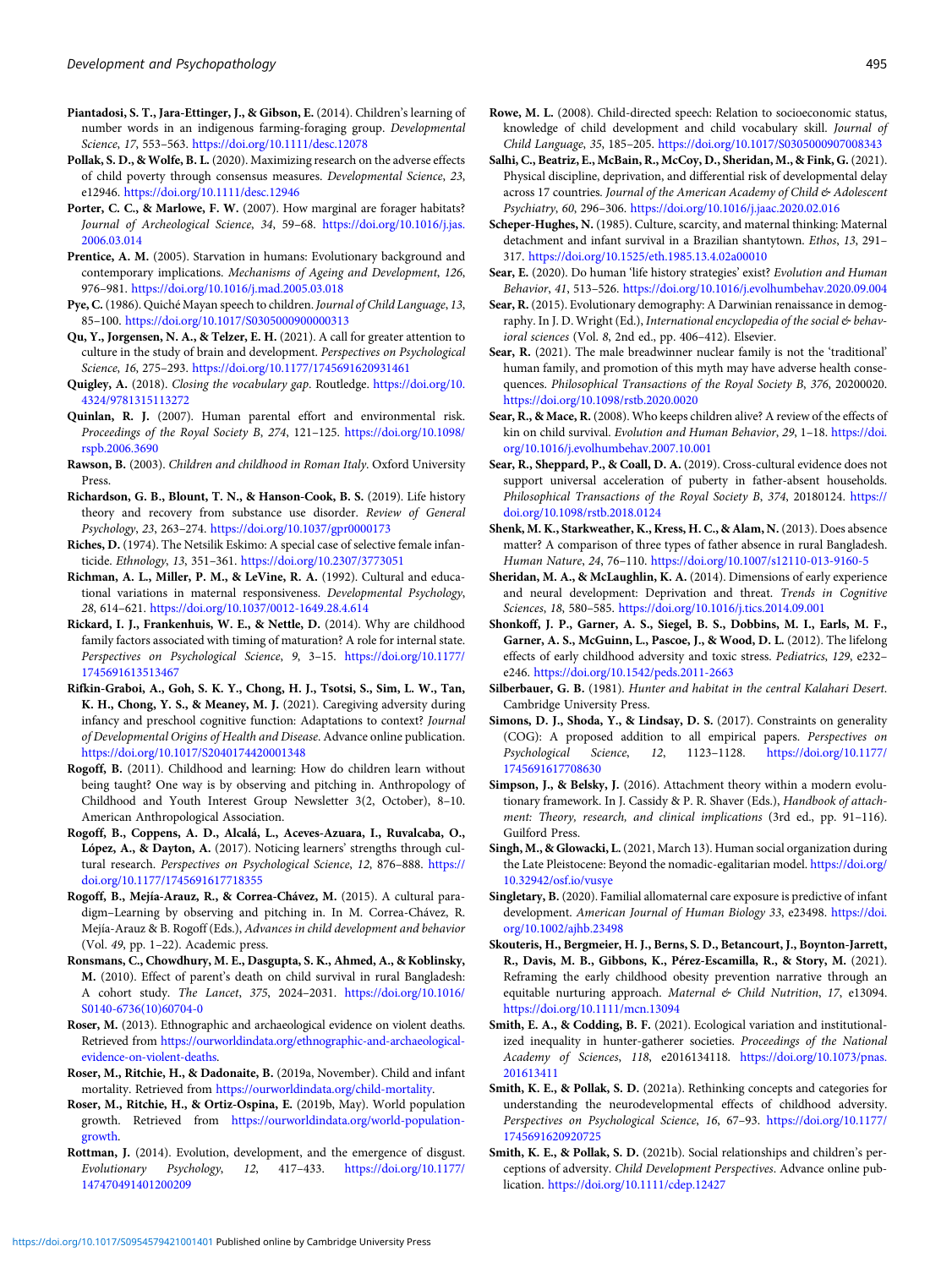- <span id="page-23-0"></span>Snyder-Mackler, N., Burger, J. R., Gaydosh, L., Belsky, D. W., Noppert, G. A., Campos, F. A., Barolomucci, A., Yang, Y. C., Aiello, A. E., O'Rand, A., Mullan-Harris, K., Shively, C. A., Alberts, S. C., & Tung, J. (2020). Social determinants of health and survival in humans and other animals. Science, 368, eaax9553. <https://doi.org/10.1126/science.aax9553>
- Speakman, J. R. (2013). Evolutionary perspectives on the obesity epidemic: Adaptive, maladaptive, and neutral viewpoints. Annual Review of Nutrition, 33, 289–317. <https://doi.org/10.1146/annurev-nutr-071811-150711>
- Stallard, E. (2016). Compression of morbidity and mortality: New perspectives. North American Actuarial Journal, 20, 341–354. [https://doi.org/10.1080/](https://doi.org/10.1080/10920277.2016.1227269) [10920277.2016.1227269](https://doi.org/10.1080/10920277.2016.1227269)
- Stearns, P. N. (2006). Childhood in world history. Routledge.
- Stephens, D. W.(1981). The logic of risk-sensitive foraging preferences. Animal Behaviour, 29, 628–629. [https://doi.org/10.1016/S0003-3472\(81\)80128-5](https://doi.org/10.1016/S0003-3472(81)80128-5)
- Sternberg, R. J. (2014). The development of adaptive competence: Why cultural psychology is necessary and not just nice. Developmental Review, 34, 208–224. <https://doi.org/10.1016/j.dr.2014.05.004>
- Stirling, M. W. (1938). Historical and ethnographical material on the Jivaro Indians. United States Government Printing Office.
- Strassmann, B. I. (2011). Cooperation and competition in a cliff-dwelling people. Proceedings of the National Academy of Sciences, 108, 10894–10901. <https://doi.org/10.1073/pnas.1100306108>
- Sumner, J. A., Colich, N. L., Uddin, M., Armstrong, D., & McLaughlin, K. A. (2019). Early experiences of threat, but not deprivation, are associated with accelerated biological aging in children and adolescents. Biological Psychiatry, 85, 268–278. <https://doi.org/10.1016/j.biopsych.2018.09.008>
- Suomi, S. J. (2016). Attachment in rhesus monkeys. In J. Cassidy & P. R. Shaver (Eds.), Handbook of attachment: Theory, research, and clinical applications (3rd ed., pp. 133–154). Guilford Press.
- Surbeck, M., Mundry, R., & Hohmann, G. (2011). Mothers matter! Maternal support, dominance status and mating success in male bonobos (Pan paniscus). Proceedings of the Royal Society B, 278, 590–598. [http://doi.org/10.](http://doi.org/10.1098/rspb.2010.1572) [1098/rspb.2010.1572](http://doi.org/10.1098/rspb.2010.1572)
- Syme, K. L., & Hagen, E. H. (2020). Mental health is biological health: Why tackling "diseases of the mind" is an imperative for biological anthropology in the 21st century. American Journal of Physical Anthropology, 171, 87–117. <https://doi.org/10.1002/ajpa.23965>
- Thalmayer, A. G., Toscanelli, C., & Arnett, J. J. (2020). The neglected 95% revisited: Is American psychology becoming less American? American Psychologist, 76, 116–129. <https://doi.org/10.1037/amp0000622>
- Théoret-Gosselin, R., Hamel, S., & Côté, S. D. (2015). The role of maternal behavior and offspring development in the survival of mountain goat kids. Oecologia, 178, 175–186. <https://doi.org/10.1007/s00442-014-3198-x>
- Thompson, W. S. (1929). Population. American Journal of Sociology, 34, 959– 975. <https://doi.org/10.1086/214874>
- Tooby, J., & Cosmides, L. (1996). Friendship and the banker's paradox: Other pathways to the evolution of adaptations for altruism. In W. G. Runciman, J. Maynard Smith & R. I. M. Dunbar (Eds.), Evolution of social behavior patterns in primates and man (pp. 119–143). Oxford University Press.
- Tooley, U. A., Bassett, D. S., & Mackey, A. P. (2021). Environmental influences on the pace of brain development. Nature Reviews Neuroscience, 22, 372–384. <https://doi.org/10.1038/s41583-021-00457-5>
- Tottenham, N. (2012). Human amygdala development in the absence of species-expected caregiving. Developmental Psychobiology, 54, 598–611. [https://](https://doi.org/10.1002/dev.20531) [doi.org/10.1002/dev.20531](https://doi.org/10.1002/dev.20531)
- Townsend, C., Aktipis, A., Balliet, D., & Cronk, L. (2020). Generosity among the Ik of Uganda. Evolutionary Human Sciences, 2, e23. [https://doi.org/10.](https://doi.org/10.1017/ehs.2020.22) [1017/ehs.2020.22](https://doi.org/10.1017/ehs.2020.22)
- Tracer, D. P. (2002a). Did the australopithecines crawl? American Journal of Physical Anthropology, 117, 156–157.
- Tracer, D. P. (2002b). Somatic versus reproductive energy allocation in Papua New Guinea: Life history theory and public policy. American Journal of Human Biology, 14, 621–626. <https://doi.org/10.1002/ajhb.10073>
- Tracer, D. P., & Wyckoff, S. L. (2020). Determinants of infant carrying behavior in rural Papua New Guinea. American Journal of Human Biology, 32, e23429. <https://doi.org/10.1002/ajhb.23429>
- Trinkaus, E. (1995). Neanderthal mortality patterns. Journal of Archaeological Science, 22, 121–142. [https://doi.org/10.1016/S0305-](https://doi.org/10.1016/S0305-4403(95)80170-7) [4403\(95\)80170-7](https://doi.org/10.1016/S0305-4403(95)80170-7)
- Tronick, E. Z., Morelli, G. A., & Winn, S. (1987). Multiple caretaking of Efe (Pygmy) infants. American Anthropologist, 89, 96–106. [https://doi.org/10.](https://doi.org/10.1525/aa.1987.89.1.02a00050) [1525/aa.1987.89.1.02a00050](https://doi.org/10.1525/aa.1987.89.1.02a00050)
- Tung, J., Archie, E. A., Altmann, J., & Alberts, S. C. (2016). Cumulative early life adversity predicts longevity in wild baboons. Nature Communications, 7, 11181. <https://doi.org/10.1038/ncomms11181>
- Turnbull, C. M. (1972). The mountain people. Toronto Public Library.
- Tybur, J. M., & Lieberman, D. (2016). Human pathogen avoidance adaptations. Current Opinion in Psychology, 7, 6-11. [https://doi.org/10.1016/j.](https://doi.org/10.1016/j.copsyc.2015.06.005) [copsyc.2015.06.005](https://doi.org/10.1016/j.copsyc.2015.06.005)
- Tybur, J. M., Lieberman, D., Kurzban, R., & DeScioli, P. (2013). Disgust: Evolved function and structure. Psychological Review, 120, 65–84. [https://](https://doi.org/10.1037/a0030778) [doi.org/10.1037/a0030778](https://doi.org/10.1037/a0030778)
- Urlacher, S. S., Ellison, P. T., Sugiyama, L. S., Pontzer, H., Eick, G., Liebert, M. A., Cepon-Robins, T. J., Gildner, T. E., & Snodgrass, J. J. (2018). Tradeoffs between immune function and childhood growth among Amazonian forager-horticulturalists. Proceedings of the National Academy of Sciences, 115, E3914–E3921. <https://doi.org/10.1073/pnas.1717522115>
- U.S. Department of Health & Human Services, Administration for Children and Families, Administration on Children, Youth and Families, & Children's Bureau. (2021). Child maltreatment 2019. [https://www.acf.hhs.](https://www.acf.hhs.gov/cb/report/child-maltreatment-2019) [gov/cb/report/child-maltreatment-2019](https://www.acf.hhs.gov/cb/report/child-maltreatment-2019).
- Van Noordwijk, M. A. (2012). From maternal investment to lifetime maternal care. In J. C. Mitani, J. Call, P. M. Kappeler, R. A. Palombit & J. B. Silk (Eds.), The evolution of primate societies (pp. 321–342). University of Chicago Press.
- Van Schaik, C. P. (2016). The primate origins of human nature. John Wiley & Sons. <https://doi.org/10.1002/9781119118206>
- Vogt, P., & Mastin, J. D. (2013). Rural and urban differences in language socialization and early vocabulary development in Mozambique. In M. Knauf, M. Pauen, M. Sebanz & I. Wachsmuth (Eds.), Proceedings of the 35th annual meeting of the cognitive science society (pp. 3787–3792). The Cognitive Science Society.
- Vogt, P., Mastin, J. D., & Schots, D. M. A. (2015). Communicative intentions of child-directed speech in three different learning environments: Observations from the Netherlands, and rural and urban Mozambique. First Language, 35, 341–358. <https://doi.org/10.1177/0142723715596647>
- Volk, A. A. (2011). Evolution of the history of childhood. Journal of the History of Childhood and Youth, 4, 470–493. <https://doi.org/10.1353/hcy.2011.0042>
- Volk, A. A., & Atkinson, J. A. (2013). Infant and child death in the human environment of evolutionary adaptation. Evolution and Human Behavior, 34, 182–192. <https://doi.org/10.1016/j.evolhumbehav.2012.11.007>
- Volk, A. A., Camilleri, J. A., Dane, A. V., & Marini, Z. A. (2012). Is adolescent bullying an evolutionary adaptation? Aggressive Behavior, 38, 222–238. <https://doi.org/10.1002/ab.21418>
- Volk, T., & Atkinson, J. (2008). Is child death the crucible of human evolution? Journal of Social, Evolutionary, and Cultural Psychology, 2, 247-260. [https://](https://doi.org/10.1037/h0099341) [doi.org/10.1037/h0099341](https://doi.org/10.1037/h0099341)
- Von Stumm, S., & Latham, R. M. (2018). Early life experiences: Meaningful differences within and between families. Infant Behavior and Development, 53, 56–63. <https://doi.org/10.1016/j.infbeh.2018.09.001>
- Wakefield, J. C. (1999). Evolutionary versus prototype analyses of the concept of disorder. Journal of Abnormal Psychology, 108, 374–399. [https://doi.org/](https://doi.org/10.1037/0021-843X.108.3.374) [10.1037/0021-843X.108.3.374](https://doi.org/10.1037/0021-843X.108.3.374)
- Walker, P. L. (2001). A bioarchaeological perspective on the history of violence. Annual Review of Anthropology, 30, 573–596. [https://doi.org/10.1146/](https://doi.org/10.1146/annurev.anthro.30.1.573) [annurev.anthro.30.1.573](https://doi.org/10.1146/annurev.anthro.30.1.573)
- Walker, P. L., Johnson, J. R., & Lambert, P. M. (1988). Age and sex biases in the preservation of human skeletal remains. American Journal of Physical Anthropology, 76, 183–188. <https://doi.org/10.1002/ajpa.1330760206>
- Walker, R., Gurven, M., Hill, K., Migliano, A., Chagnon, N., De Souza, R., Djurovic, G., Hames, R., Hurtado, A. M., Kaplan, H., Kramer, K., Oliver, W. J., Valeggia, C., & Yamauchi, T.(2006). Growth rates and life histories in twenty-two small-scale societies. American Journal of Human Biology, 18, 295–311. <https://doi.org/10.1002/ajhb.20510>